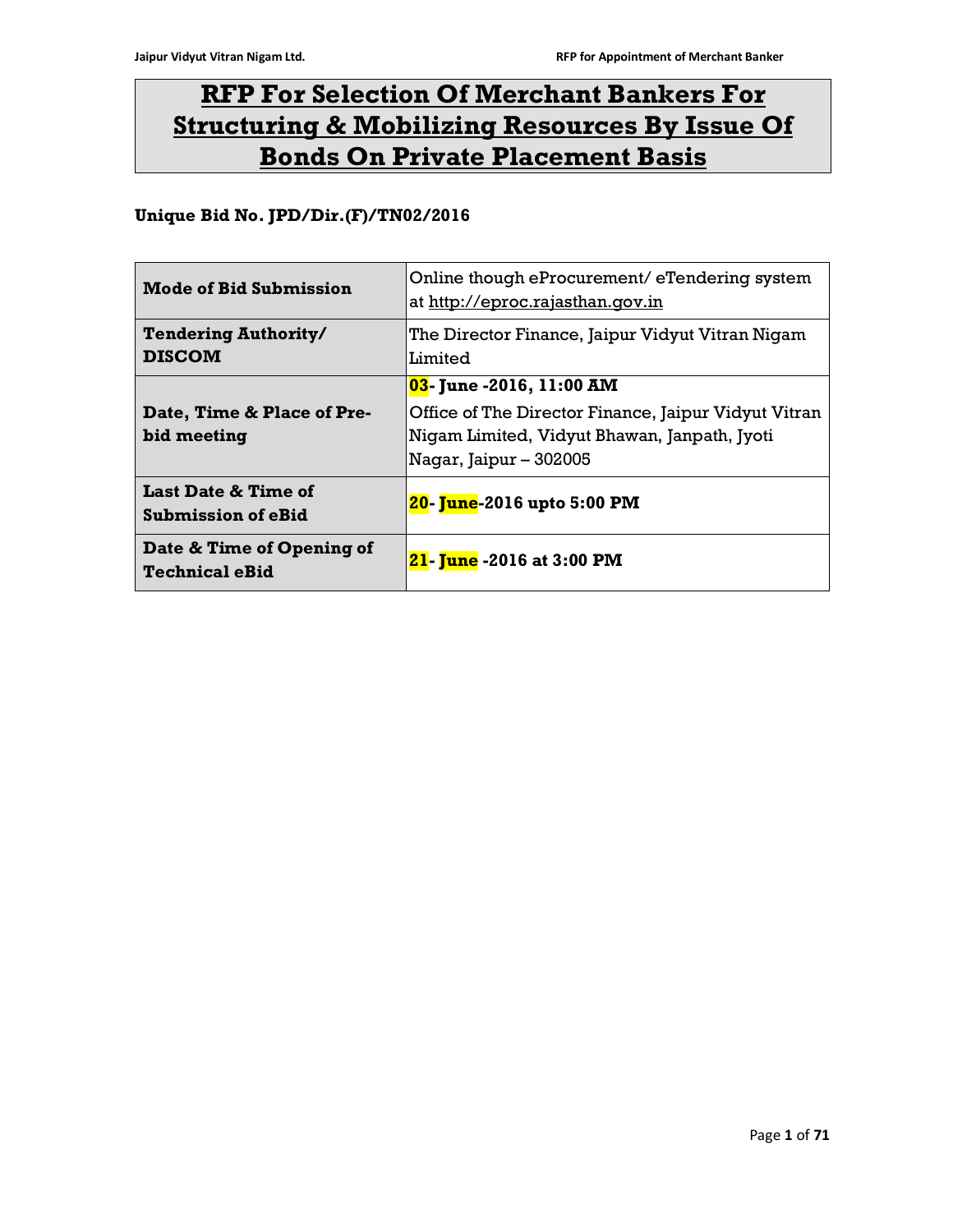# **CONTENTS**

# DEFINITIONS

| <b>Agreement</b>            | The Agreement to be signed between the successful                                                                                                                                                                                                                                                                                                                                                                                                                                                                                           |  |  |  |
|-----------------------------|---------------------------------------------------------------------------------------------------------------------------------------------------------------------------------------------------------------------------------------------------------------------------------------------------------------------------------------------------------------------------------------------------------------------------------------------------------------------------------------------------------------------------------------------|--|--|--|
|                             | bidder and respective Discoms( i.e., JVVNL, AVVNL                                                                                                                                                                                                                                                                                                                                                                                                                                                                                           |  |  |  |
|                             | and JdVVNL)                                                                                                                                                                                                                                                                                                                                                                                                                                                                                                                                 |  |  |  |
| <b>Affiliate</b>            | Shall mean in relation to any party, a person that<br>controls, is controlled by or is under the common<br>control with such party. As used in this definition the<br>term "control" means, with respect to a person that is<br>a corporation, the ownership, directly or indirectly, of<br>more than 50% of the voting securities of such person,<br>and, with respect to a person that is not a corporation,<br>the power to direct the management or policies of such<br>person, whether by operation of law, contract, or<br>otherwise; |  |  |  |
| <b>Authorized Signatory</b> | The bidder's representative/ officer vested (explicitly,                                                                                                                                                                                                                                                                                                                                                                                                                                                                                    |  |  |  |
|                             | implicitly, or through conduct) with the powers to                                                                                                                                                                                                                                                                                                                                                                                                                                                                                          |  |  |  |
|                             | commit the authorizing organization to a binding                                                                                                                                                                                                                                                                                                                                                                                                                                                                                            |  |  |  |
|                             | agreement. Also called signing officer/ authority                                                                                                                                                                                                                                                                                                                                                                                                                                                                                           |  |  |  |
|                             | having the Power of Attorney (PoA) from the                                                                                                                                                                                                                                                                                                                                                                                                                                                                                                 |  |  |  |
|                             | competent authority of the respective bidding firm.                                                                                                                                                                                                                                                                                                                                                                                                                                                                                         |  |  |  |
| <b>Bid</b>                  | Shall mean the Technical Proposal and Financial<br>Proposal submitted in response to the RFP issued by<br><b>JVVNL</b> for selection of Merchant Bankers for<br>Structuring & Mobilizing resources by issue of bonds<br>on private placement basis                                                                                                                                                                                                                                                                                          |  |  |  |
| <b>Bidder</b>               | Shall<br>mean the Bidding Company or Bidding<br>Consortium                                                                                                                                                                                                                                                                                                                                                                                                                                                                                  |  |  |  |
| <b>Bidding Company</b>      | Shall mean a single corporate entity bidding for the<br>Project                                                                                                                                                                                                                                                                                                                                                                                                                                                                             |  |  |  |
| <b>Bidding Consortium</b>   | Shall mean a group of corporate entities bidding for the<br>Project                                                                                                                                                                                                                                                                                                                                                                                                                                                                         |  |  |  |
| <b>Coercive Practices</b>   | "Coercive Practices" means harming or threatening                                                                                                                                                                                                                                                                                                                                                                                                                                                                                           |  |  |  |
|                             | to harm, directly or indirectly, persons, or their                                                                                                                                                                                                                                                                                                                                                                                                                                                                                          |  |  |  |
|                             | property to influence their participation in a                                                                                                                                                                                                                                                                                                                                                                                                                                                                                              |  |  |  |
|                             | procurement process, or affect the execution of a                                                                                                                                                                                                                                                                                                                                                                                                                                                                                           |  |  |  |
|                             | contract.                                                                                                                                                                                                                                                                                                                                                                                                                                                                                                                                   |  |  |  |
| <b>Collusive Practices</b>  | "Collusive Practices"<br>scheme<br>means<br>$\mathbf{a}$<br>or                                                                                                                                                                                                                                                                                                                                                                                                                                                                              |  |  |  |
|                             | arrangement between two or more Bidders, with or                                                                                                                                                                                                                                                                                                                                                                                                                                                                                            |  |  |  |
|                             | without the knowledge of the Discom, designed to                                                                                                                                                                                                                                                                                                                                                                                                                                                                                            |  |  |  |
|                             | influence the action of any party in a procurement                                                                                                                                                                                                                                                                                                                                                                                                                                                                                          |  |  |  |
| <b>Company or Companies</b> | process or the execution of a contract.                                                                                                                                                                                                                                                                                                                                                                                                                                                                                                     |  |  |  |
|                             | "Company" or "Companies" shall refer to a                                                                                                                                                                                                                                                                                                                                                                                                                                                                                                   |  |  |  |
|                             | company within the meaning of the Companies Act,<br>2013;                                                                                                                                                                                                                                                                                                                                                                                                                                                                                   |  |  |  |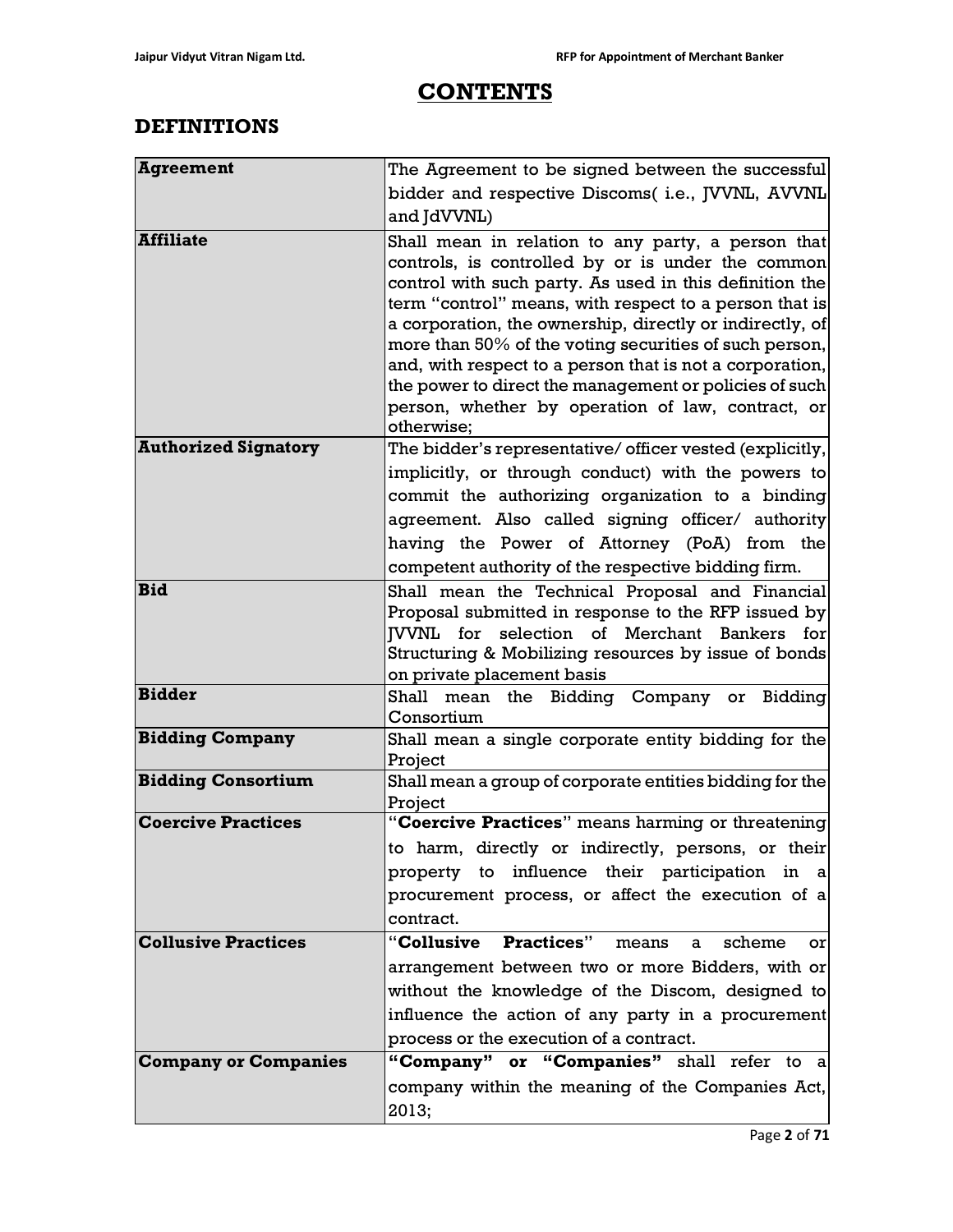| <b>Consortium Member</b>         | "Consortium Member" shall mean each individual                                                           |  |  |  |
|----------------------------------|----------------------------------------------------------------------------------------------------------|--|--|--|
|                                  | Company in the Bidding Consortium.                                                                       |  |  |  |
| <b>Contract</b>                  | The "Contract"<br>means<br>legally enforceable<br>$\mathbf{a}$                                           |  |  |  |
|                                  | agreement entered into between Jaipur Vidyut Vitran                                                      |  |  |  |
|                                  | Nigam Ltd and the selected bidder(s) with mutual                                                         |  |  |  |
|                                  | obligations.                                                                                             |  |  |  |
| <b>Core Sales Turnover</b>       | "Core Sales Turnover" means sales from the normal                                                        |  |  |  |
|                                  | and continued businesses in a twelve months period                                                       |  |  |  |
|                                  | and excludes any extra-ordinary income and other                                                         |  |  |  |
|                                  | income.                                                                                                  |  |  |  |
| <b>Contract Price</b>            | "Contract Price" means the price payable to the                                                          |  |  |  |
|                                  | successful bidder as specified in the Contract, subject                                                  |  |  |  |
|                                  | to such adjustments & additions thereto or deductions                                                    |  |  |  |
|                                  | therefrom, as may be made pursuant to the Contract.                                                      |  |  |  |
| <b>Corrupt Practice</b>          | "Corrupt Practice" means the offering, giving                                                            |  |  |  |
|                                  | receiving, or soliciting, directly or indirectly, of                                                     |  |  |  |
|                                  | anything of value to influence the action of any party in                                                |  |  |  |
|                                  | the procurement process or the execution of a                                                            |  |  |  |
|                                  | contract.                                                                                                |  |  |  |
| Day                              | "Day" means a Calendar day                                                                               |  |  |  |
| <b>Discom</b>                    | "Discom" means the entity receiving the works or                                                         |  |  |  |
|                                  | services i.e JVVNL, AVVNL and JdVVNL                                                                     |  |  |  |
| <b>Distribution</b>              | Shall mean the supply and conveyance of electricity by                                                   |  |  |  |
|                                  | means of distribution system.                                                                            |  |  |  |
| <b>Distribution Licensee</b>     | Shall mean JVVNL, AVVNL and JdVVNL                                                                       |  |  |  |
| <b>Energy Department/</b>        | Refers to Department of Energy, Government of                                                            |  |  |  |
| Department                       | Rajasthan                                                                                                |  |  |  |
| LoI                              | "Letter of Intent" or "LOI" shall mean the letter to be                                                  |  |  |  |
|                                  | issued by the Discom to the Bidder who has been                                                          |  |  |  |
|                                  | identified as the selected/successful Bidder for the                                                     |  |  |  |
|                                  | award of the Contract.                                                                                   |  |  |  |
| <b>Member Company</b>            | Shall mean each corporate entity in the Bidding                                                          |  |  |  |
| <b>Month</b>                     | Consortium<br>Month refers to calendar month                                                             |  |  |  |
| <b>Parties</b>                   |                                                                                                          |  |  |  |
|                                  | Shall mean a reference to selected Bidder and [VVNL<br>collectively and "Party" shall mean an individual |  |  |  |
|                                  | reference to either one of them                                                                          |  |  |  |
| Parastatal                       | Organizations Owned or Controlled, wholly or                                                             |  |  |  |
|                                  | partially by the government                                                                              |  |  |  |
| Person                           | Shall include any company or body corporate or                                                           |  |  |  |
|                                  | body of<br>individuals,<br>or<br>whether<br>association                                                  |  |  |  |
|                                  | incorporated or not, or artificial juridical person.                                                     |  |  |  |
| <b>Prudent Utility Practices</b> | Shall mean the practices, methods and standards that                                                     |  |  |  |
|                                  | are generally accepted nationally from time to time by                                                   |  |  |  |
|                                  | electric utilities for the purpose of ensuring the safe,                                                 |  |  |  |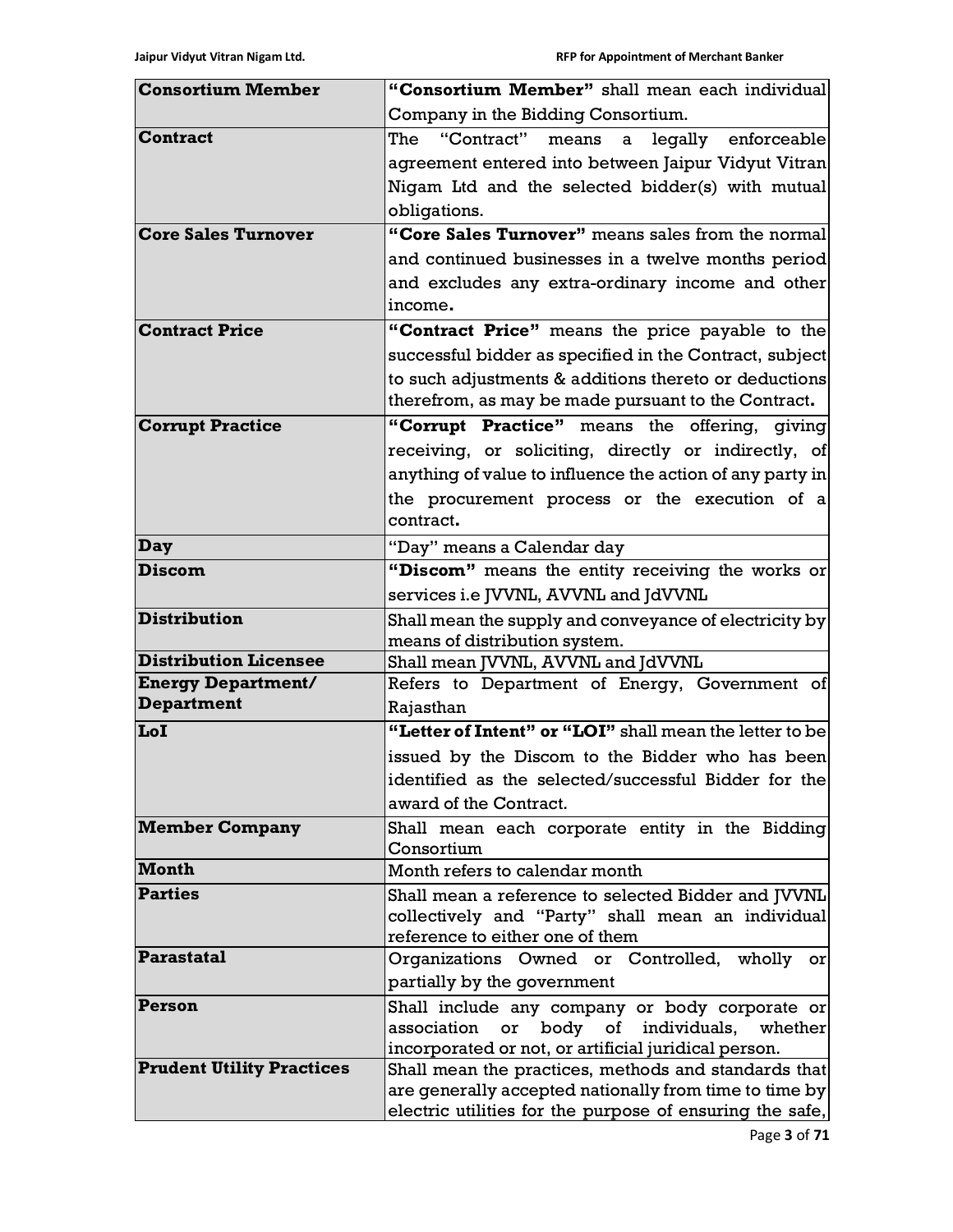|                              | efficient distribution of electricity, operation and                                                 |  |  |  |  |  |  |
|------------------------------|------------------------------------------------------------------------------------------------------|--|--|--|--|--|--|
|                              | maintenance of Distribution Assets, billing & collection                                             |  |  |  |  |  |  |
|                              | of distributed power etc.                                                                            |  |  |  |  |  |  |
| <b>Promoters</b>             | Shall mean only those corporate entities holding not                                                 |  |  |  |  |  |  |
|                              | less than 50% of the voting securities in the Bidding                                                |  |  |  |  |  |  |
|                              | Company, either directly or indirectly. In the event of                                              |  |  |  |  |  |  |
|                              | an indirect holding in Bidding Company through a                                                     |  |  |  |  |  |  |
|                              | chain of company/ companies, the percentage of                                                       |  |  |  |  |  |  |
|                              | holding would be considered on proportionate terms.                                                  |  |  |  |  |  |  |
|                              | Any bank or financial institution would not be a                                                     |  |  |  |  |  |  |
|                              | Promoter.                                                                                            |  |  |  |  |  |  |
| "Qualifying Requirement",    | "Qualifying Requirement" or "Eligibility Criteria"                                                   |  |  |  |  |  |  |
| "Eligibility Criteria"       | refers to the preliminary requirements which must be                                                 |  |  |  |  |  |  |
|                              | satisfied by a Bidder to participate in the bidding                                                  |  |  |  |  |  |  |
|                              | process initiated by this RFP.                                                                       |  |  |  |  |  |  |
| <b>Request for Proposal</b>  | Shall mean this document, issued to the Bidders                                                      |  |  |  |  |  |  |
| "RFP"/Document               | seeking Technical and Financial Proposals.                                                           |  |  |  |  |  |  |
| <b>Services</b>              | "Services" means the services to be delivered by the                                                 |  |  |  |  |  |  |
|                              | successful bidder and as required to run the project                                                 |  |  |  |  |  |  |
|                              | successfully as per the contract. A service is the                                                   |  |  |  |  |  |  |
|                              | intangible equivalent of an economic good. It involves                                               |  |  |  |  |  |  |
|                              | all the services mentioned in "Scope of Work".                                                       |  |  |  |  |  |  |
| <b>State Government</b>      | Government of Rajasthan                                                                              |  |  |  |  |  |  |
| <b>Technical Proposal</b>    | Shall mean the proposal of the Bidder setting out                                                    |  |  |  |  |  |  |
|                              | details as set forth in this Document.                                                               |  |  |  |  |  |  |
| <b>Technically Qualified</b> | Shall mean the Bidder who has qualified after the                                                    |  |  |  |  |  |  |
|                              | evaluation of Technical Proposal.                                                                    |  |  |  |  |  |  |
| <b>Tendering Authority</b>   | Person or entity that is a recipient of a works and                                                  |  |  |  |  |  |  |
| /Employer/Discom/JVVNL/      | services provided by the Selected Bidder under a                                                     |  |  |  |  |  |  |
| <b>Procuring Entity</b>      | purchase order or contract of sale. Jaipur Vidyut Vitran<br>Nigam Ltd. (JVVNL) in this RFP document. |  |  |  |  |  |  |
| /Purchaser/ Buyer            |                                                                                                      |  |  |  |  |  |  |
|                              |                                                                                                      |  |  |  |  |  |  |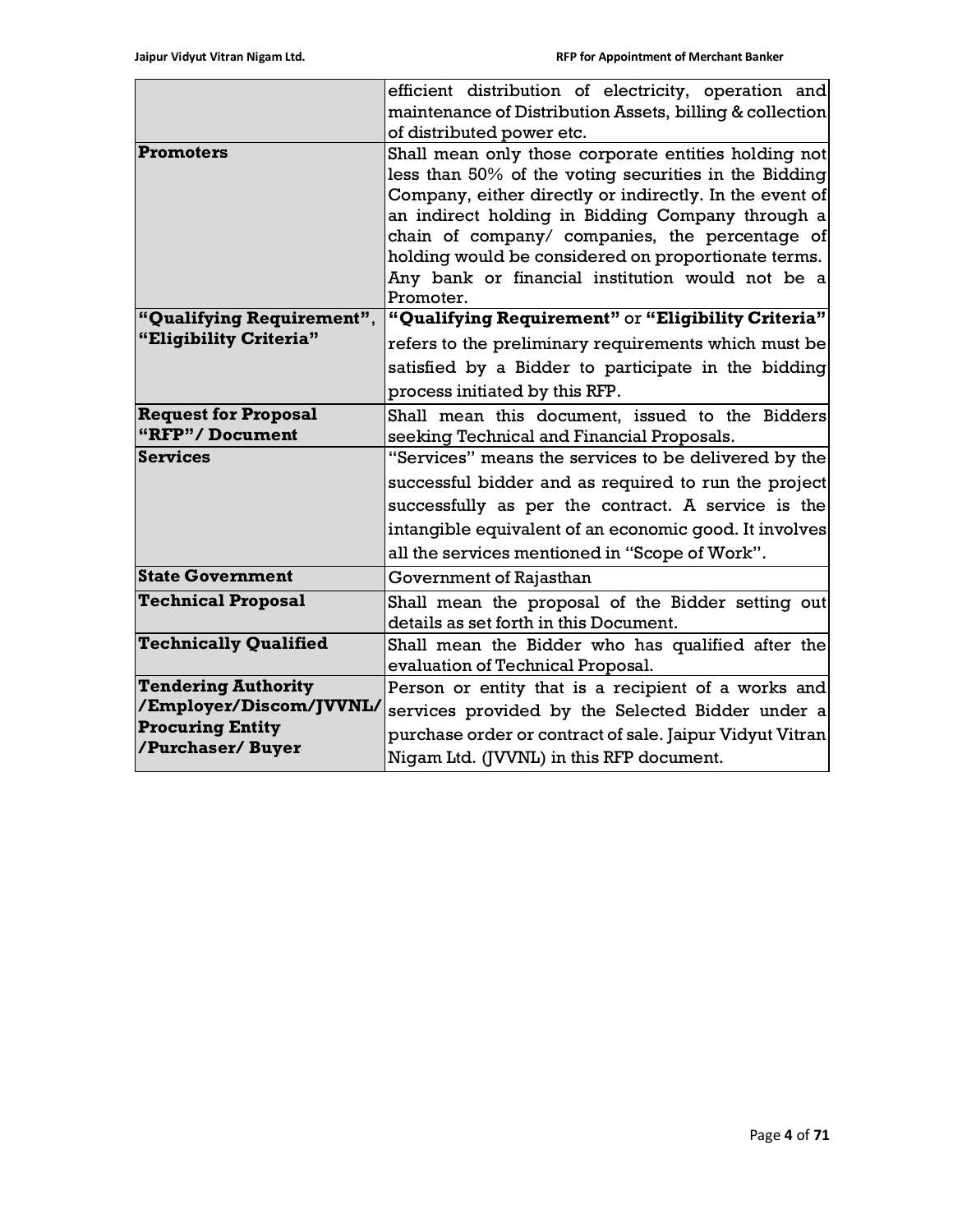# Abbreviations

| <b>AVVNL</b>  | Ajmer Vidyut Vitran Nigam Limited      |
|---------------|----------------------------------------|
| <b>CMC</b>    | <b>Contract Monitoring Committee</b>   |
| <b>DISCOM</b> | <b>Distribution Company</b>            |
| <b>EMD</b>    | <b>Earnest Money Deposit</b>           |
| GoR           | Government of Rajasthan                |
| <b>INR</b>    | <b>Indian Rupee</b>                    |
| <b>ITB</b>    | <b>Instruction to Bidders</b>          |
| <b>JdVVNL</b> | Jodhpur Vidyut Vitran Nigam Limited    |
| <b>JVVNL</b>  | Jaipur Vidyut Vitran Nigam Limited     |
| LD            | <b>Liquidated Damages</b>              |
| LoI           | Letter of Intent                       |
| <b>MIS</b>    | <b>Management Information System</b>   |
| <b>NCD</b>    | <b>Non-Convertible Debentures</b>      |
| <b>NIT</b>    | <b>Notice Inviting Tender</b>          |
| <b>OFR</b>    | <b>Operational Funding Requirement</b> |
| <b>PAN</b>    | <b>Permanent Account Number</b>        |
| <b>PSD</b>    | <b>Performance Security Deposit</b>    |
| <b>RFP</b>    | <b>Request for Proposal</b>            |
| <b>SOP</b>    | <b>Standards of Performance</b>        |
| <b>TIN</b>    | <b>Tax Identification Number</b>       |
| <b>VAT</b>    | Value Added Tax                        |
| WO/PO         | Work Order/Purchase Order              |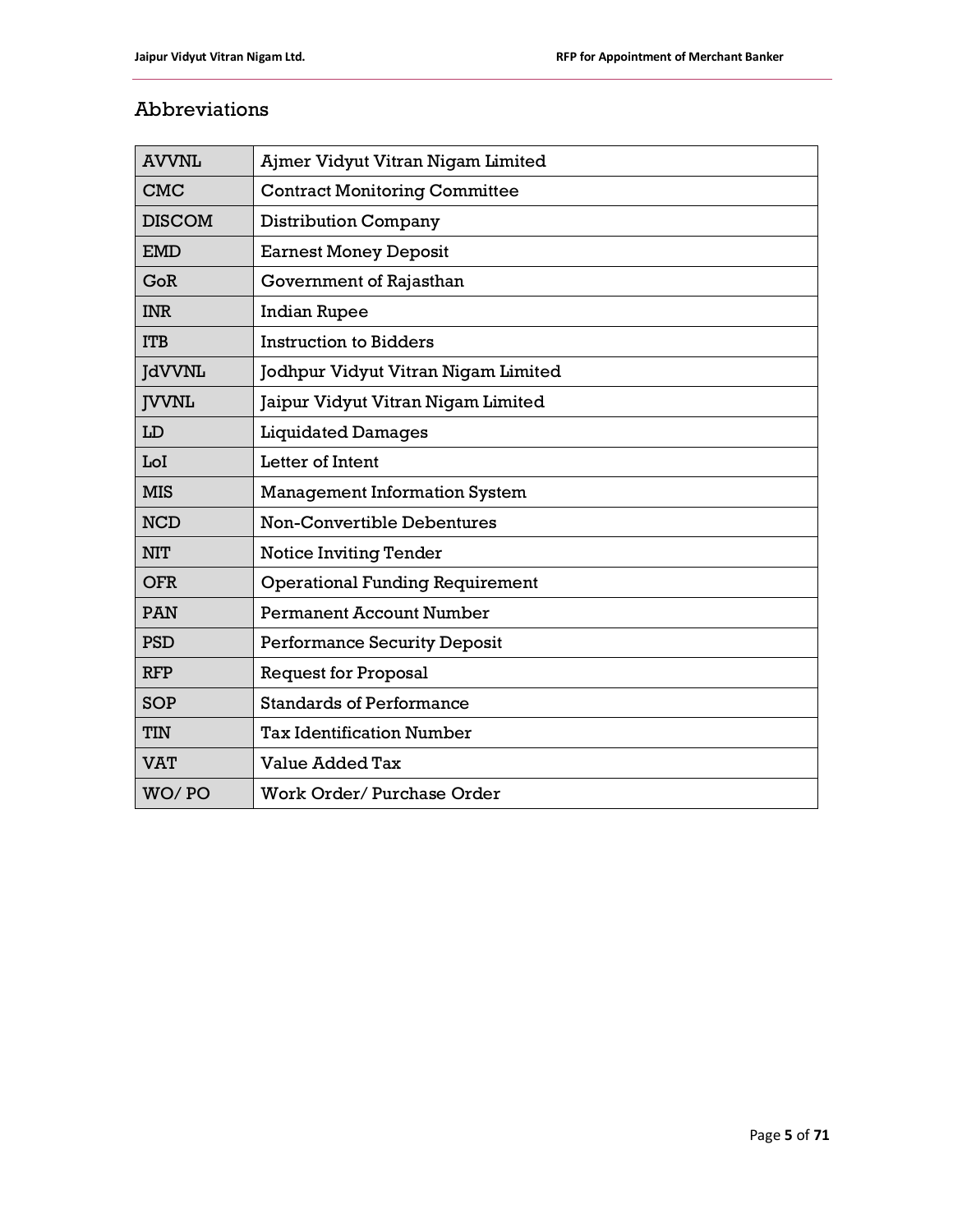# A.INVITATION FOR BIDS (IFB) AND NOTICE INVITING TENDER (NIT)

# Unique Bid No. JPD/Dir.(F)/TN02/2016

| Description of work                          | RFP for selection of Merchant Bankers for Structuring<br>& Mobilizing resources by issue of bonds as per scope<br>of work on private placement basis with option to<br>retain oversubscription. |
|----------------------------------------------|-------------------------------------------------------------------------------------------------------------------------------------------------------------------------------------------------|
| Issue of RFP document (Start /               | downloaded<br>from<br>Document<br>be<br>can                                                                                                                                                     |
| End date)                                    | http://eproc.rajasthan.qov.in,                                                                                                                                                                  |
|                                              | Start Date: 27.05.2016 from 12:00 PM                                                                                                                                                            |
|                                              | End Date: 20.06.2016 (up to 5:00 PM only)                                                                                                                                                       |
| Last date and time of                        | 20.06.2016 Up to 5.00 PM                                                                                                                                                                        |
| submission of bid                            |                                                                                                                                                                                                 |
| Date and Place for Pre-Bid                   | 03.06.2016 at 11.00 AM, Vidhyut Bhawan Jaipur                                                                                                                                                   |
| Due date of opening                          | Part - I Technical bid:- 21.06.2016 at 3.00 PM                                                                                                                                                  |
|                                              | Part – II Price bid of the technically qualified bidders<br>on a date and time to be intimated after the technical<br>bid evaluation.                                                           |
| Place of opening                             | Office of The Director Finance, Jaipur Vidyut Vitran<br>Nigam Limited, Vidyut Bhawan, Janpath, Jyoti Nagar,<br>Jaipur - 302005                                                                  |
| Bid to be addressed to                       | The Director Finance, Jaipur Vidyut Vitran Nigam<br>Limited, Vidyut Bhawan, Janpath, Jyoti Nagar, Jaipur-<br>302005                                                                             |
| Telephone No.                                | 0141-2740451                                                                                                                                                                                    |
| Fax No.                                      | 0141-2747038                                                                                                                                                                                    |
| Web-site                                     | http://eproc.rajasthan.gov.in, www.jaipurdiscom.com<br>http://sppp.raj.nic.in                                                                                                                   |
| Email address                                | dirfinance@jvvnl.in, www.caofmwm@jvvnl.in                                                                                                                                                       |
| <b>Earnest Money Deposit (EMD)</b>           | Rs. 10,00,000/- (Rupees Ten Lakh Only)                                                                                                                                                          |
| Cost of tender document (Non-<br>refundable) | Rs. 5,000/- (Rupees Five Thousand Only)                                                                                                                                                         |
| Processing Fee (Non-                         | Rs. 1000/- (Rupees One Thousand only) by the cross<br>Demand Draft in favour of "Managing Director, RISL"                                                                                       |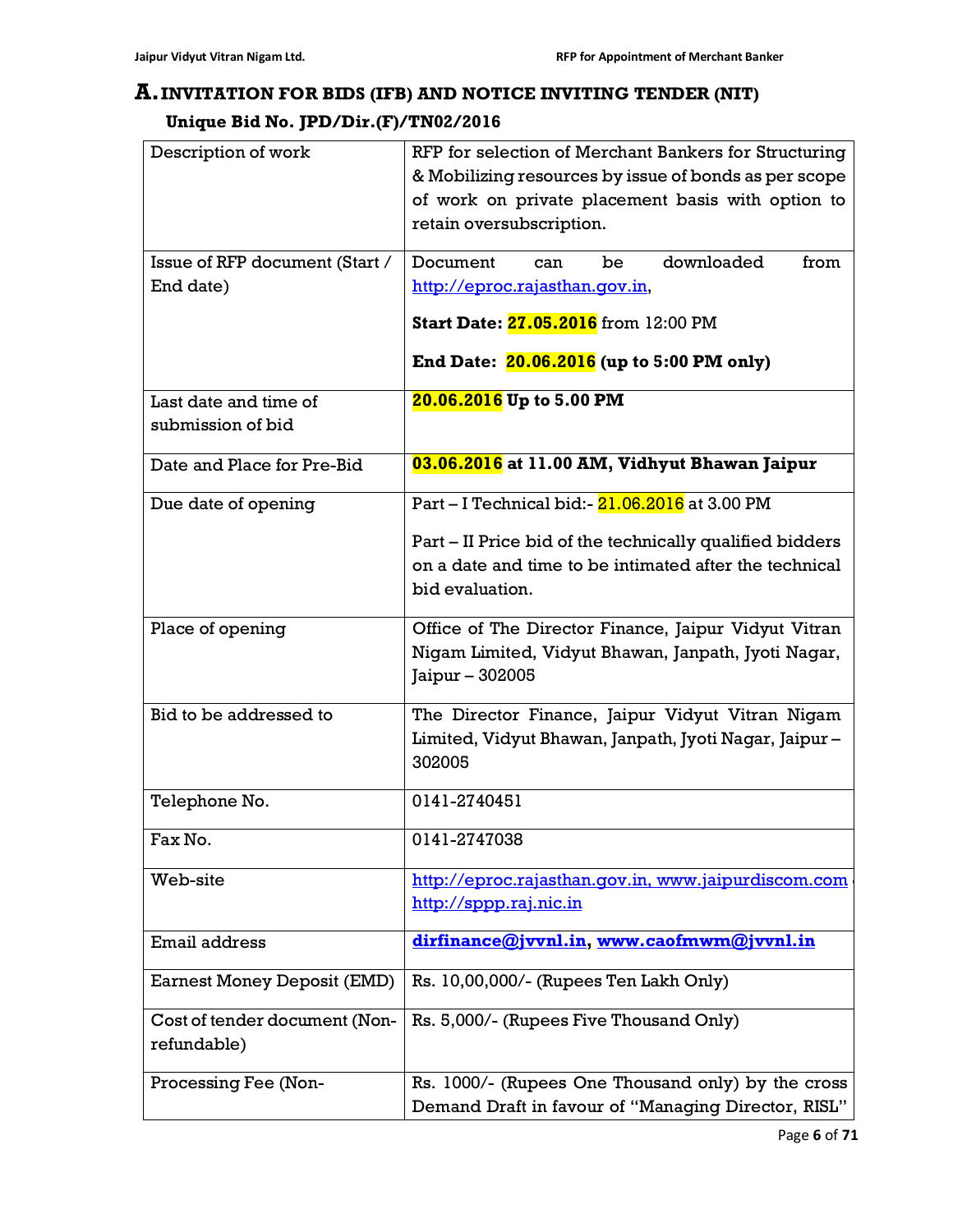| refundable)  | payable at Jaipur.                                 |
|--------------|----------------------------------------------------|
| Bid validity | 60 days from the date of opening of technical bid. |

In case any bidder fails to submit the original Demand Draft / Banker Cheque of tender fee, EMD and processing fee before opening of technical bid, the technical bid of the bidder shall not be opened. The Banker's Cheque/ Demand Draft should be drawn in favour of "Accounts Officer (Cash)", JVVNL payable at "Jaipur" from any Scheduled/Commercial Bank.

> Director Finance Jaipur Vidyut Vitran Nigam Limited Vidyut Bhawan, Janpath, Jyoti Nagar, Jaipur – 302005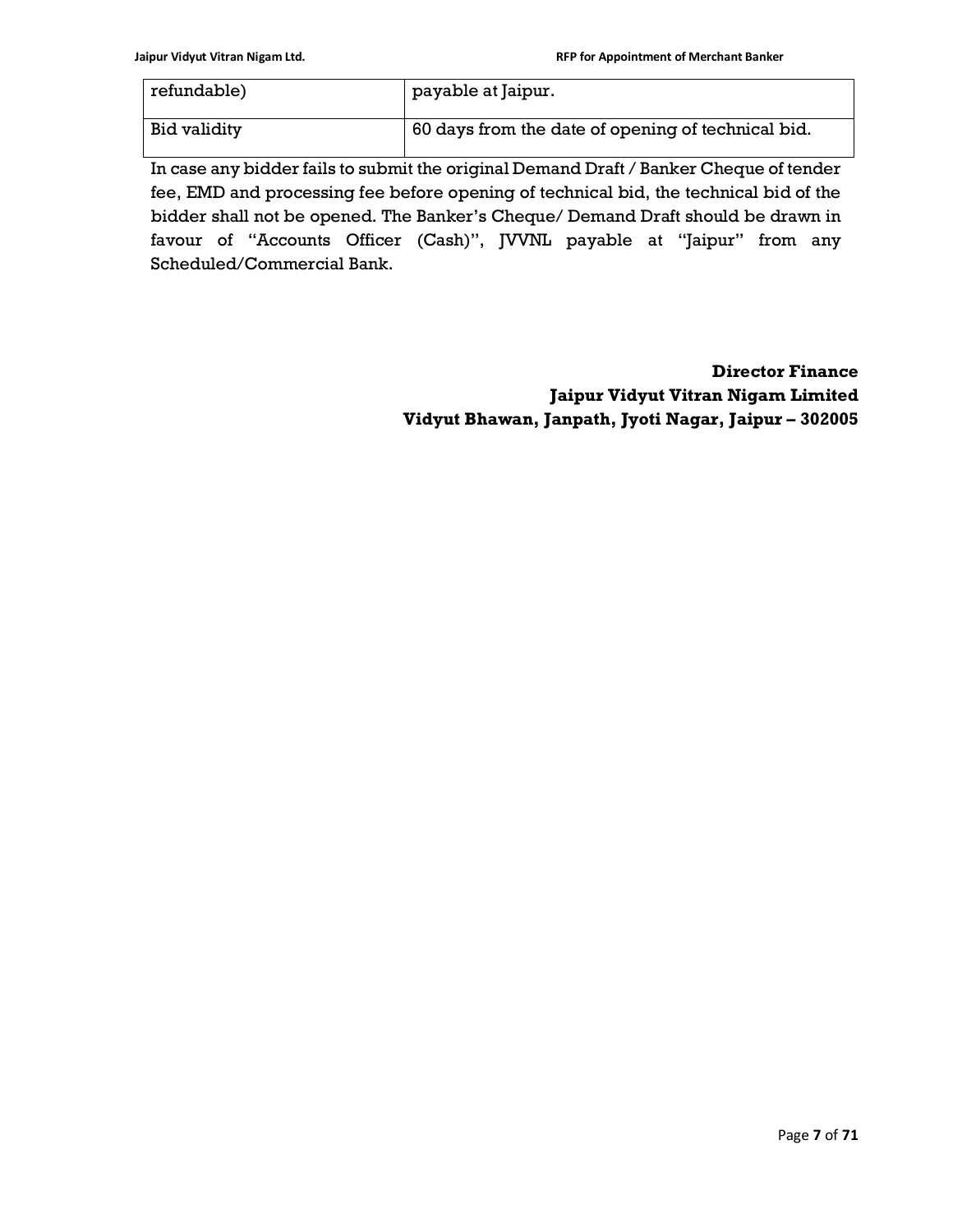# 1 BACKGROUND INFORMATION

- 1.1 Consequent upon unbundling of erstwhile Rajasthan State Electricity Board (RSEB) pursuant to Rajasthan Power Sector Reforms Transfer Scheme 2000 notified on 19th July, 2000 five state sector power companies i.e. Rajasthan Vidyut Utpadan Nigam Limited (Generation), Rajasthan Vidyut Prasaran Nigam Limited (Transmission) and three distribution companies (Discoms) Namely Jaipur Vidyut Vitran Nigam Limited (JVVNL), Ajmer Vidyut Vitran Nigam Limited (AVVNL) and Jodhpur Vidyut Vitran Nigam Limited (JdVVNL) came into existence. The three distribution companies are engaged in the business of supply of electricity in their designated area of supply within the state.
- 1.2 The Ministry of Power, Government of India notified UDAY (Ujwal Discom Assurance Yojana) Scheme for Operational and Financial Turnaround of Power Distribution Companies (DISCOMs) on 20th Nov 2015. As per clause 7.1 of UDAY Scheme State shall take over 75% of Discom debt as on 30.09.2015 over two years – 50% of Discom debt shall be taken over in 2015-16 and 25% in 2016-17.
- 1.3 Discoms have to issue bonds for 25% debt to be remained with Discom under clause 7.2 of the UDAY Scheme as state guaranteed Discoms bonds at the prevailing market rate. The quantum of residual debt is around Rs 20,000 crores. In addition to this, Discoms will also issue bonds under clause 8.3 of UDAY Scheme for operational funding backed by state guarantee. The quantum of operational funding is around Rs 10,000 crores upto March, 2017.
- 1.4 In this way the total bond issue size will be Rs 30,000 crores as under:-
- 1.4.1 Rs 20,000 crores for retiring high cost debt.
- 1.4.2 Rs 10,000 crores for operational funding requirement.
- 1.5 Out of above, the bidder is required to give minimum commitment of Rs 5000 cr. (total for all Discoms) with option to retain over subscription. The minimum committed amount in respect of each Discom shall be in proportion to their remaining debt and required OFR.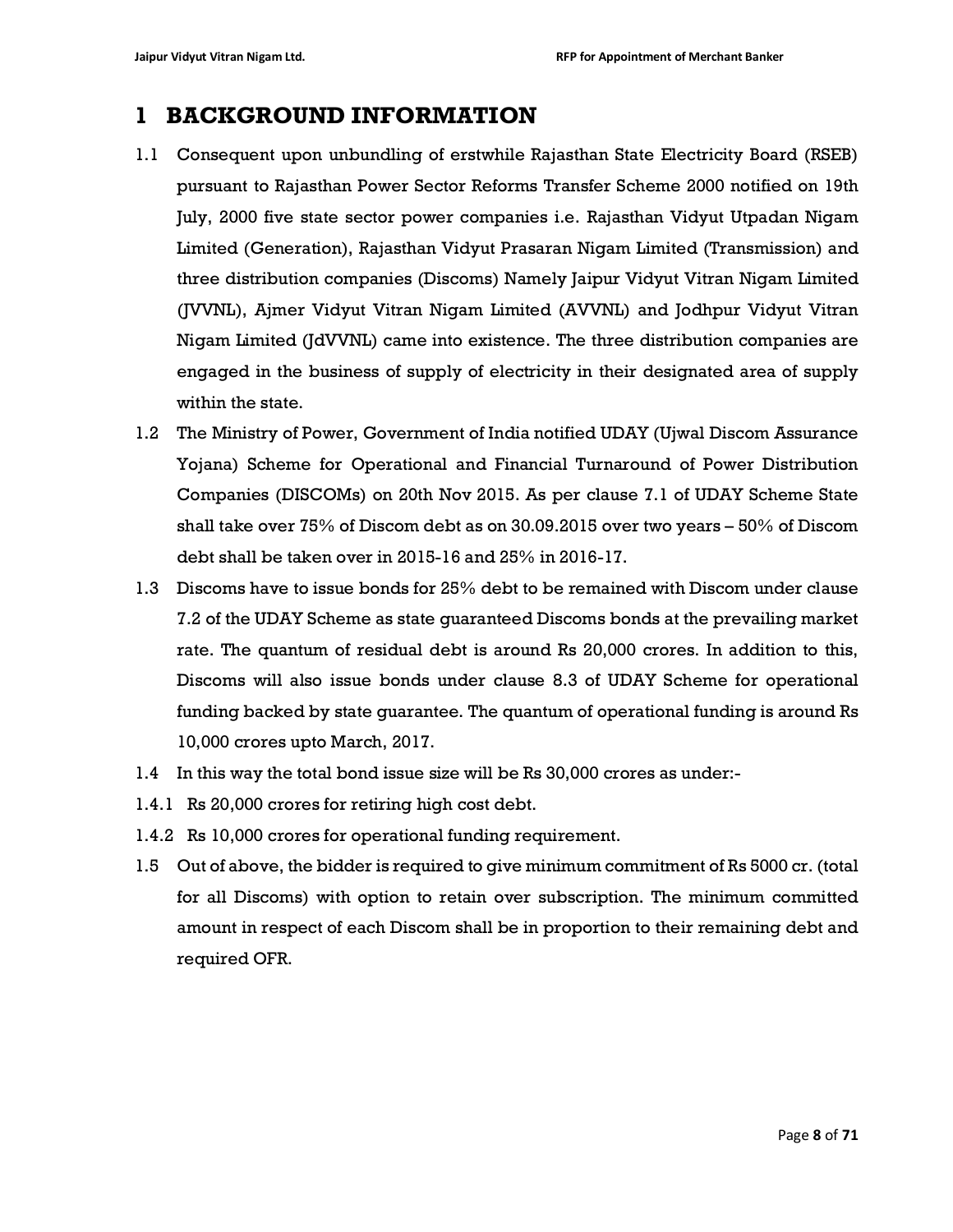# 2 ELIGIBILITY CRITERIA

2.1 The details of eligibility requirements are provided in the table below. The bidders are required to furnish details along with requisite documents along with Bid.

| Sr.<br>No      | <b>Qualification Requirements</b>                                                                                                                                                                                                                                                                                                                                                                                                                                                                                                                                                     | <b>Document Required</b>                                                                                                                                                                                                         |  |  |  |
|----------------|---------------------------------------------------------------------------------------------------------------------------------------------------------------------------------------------------------------------------------------------------------------------------------------------------------------------------------------------------------------------------------------------------------------------------------------------------------------------------------------------------------------------------------------------------------------------------------------|----------------------------------------------------------------------------------------------------------------------------------------------------------------------------------------------------------------------------------|--|--|--|
|                | <b>Eligibility Requirement</b>                                                                                                                                                                                                                                                                                                                                                                                                                                                                                                                                                        |                                                                                                                                                                                                                                  |  |  |  |
| 1              | The merchant bankers shall hold valid<br><b>SEBI</b><br>Registration certificate<br>as<br>'Category-I' merchant banker as on<br>submission of bid and the registration<br>shall be valid during the bond<br>mobilization period.                                                                                                                                                                                                                                                                                                                                                      | Self-attested copy of the Certificate of<br>Registration issued by SEBI to be<br>enclosed.<br>Mere<br>submission<br>for<br>renewal acknowledgment from SEBI<br>will not be considered as fulfillment of<br>eligibility criteria. |  |  |  |
| $\overline{2}$ | The merchant banker should be in Top<br>15 ranking of 'All Category' league<br>table of Prime Database consistently in<br>each of the last three financial years.<br>(viz. FY14, FY15 and FY16) Prime<br>Ranking 'All Category' means League<br>Table<br>with<br>further<br>following<br>specification:<br>Deal Type: Distributed, Structured, On<br>Tap & Mobilization, Issue Amount<br>Credit To arrangers: Full Basis, Other<br>Conditions : a) Excluding Capital Gain<br>Bonds, Infrastructure Bonds, Tax Free<br>Bonds, b) By Issue Amount, c) Issue<br>Amount in Indian Rupees) | Self-certified copy of prime database<br>is to be enclosed as documentary<br>proof.                                                                                                                                              |  |  |  |
| 3              | The merchant banker should be in Top<br>10 ranking of combined league table of<br>$+$ SFC<br>of<br>Prime<br>'SLU<br>Database<br>consistently in each of the last three<br>financial year (viz. FY14, FY15 and<br>FY16).<br>Deal Type: Distributed, Structured, On<br>Tap & Mobilization, Issue Amount<br>Credit To arrangers: Full Basis, Other<br>Conditions : a) Excluding Capital Gain<br>Bonds, Infrastructure Bonds, Tax Free<br>Bonds, b) By Issue Amount, c) Issue<br>Amount in Indian Rupees)                                                                                 | Self certified copy of prime database is<br>to be enclosed as documentary proof.                                                                                                                                                 |  |  |  |
| 4              | The merchant bankers should have<br>participated for Rs.1,000 crore in the<br>last three financial years (viz. FY14,<br>FY15 and FY16) taken together, in the                                                                                                                                                                                                                                                                                                                                                                                                                         | Certificate/<br>mandate<br>letter/<br>completion certificate from the issuer<br>organization is to be enclosed.                                                                                                                  |  |  |  |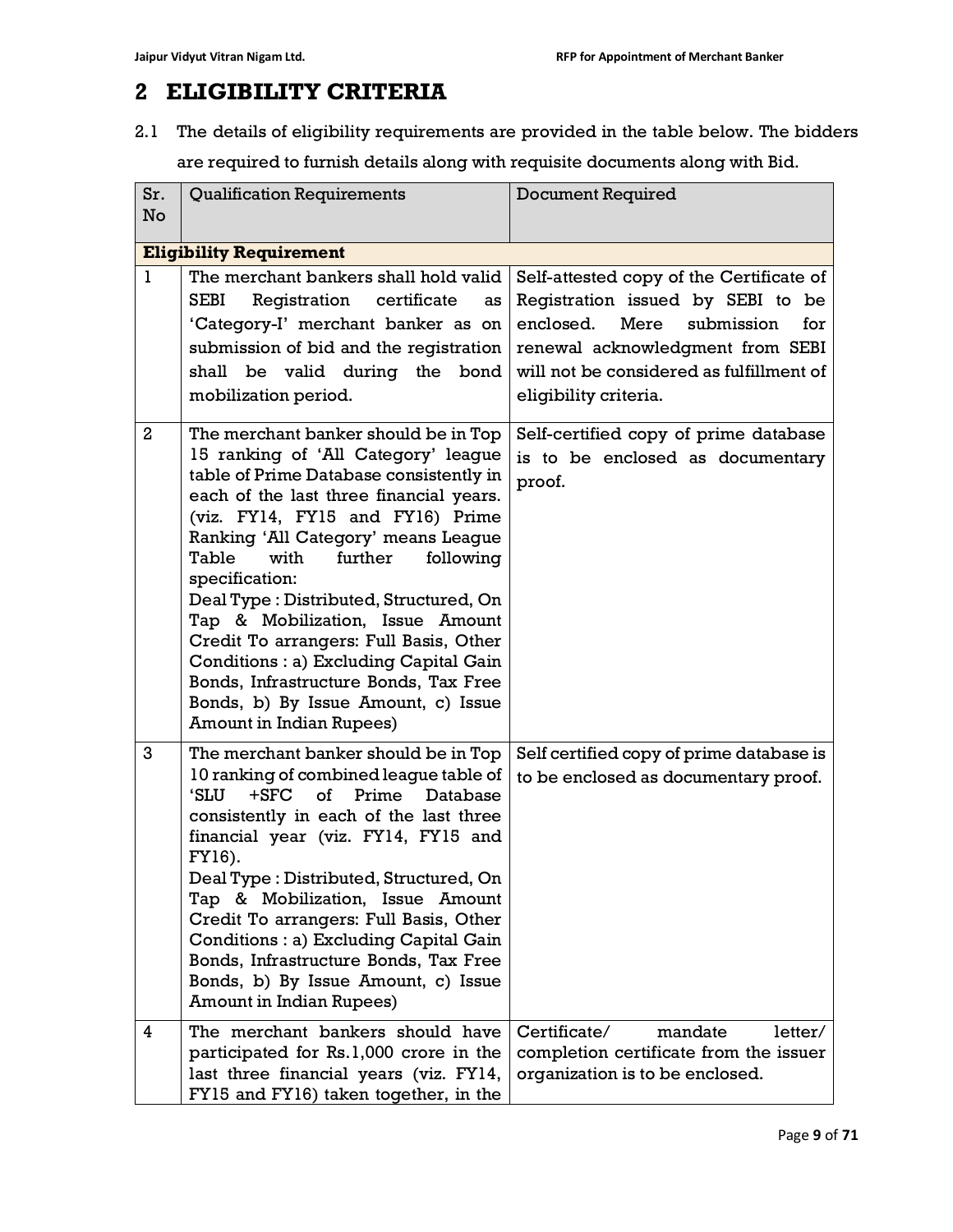|   | bond issues of State level undertakings<br>including State Financial Corporations.<br>Documentary Proof of Rs.1,000 crore<br>is to be enclosed. Documentary proof<br>means a certificate/mandate<br>letter/completion certificate from the<br>issuer organization. |                                                                                                                                                                                                              |
|---|--------------------------------------------------------------------------------------------------------------------------------------------------------------------------------------------------------------------------------------------------------------------|--------------------------------------------------------------------------------------------------------------------------------------------------------------------------------------------------------------|
| 5 | Undertaking to structure & mobilize<br>minimum committed amount within 3<br>months from date of issue of work<br>order. (otherwise no fee/charges shall<br>be payable)                                                                                             | The merchant bankers shall give an<br>undertaking of Rs 100/- on non-judicial<br>stamp paper towards structure &<br>mobilize minimum committed amount<br>within 3 months from date of issue of<br>work order |
| 6 | The bidders should have a minimum<br>net worth of Rs 10.00 crore as on<br>31.3.2016<br>Note: In case audited figures for net<br>worth is not available for FY'16 then<br>FY'15 (i.e., as on 31.3.2015) may be<br>considered.                                       | Self attested copy<br>of Chartered<br><b>Accountant certificate</b>                                                                                                                                          |
| 7 | The merchant banker should have not<br>blacklisted on their commitments on<br>private placement of NCD issues as on<br>date of bid submission with any<br>State<br>$C$ entral/<br>Government<br>organization(s)/PSU.                                               | An undertaking on bidder's letterhead<br>shall be required.                                                                                                                                                  |
| 8 | The bidder should be registered with<br>the Service Tax Department                                                                                                                                                                                                 | Self attested copy of Service Tax<br>registration certificate, Service Tax<br>code and Service Tax account code<br>and<br>Income<br>Tax<br>registration<br>Certificate/ Pan Card/TAN No.                     |

- 2.2 The joint Venture/ consortium bidding are allowed to submit the bid. They should fulfill the eligibility criteria individually as per above point 7 and jointly as per above point 1 to 6.
- 2.3 If any offer is received from the merchant bankers for an amount less than the bond issue size prescribed in the tender specification, the same will be rejected.

Note: The evidences required for satisfying eligibility criteria shall be furnished along with the offer. Otherwise, offers will be summarily rejected. The eligibility criteria evidences submitted after the due date & time of submission of tender shall not be accepted.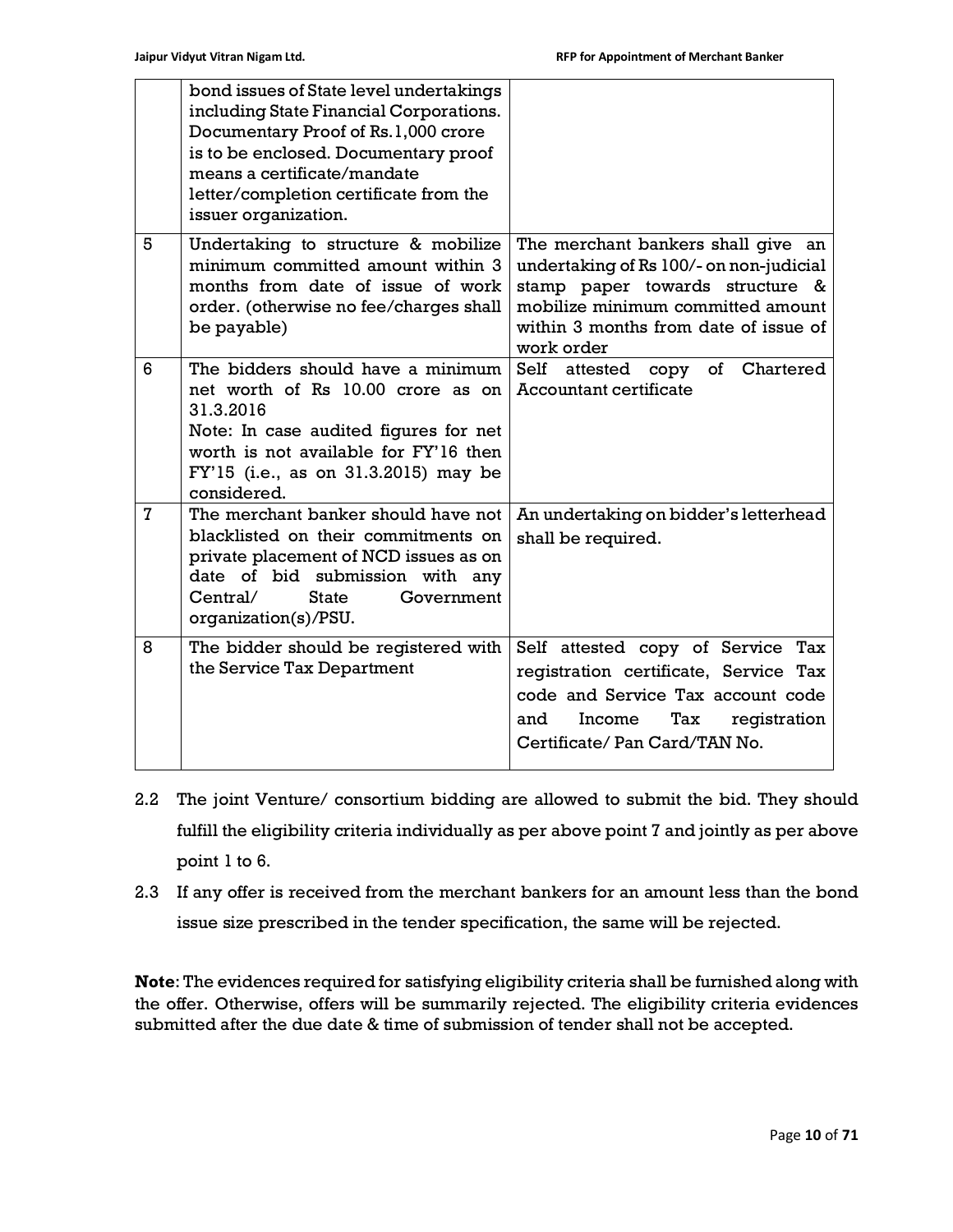# 3 SCOPE OF WORK AND TIMELINES

# Scope of Work

- 3.1 The Arranger has to design the structure of the issue of residual debt of around Rs. 20,000 crores to be remained with Discoms and for operational funding requirement around Rs. 10,000 crores and mobilize funds by issue of bonds on private placement basis with minimum committed amount in respect of each Discom, with option to retain over subscription. The structure of the bond issue shall be approved by the Rajasthan DISCOMS.
- 3.2 The Arranger has to assist the Issuer in all legal and statutory areas, to design and provide assistance in preparing the offer documents and to assist in the preparation of 'Disclosure Document'.
- 3.3 The Issuer agrees to make any additional disclosures which are required to be made in Disclosure Document in the interest of the investors in regard to any matter relevant to the issue. The compliance of such requirements shall be binding on the Arranger.
- 3.4 The Arranger shall assist the Issuer to obtain all consents, sanctions, clearances, approvals, permissions, licenses, etc. in connection with the Issue.
- 3.5 Arranger's service include finalization of Disclosure Document, credit enhancement, arranging credit rating placement/ marketing of issue, banking of the application money, formalities with SEBI, stock exchange and other functions vested with the merchant bankers and to assist and co-ordinate with the Issuer in connection with listing formalities.

# Project Timelines

3.6 The bidder(s) shall mobilize the minimum committed amount i.e., Rs 5000 Cr on or before end of 3 (three) months from the date of award of contract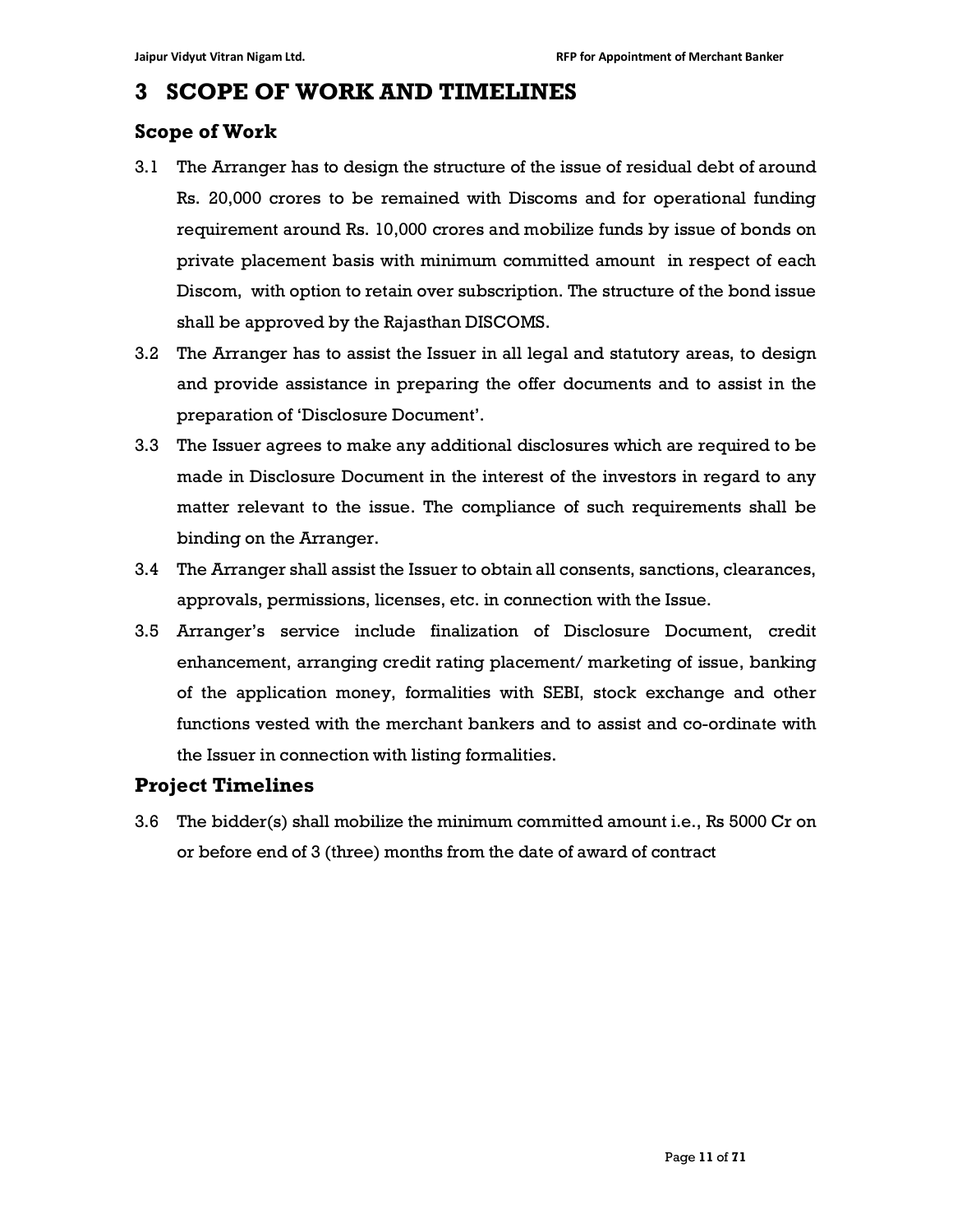# 4 INSTRUCTION TO BIDDERS (ITB) & BIDDING PROCESS

#### 4.1 General

- 4.1.1 To participate in online bidding process, Bidders must procure a Digital Signature Certificate (Type III) as per Information Technology Act-2000 using which they can digitally sign their electronic bids. Bidders can procure the same from any CCA approved certifying agency, i.e. TCS, Safecrypt, Ncode etc. Bidders who already have a valid Digital Signature Certificate (DSC) need not procure a new DSC. Also, bidders must register on http://eproc.rajasthan.gov.in (bidders already registered on http://eproc.rajasthan.gov.in before 30-09-2011 must register again).
- 4.1.2 Bidder (authorised signatory) shall submit their offer on-line in Electronic formats both for technical and financial proposal. However, Instrument for Tender Fees, JVVNL Processing Fees and Bid Security should be submitted physically at the designated office of Discom as prescribed in NIT and scanned copy of same should also be uploaded along with the technical Bid/ cover.
- 4.1.3 In case, any of the bidders fails to physically submit the Instrument for Tender Fee, Bid Security, and e-Tender Processing Fee up to 1:00 PM on 20- June -2016, its Bid shall not be accepted.
- 4.1.4 JVVNL will not be responsible for delay in online submission due to any reason. For this, bidders are requested to upload the complete bid well advance in time so as to avoid  $11<sup>th</sup>$  hour issues like slow speed; choking of web site due to heavy load or any other unforeseen problems.
- 4.1.5 Bidders are also advised to refer "Bidders Manual Kit" available at e-Procurement website for further details about the e-Tendering process.
- 4.1.6 JVVNL disclaims any factual or other errors in this document (the onus is purely on the individual bidders to verify such information) and the information provided herein are intended only to help the bidders to prepare a logical bidproposal
- 4.1.7 The provisions of RTPP Act 2012 and Rules thereto shall be applicable for this procurement. Furthermore, in case of any inconsistency in any of the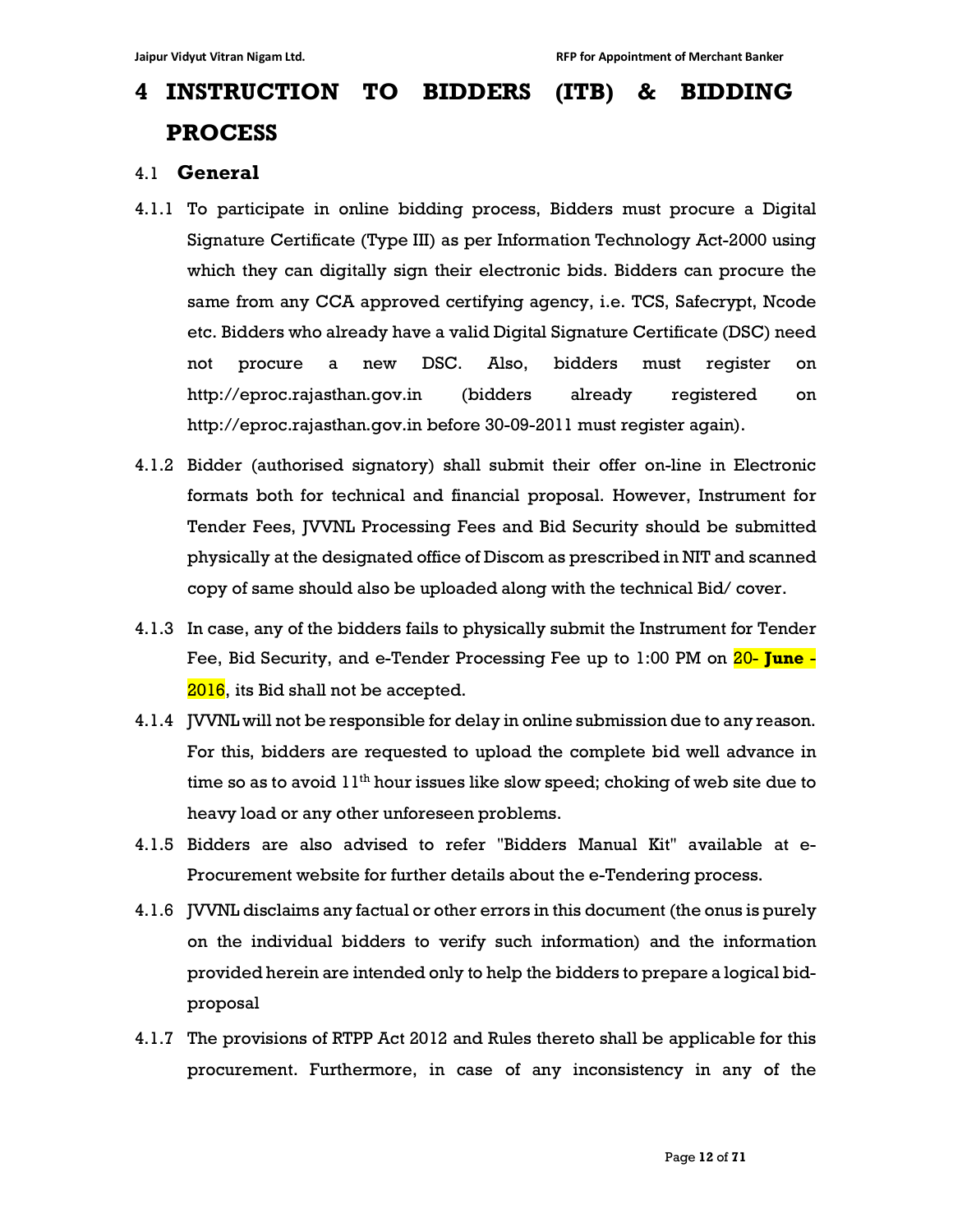provisions of this bidding document with the RTPP Act 2012 and Rules thereto, the later shall prevail.

## 4.2 Sale of Bidding/ Tender Documents

4.2.1 The sale of bidding documents shall be commenced from the date given in NIT. The complete bidding document shall also be placed on the JVVNL and e-Procurement portal. The prospective bidders shall be permitted to download the bidding document from the websites and pay its price while submitting the Bid to the Discom.

## 4.3 Pre-bid Meeting/ Clarifications

- 4.3.1 Any prospective bidder may, in writing seek clarifications from the Discom in respect of the bidding documents. The prospective bidder shall use **Annexure-VIII** for seeking clarification.
- 4.3.2 A pre-bid conference is also scheduled by the Discom as per the details mentioned in the NIT and to clarify doubts of potential bidders.
- 4.3.3 The Bidder or its official representative (not more than two representatives per bidder) is invited to attend the pre-bid meeting. The objective of this meeting is to address the queries of the prospective bidders related to the Project/ bidding document and also to understand/address any concerns of the bidders related to the RFP.
- 4.3.4 As a result of discussions in the pre-bid conference, if modifications in the bidding document, specifications of services are considered necessary, they may be done by issuing an addendum/ corrigendum. The corrigendum/ addendum and the Final bidding document will be placed on all the websites as specified in the NIT.
- 4.3.5 Response to bidder queries provided during the pre-bid conference will not have any impact on the RFP scope, requirements or the terms & conditions until and unless queries are provided in the format indicated and response has been published/ communicated and addendum/ corrigendum is released indicated as above.
- 4.3.6 The Discom reserves the right not to respond to any/ all queries raised or clarifications sought if, in their opinion and at their sole discretion, they consider that it would be inappropriate to do so or do not find any merit in it.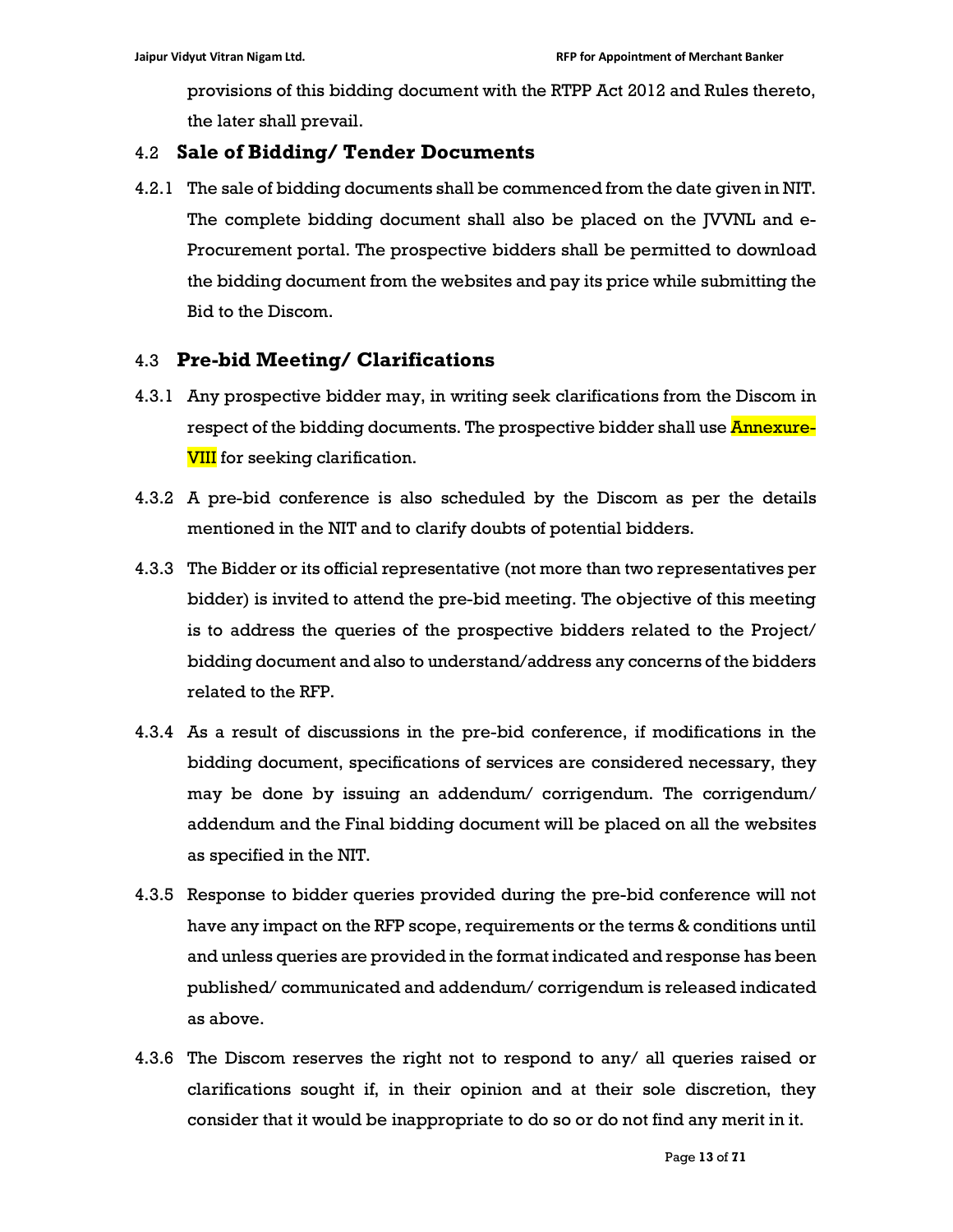#### 4.4 Changes in the Bidding Document

- 4.4.1 At any time, prior to the deadline for submission of Bids, the Discom may for any reason, whether on its own initiative or as a result of a request for clarification by a bidder, modify the bidding documents by issuing an addendum in accordance with the provisions below.
- 4.4.2 In case, any modification is made to the bidding document or any clarification is issued which materially affects the terms contained in the bidding document, the Discom shall publish such modification or clarification in the same manner as the publication of the initial bidding document.
- 4.4.3 In case, a clarification or modification is issued to the bidding document, the Discom may, prior to the last date for submission of Bids, extend such time limit in order to allow the bidders sufficient time to take into account the clarification or modification, as the case may be, while submitting their Bids.
- 4.4.4 Any bidder, who has submitted his Bid in response to the original invitation, shall have the opportunity to modify or re-submit it, as the case may be, within the period of time originally allotted or such extended time as may be allowed for submission of Bids, when changes are made to the bidding document by the Discom.
- 4.4.5 Provided that the Bid last submitted or the Bid as modified by the bidder shall be considered for evaluation.

#### 4.5 Period of Validity of Bids

- 4.5.1 Bids submitted by the bidders shall remain valid during the period specified in the NIT/ bidding document. A Bid valid for a shorter period may be rejected by the Discom as non-responsive Bid.
- 4.5.2 Prior to the expiry of the period of validity of Bids, the Discom, in exceptional circumstances, may request the bidders to extend the bid validity period for an additional specified period of time. A bidder may refuse the request and such refusal shall be treated as withdrawal of Bid and in such circumstances bid security shall not be forfeited.
- 4.5.3 Bidders that agree to an extension of the period of validity of their Bids shall extend or get extended the period of validity of bid securities submitted by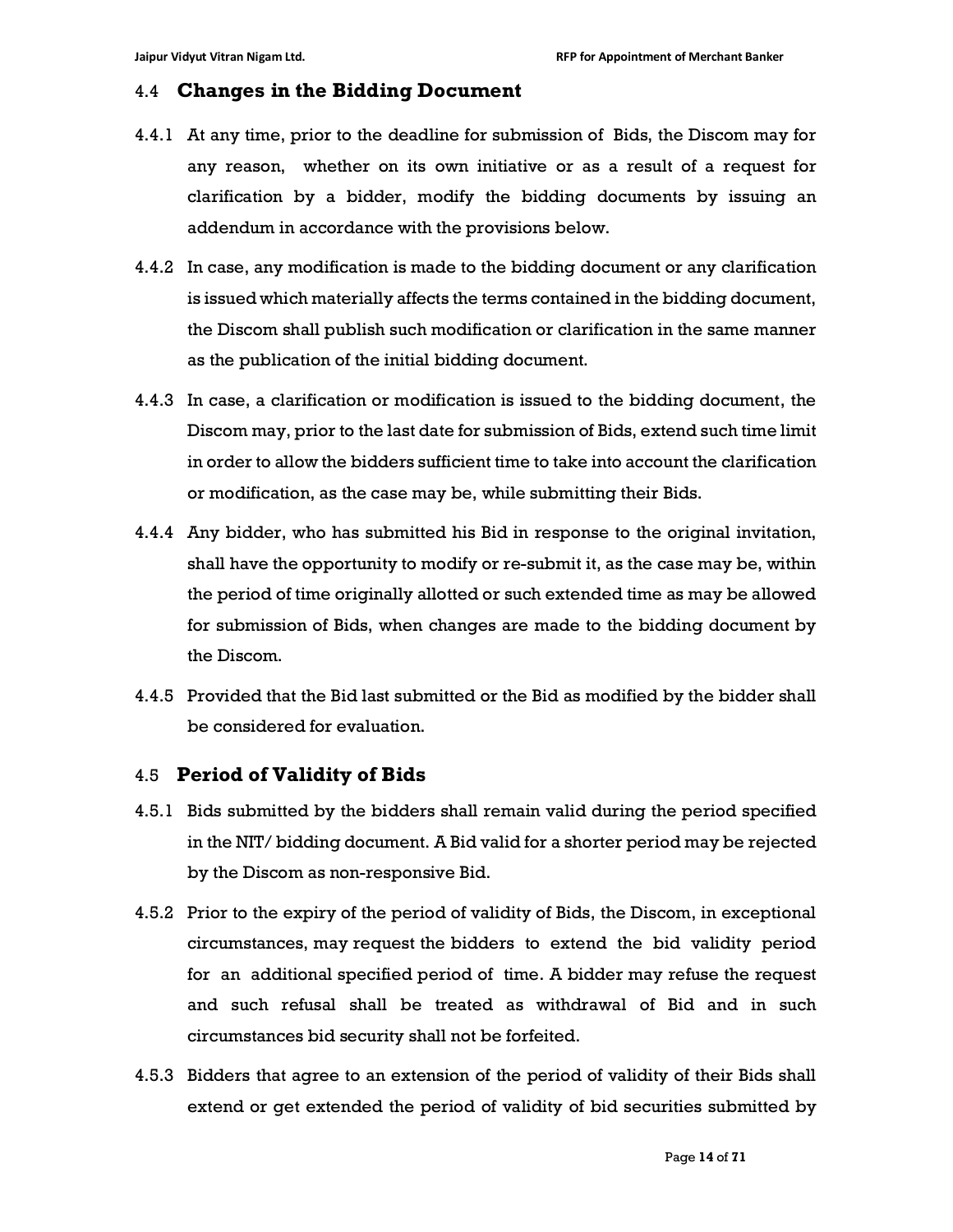them or submit new bid securities to cover the extended period of validity of their bids. A bidder whose bid security is not extended, or that has not submitted a new bid security, is considered to have refused the request to extend the period of validity of its Bid.

# 4.6 Format and Signing of Bids

- 4.6.1 Bidders must submit their bids online at e-Procurement portal i.e. http://eproc.rajasthan.gov.in.
- 4.6.2 All the documents uploaded should be digitally signed with the DSC of authorized signatory.
- 4.6.3 A Single stage Two part/ cover system shall be followed for the Bid:
	- i. Technical Bid, including fee details, eligibility & technical documents
	- ii. Financial Bid

| 4.6.4 The technical bid shall consist of the following documents: - |  |  |  |
|---------------------------------------------------------------------|--|--|--|
|                                                                     |  |  |  |

| S. No.                                | <b>Documents Type</b>                     | <b>Document Format</b>                     |  |  |
|---------------------------------------|-------------------------------------------|--------------------------------------------|--|--|
| <b>Cover-1: Fee Details</b>           |                                           |                                            |  |  |
| $\mathbf{1}$ .                        | Bidding document Fee (Tender              | Proof of submission (PDF): Demand          |  |  |
|                                       | Fee)                                      | Drafts (DD)/Banker Cheque for              |  |  |
|                                       |                                           | Tender Fees should be submitted            |  |  |
|                                       |                                           | physically at the designated office        |  |  |
|                                       |                                           | of the Discom as prescribed in NIT         |  |  |
|                                       |                                           | and scanned copy of same should            |  |  |
|                                       |                                           | also be uploaded along with the            |  |  |
|                                       |                                           | technical bid/cover                        |  |  |
| 2.                                    | Tender Processing Fee (E-Proc)            | Scanned copy (PDF) of same should          |  |  |
|                                       |                                           | also be uploaded along with the            |  |  |
|                                       |                                           | technical bid/cover                        |  |  |
| 3.                                    | <b>Bid Security (EMD)</b>                 | Scanned copy (PDF) of same should          |  |  |
|                                       |                                           | also be uploaded along with the            |  |  |
|                                       |                                           | technical bid/cover                        |  |  |
| <b>Cover-2: Technical Bid Details</b> |                                           |                                            |  |  |
| 4.                                    | <b>Eligibility Criteria References</b>    | As per format given in <b>Annexure II</b>  |  |  |
| 5.                                    | <b>Bidder's Authorization Certificate</b> | As per format given in <b>Annexure III</b> |  |  |
| 6.                                    | Self-declaration – No blacklisting        | As per format given in <b>Annexure IV</b>  |  |  |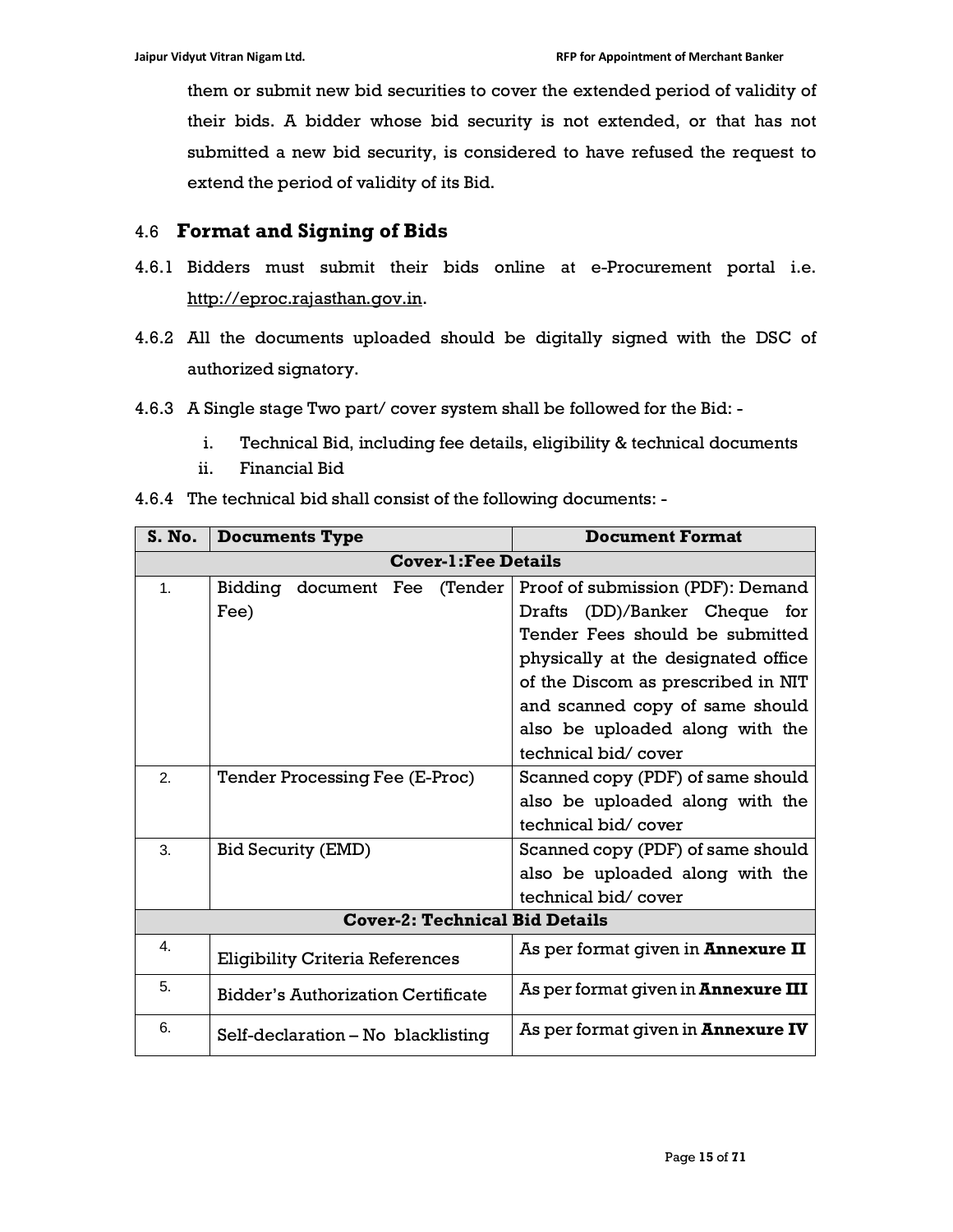| 7.                                    | All the documents mentioned in the<br>"Eligibility Criteria" in support of<br>the eligibility       | Requisite supporting documents<br>meeting eligibility criteria<br>as<br>specified in Chapter 2 and as<br>provided in Annexure-II                                           |
|---------------------------------------|-----------------------------------------------------------------------------------------------------|----------------------------------------------------------------------------------------------------------------------------------------------------------------------------|
| 8.                                    | <b>Technical Proposal Submission</b><br>form                                                        | On Bidder's original Letter Head<br>and as per format provided in<br><b>Annexure I-A</b> and duly signed by<br>signatory<br>authorized<br>as<br>per<br><b>Annexure III</b> |
| 9.                                    | <b>Bidder's organization Profile</b>                                                                | Brief organization profile of the<br><b>Bidder</b>                                                                                                                         |
| 10.                                   | Firm's references to showcase<br>relevant experience along with<br>necessary proofs and credentials | As per <b>Annexure I-B</b>                                                                                                                                                 |
| <b>Cover-3: Financial Bid Details</b> |                                                                                                     |                                                                                                                                                                            |
| 11.                                   | Covering Letter – Financial Bid                                                                     | On bidder's letter head duly signed<br>by authorized signatory as per<br><b>Annexure-V-A</b>                                                                               |
| 12.                                   | <b>Financial Bid</b>                                                                                | As per BoQ (.XLS) format available<br>on e-Proc portal Annexure-V-B                                                                                                        |

- 4.6.5 In annexure V-B available on e-proc portal, the bidder is required to mention one time Arranger Fee (Excluding Service Tax). The fee should be quoted as percentage (up to two decimals only).
- 4.6.6 The bid forms/templates/annexure etc., wherever applicable, shall be typed or written in indelible ink and shall be signed (all the pages) by a person duly authorized to sign, in token of acceptance of all the terms and conditions of the bidding document. This authorization shall consist of a written confirmation as specified in the bidding document and shall be attached to the bid.
- 4.6.7 Any amendments such as interlineations, erasures, or overwriting shall be valid only if they are signed or initialed by the authorized person signing the bid.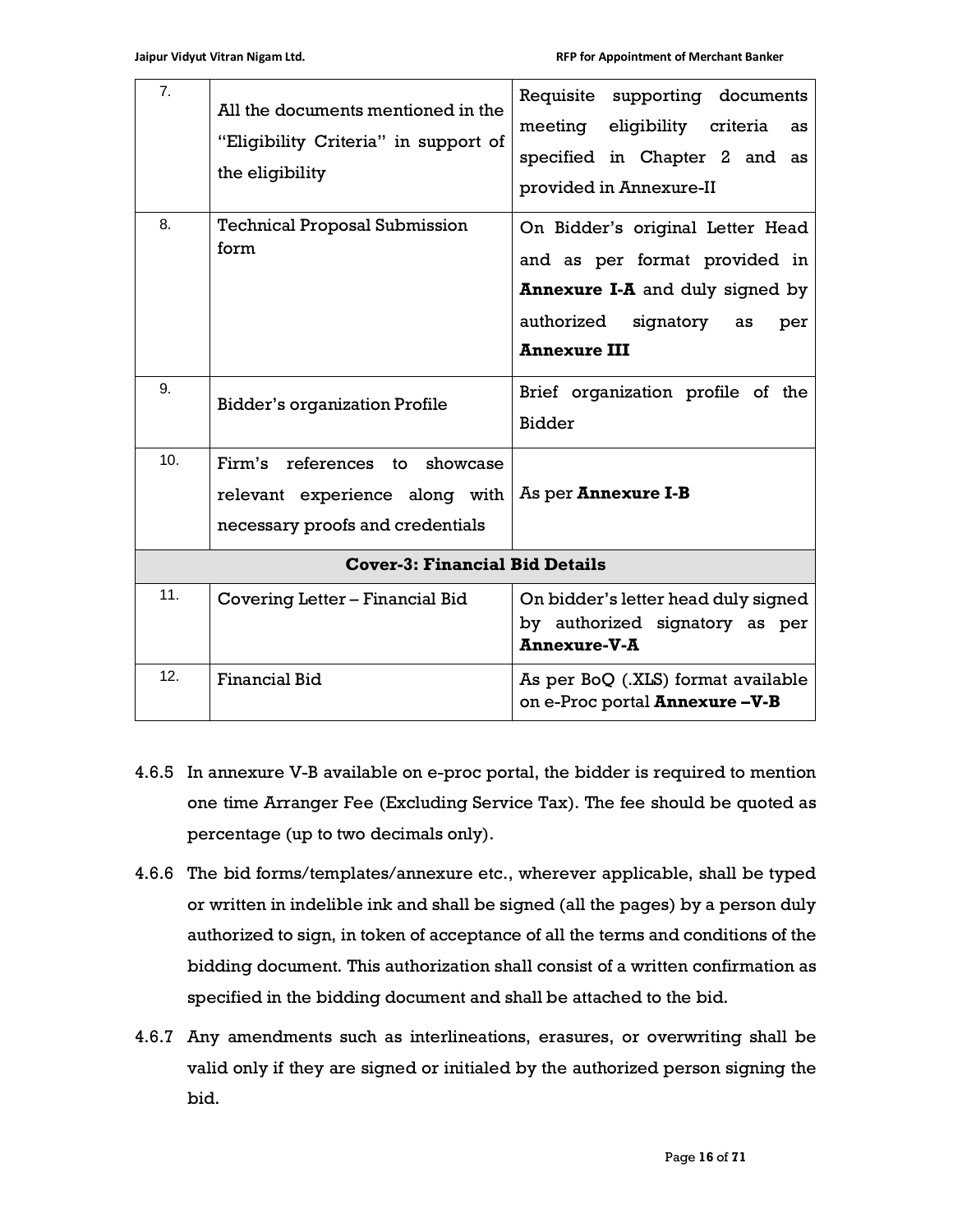- 4.6.8 The bid, duly signed (digitally) by Auth. Signatory, should be uploaded on the eproc portal in respective file/ format.
- 4.6.9 Bidders must submit their bids online at eproc portal. Bids received by another other means shall not be accepted.
- 4.6.10 If bids are not submitted as per the details mentioned in this bidding document and eProc website, the Discom shall reject the bid.

## 4.7 Cost & Language of Bidding

- 4.7.1 The Bidder shall bear all costs associated with the preparation and submission of its Bid, and the Discom shall not be responsible or liable for those costs, regardless of the conduct or outcome of the bidding process.
- 4.7.2 The Bid, as well as all correspondence and documents relating to the Bid exchanged by the Bidder and the Discom, shall be written only in English Language. Supporting documents and printed literature that are part of the Bid may be in another language provided they are accompanied by an accurate translation of the relevant passages in English language, in which case, for purposes of interpretation of the Bid, such translation shall govern.

# 4.8 Alternative/ Multiple Bids

4.8.1 Alternative/ Multiple Bids shall not be considered at all.

#### 4.9 Bid Security (EMD)

- 4.9.1 Every bidder, if not exempted, participating in the procurement process will be required to furnish the bid security as specified in the NIT.
- 4.9.2 In lieu of bid security, a bid securing declaration shall be taken from Departments of the State Government, Undertakings, Corporations, Autonomous bodies, Registered Societies and Cooperative Societies which are owned or controlled or managed by the State Government and Government Undertakings of the Central Government.
- 4.9.3 Bid security instrument or receipt of bid security or a bid securing declaration shall necessarily accompany the technical bid. EMD for the amount of Rs.10,00,000/ - (Rupees Ten lakh only) shall be deposited in the form specified in the NIT.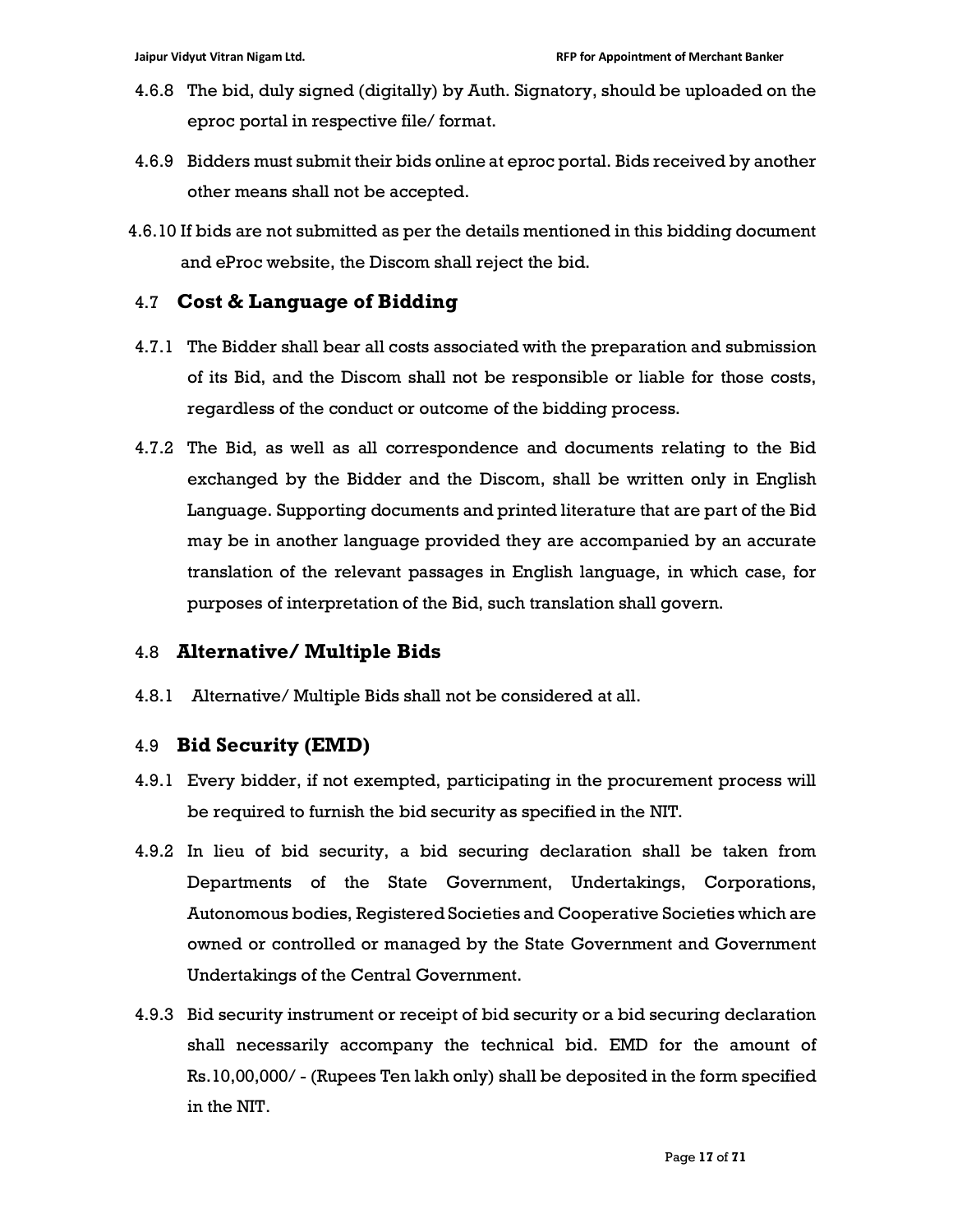- 4.9.4 Bid security of a bidder lying with the Discom in respect of other bids awaiting decision shall not be adjusted towards bid security for the fresh bids. The bid security originally deposited may, however, be taken into consideration in case bids are re-invited.
- 4.9.5 The bid security may be given in the form of a banker's cheque or demand draft.
- 4.9.6 Prior to presenting a submission, a bidder may request the Discom to confirm the acceptability of proposed issuer of a bid security or of a proposed confirmer, if required. The Discom shall respond promptly to such a request.
- 4.9.7 The bid security of unsuccessful bidders shall be refunded soon after final acceptance of successful bid and signing of Agreement.
- 4.9.8 The Bid security taken from a bidder shall be forfeited, if any, in the following cases, namely:
	- i. when the bidder withdraws or modifies its bid after opening of bids;
	- ii. when the bidder does not execute the agreement, if any, after placement of work order within the specified period;
	- iii. when the bidder fails to commence service or execute work as per work order within the time specified;
	- iv. when the bidder does not deposit the performance security within specified period after the work order is placed; and
	- v. if the bidder breaches any provision of code of integrity, prescribed for bidders, specified in the bidding document.
- 4.9.9 If the bidder fails to honour their commitment after acceptance of the bid, the EMD will be forfeited. If failure is caused because of consensus is not reached between the Arrangers and the issuer on the structure of the bond or the coupon rate and the issue is abandoned, this mandate letter will stand revoked without any obligation on either party and there will be no forfeiture of EMD.
- 4.9.10 Notice will be given to the bidder with reasonable time before bid security deposited is forfeited.
- 4.9.11 No interest shall be payable on the bid security.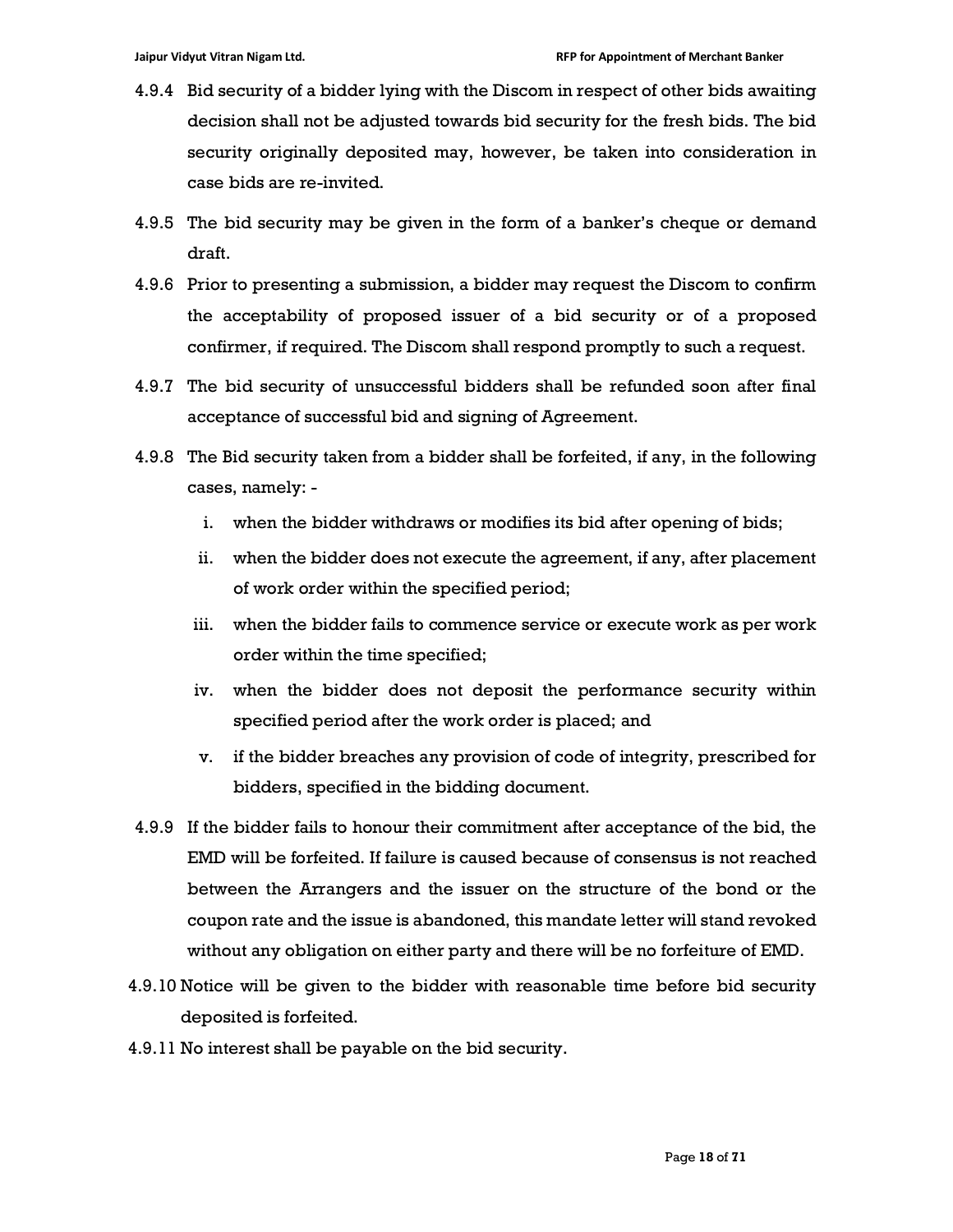- 4.9.12 In case of the successful bidder, the amount of bid security may be adjusted in arriving at the amount of the Performance Security, or refunded if the successful bidder furnishes the full amount of performance security.
- 4.9.13 The Discom shall promptly return the bid security after the earliest of the following events, namely:
	- i. The expiry of validity of bid security;
	- ii. The execution of agreement for procurement and performance security is furnished by the successful bidder;
	- iii. The cancellation of the procurement process; or
	- iv. The withdrawal of bid prior to the deadline for presenting bids, unless the bidding documents stipulate that no such withdrawal is permitted.

#### 4.10 Bid Prices

- 4.10.1 All the prices would be quoted only in Indian Rupees (INR) currency.
- 4.10.2 Prices/ Rates shall be written both in words and figures. There would not be errors and/ or over-writings. Corrections/ alterations, if any, would be made clearly and initialled with date.
- 4.10.3 Service tax applicable would be shown separately in the Format for Price Quotation only.
- 4.10.4 The prices and discounts quoted by the Bidder in the Price Schedule/ Commercial/ Financial Bid shall conform to the requirements specified therein.
- 4.10.5 If a Price Schedule shows items listed but not priced, their prices shall be assumed to be included in the prices of other items. Items not listed in the Price Schedule shall be assumed not to be included in the Bid, and provided that the Bid is substantially responsive, the corresponding adjustment shall be applied in accordance with the provisions of bid document.
- 4.10.6 The price to be quoted in the Bid Submission Sheet shall be the total price of the Bid including any discounts offered.
- 4.10.7 Prices quoted by the Bidder shall be fixed during currency of the Contract and not subject to variation on any account. A Bid submitted with an adjustable price quotation shall be treated as nonresponsive and shall be rejected.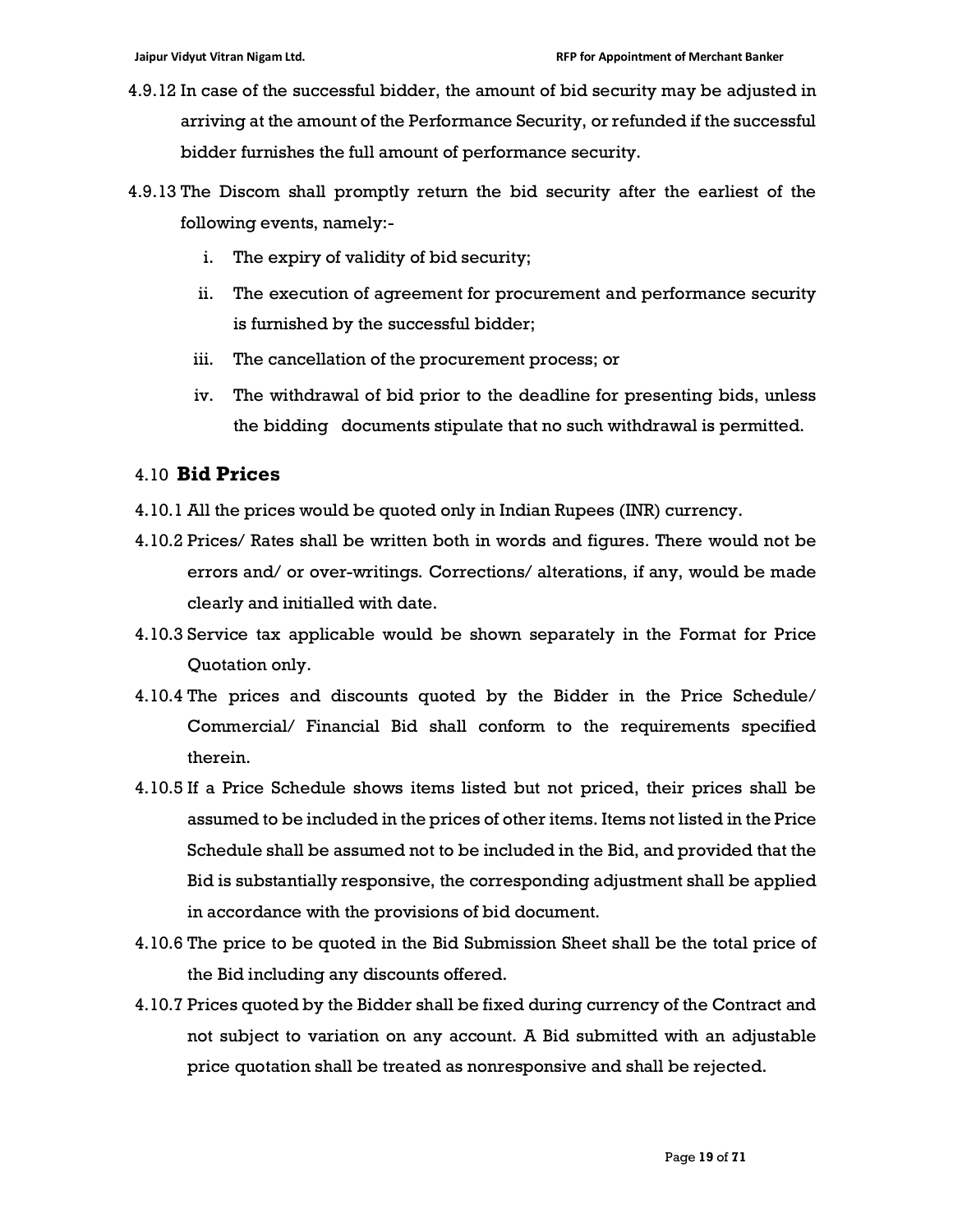- 4.10.8 The price quoted by the bidder shall be inclusive of all expenditure except service tax which will be payable on actual basis as per applicable rates.
- 4.10.9 Unless otherwise indicated in the bid document, prices quoted shall correspond to 100% of the services to be provided.

#### 4.11 Deadline for the submission of Bids

- 4.11.1 Bids shall be received online at e-Procurement portal and up to the time and date specified in the NIT.
- 4.11.2 Normally, the date of submission and opening of Bids would not be extended. In exceptional circumstances or when the bidding document are required to be substantially modified as a result of discussions in pre-bid meeting/ conference or otherwise and the time with the prospective bidders for preparation of Bids appears insufficient, the date may be extended by the Discom. In such case the publicity of extended time and date shall be given in the manner, as was given at the time of issuing the original NIT and shall also be placed on the State Public Procurement Portal, if applicable. It would be ensured that after issue of corrigendum, reasonable time is available to the bidders for preparation and submission of their Bids. The Discom shall also publish such modifications in the bidding document in the same manner as the publication of initial bidding document. If, in the office of the Bids receiving and opening authority, the last date of submission or opening of Bids is a nonworking day, the Bids shall be received or opened on the next working day.

# 4.12 Withdrawal, Substitution, and Modification of Bids

- 4.12.1 If permitted on e-Procurement portal, a Bidder may withdraw its Bid or resubmit its Bid (technical and/ or financial cover) as per the instructions/ procedure mentioned at e-Procurement website under the section "Bidder's Manual Kit".
- 4.12.2 Bids withdrawn shall not be opened and processed further.

# 4.13 Opening of Bids

4.13.1 The Bids shall be opened by the bid opening & evaluation committee on the date and time mentioned in the NIT in the presence of the bidders or their authorized representatives who choose to be present.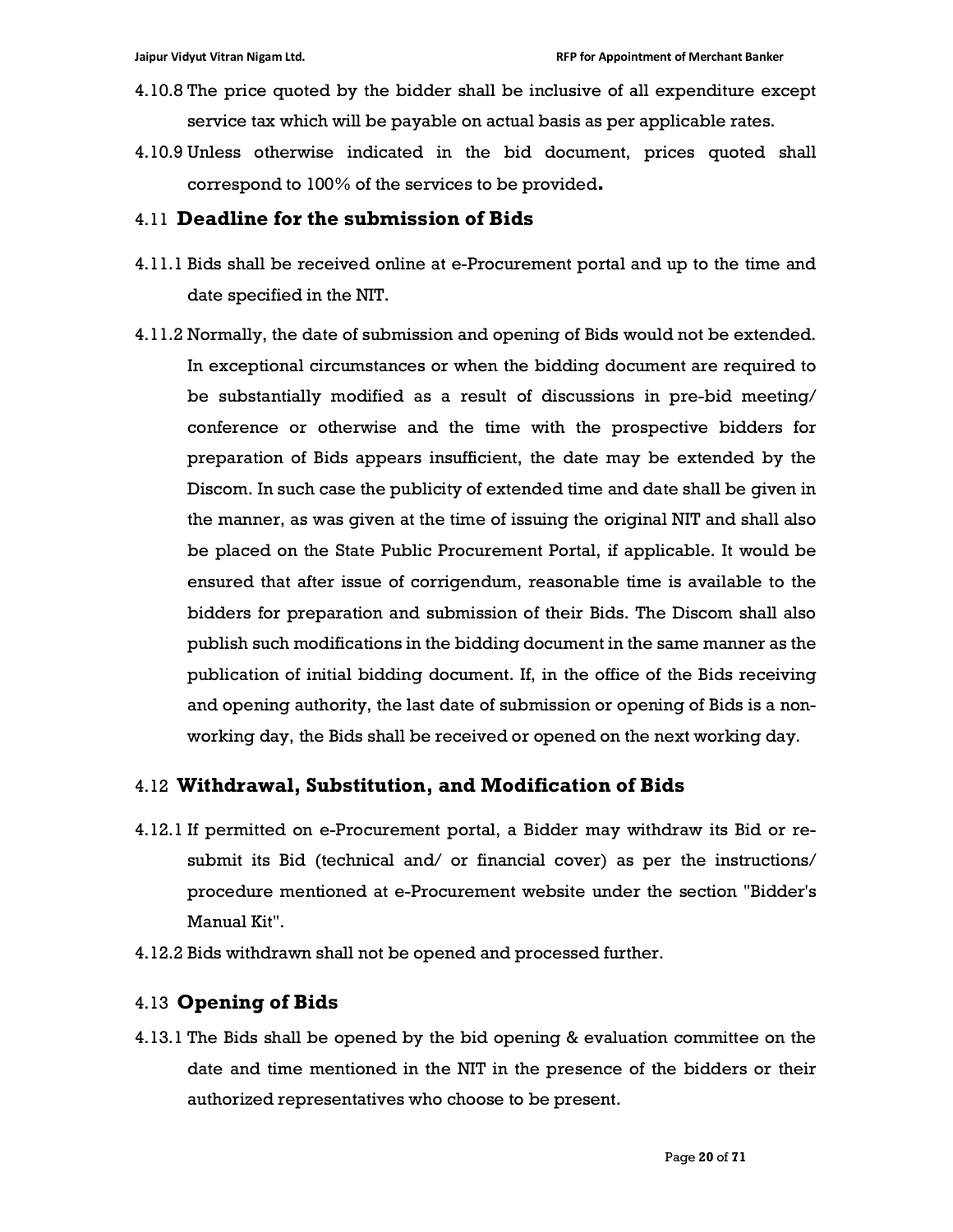- 4.13.2 The committee may co-opt experienced persons in the committee to conduct the process of Bid opening.
- 4.13.3 The committee shall prepare a list of the bidders or their representatives attending the opening of Bids and obtain their signatures on the same. The list shall also contain the representative's name and telephone number and corresponding bidders' names and addresses. The authority letters, if any, brought by the representatives shall be attached to the list. The list shall be signed by all the members of Bid opening committee with date and time of opening of the Bids.
- 4.13.4 All the documents comprising of technical Bid/ cover shall be opened & downloaded from the e-Procurement website (only for the bidders who have submitted the prescribed fee(s) to JVVNL).
- 4.13.5 The committee shall conduct a preliminary scrutiny of the opened technical Bids to assess the prima-facie responsiveness and ensure that the: -
	- (i) bid is accompanied by bidding document fee, bid security or bid securing declaration, and processing fee (if applicable);
	- (ii) bid is valid for the period, specified in the bidding document;
	- (iii) bid is unconditional and the bidder has agreed to give the required performance security; and
	- (iv) other conditions, as specified in the bidding document are fulfilled.
	- (v) any other information which the committee may consider appropriate.
- 4.13.6 No Bid shall be rejected at the time of Bid opening except the Bids not accompanied with the proof of payment or instrument of the required price of bidding document, processing fee and bid security.
- 4.14 All the technical bid covers, except the Commercial/ Financial cover, shall be opened one at a time, and the following read out and recorded: the name of the bidder; the presence of the processing fee, tender fee, EMD and any other details as the tendering authority may consider appropriate.
- 4.15 The Tendering authority shall prepare a record of the bid opening that shall include, at a minimum: the name of the bidder and the presence or absence of processing fee, Tender fee, and EMD. The bidder's representatives who are present shall be required to sign the attendance sheet.
- 4.16 The Commercial/ Financial cover shall be kept unopened and shall be opened later on the date and time intimated to the bidders who qualify in the evaluation of technical bids.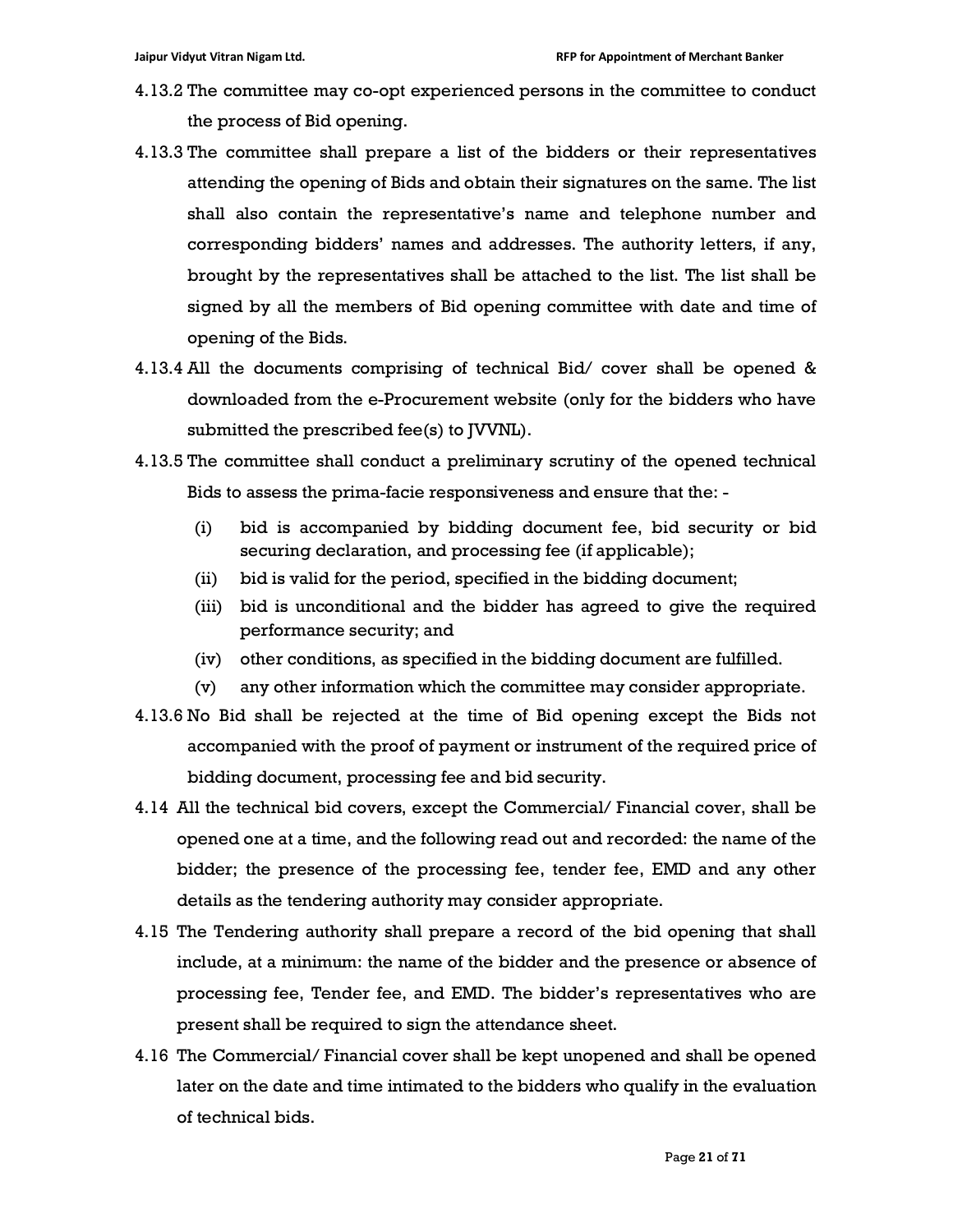#### 4.17 Selection Method

- 4.17.1 The firms which completely meet the eligibility criteria shall be considered to be technically qualified. Technical Qualified Bidder would be selected on the basis of lowest bid (L 1), wherein an eligible and technically qualified bidder with lowest bid for Arranger fee shall be selected for award of the bid.
- 4.17.2 The Discom reserves the right to appoint multiple bidders/Arrangers/Parties for the said tender at L1 prices.

#### 4.18 Clarification of Bids

- 4.18.1 To assist in the examination, evaluation, comparison and qualification of the Bids, the bid evaluation committee may, at its discretion, ask any bidder for a clarification regarding its Bid. The committee's request for clarification and the response of the bidder shall be through the e-Procurement portal.
- 4.18.2 Any clarification submitted by a bidder with regard to its Bid that is not in response to a request by the committee shall not be considered.
- 4.18.3 No change in the prices or substance of the Bid shall be sought, offered, or permitted, except to confirm the correction of arithmetic errors discovered by the committee in the evaluation of the financial Bids.
- 4.18.4 No substantive change to qualification information or to a submission, including changes aimed at making an unqualified bidder, qualified or an unresponsive submission, responsive shall be sought, offered or permitted.

# 4.19 Evaluation & Tabulation of Technical Bids

4.19.1 The evaluation committee will evaluate all bids and shortlist the bidders who have completely meet the eligibility criteria.

#### 4.20 Determination of Responsiveness

4.20.1 The bid evaluation committee shall determine the responsiveness of a Bid on the basis of bidding document and the provisions of pre-qualification/ eligibility criteria of the bidding document.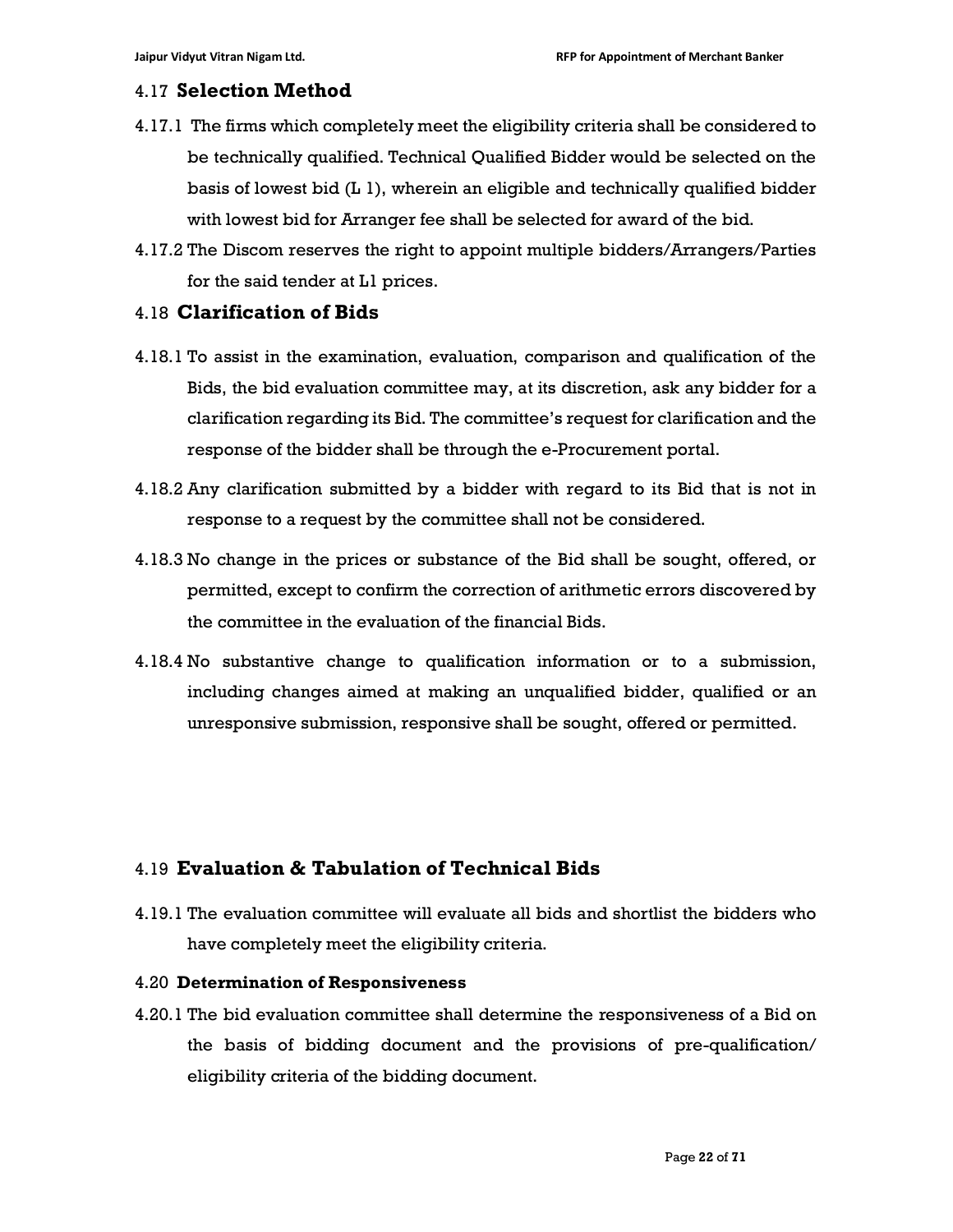4.20.2 A responsive Bid is one that meets the requirements of the bidding document

without any material deviation, reservation, or omission where: -

- (i) "deviation" is a departure from the requirements specified in the bidding document;
- (ii) "reservation" is the setting of limiting conditions or withholding from complete acceptance of the requirements specified in the bidding document; and
- (iii) "Omission" is the failure to submit part or all of the information or documentation required in the bidding document.
- 4.20.3 A material deviation, reservation, or omission is one that,
	- (i) if accepted, shall:-
		- $\checkmark$  affect in any substantial way the scope, quality, or performance of the subject matter of procurement specified in the bidding documents; or
		- $\checkmark$  limits in any substantial way, inconsistent with the bidding documents, the Discom's rights or the bidder's obligations under the proposed contract; or
	- (ii)if rectified, shall unfairly affect the competitive position of other bidders presenting responsive Bids.
- 4.20.4 The bid evaluation committee shall examine the technical aspects of the Bid in particular, to confirm that all requirements of bidding document have been met without any material deviation, reservation or omission.
- 4.20.5 The Discom shall regard a Bid as responsive if it conforms to all requirements set out in the bidding document, or it contains minor deviations that do not materially alter or depart from the characteristics, terms, conditions and other requirements set out in the bidding document, or if it contains errors or oversights that can be corrected without touching on the substance of the Bid.
- 4.20.6 Non-material Non-conformities in Bids
	- (i) The bid evaluation committee may waive any non-conformities in the Bid that do not constitute a material deviation, reservation or omission, the Bid shall be deemed to be substantially responsive.
	- (ii)The bid evaluation committee may request the bidder to submit the necessary information or document like audited statement of accounts/ CA Certificate, Registration Certificate, VAT/ CST clearance certificate, ISO/ CMMi Certificates, etc. within a reasonable period of time. Failure of the bidder to comply with the request may result in the rejection of its Bid.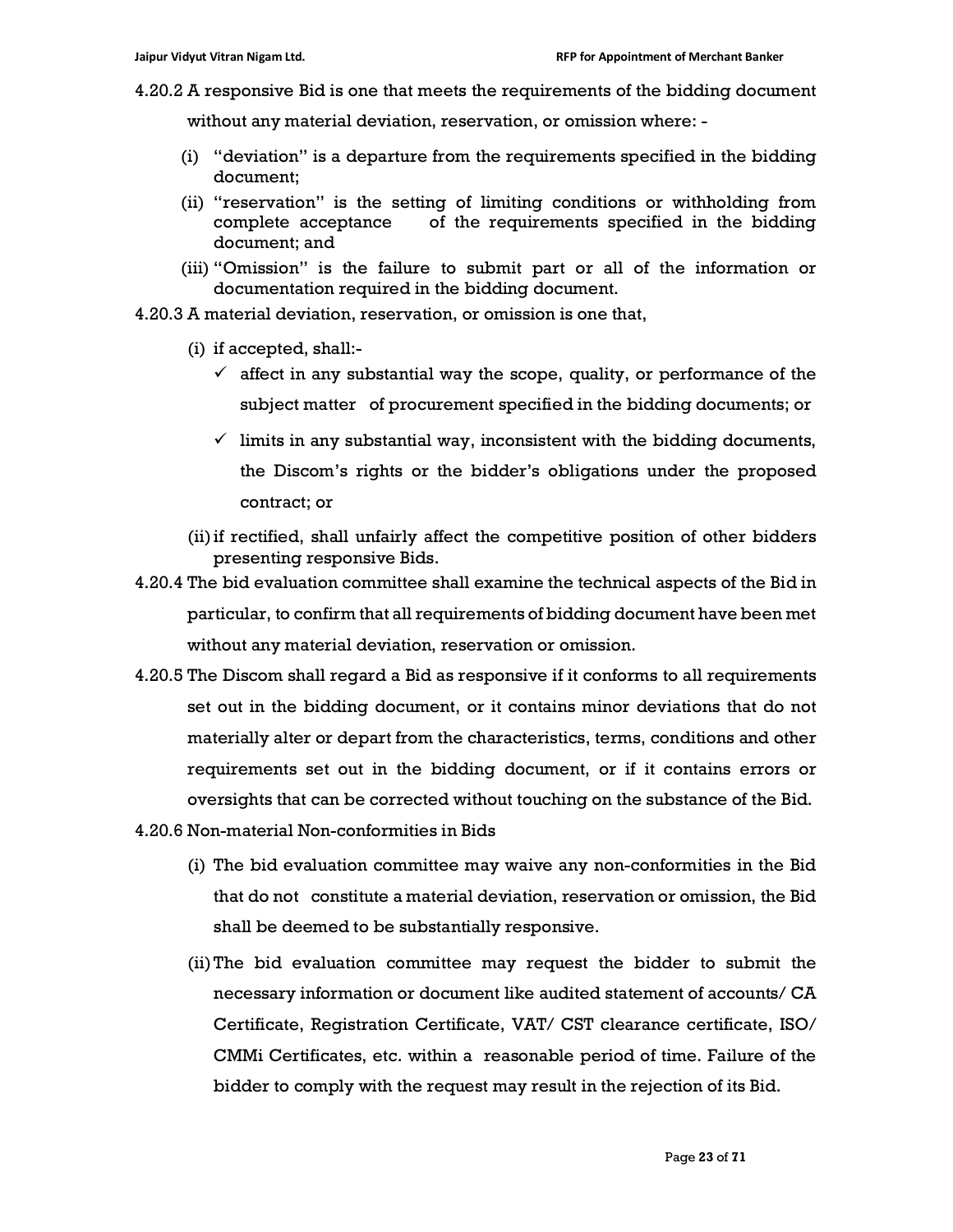(iii) The bid evaluation committee may rectify non-material nonconformities or omissions on the basis of the information or documentation received from the bidder under (b) above. To this effect, the bid price shall be adjusted, for comparison purposes only, to reflect the price of the missing or nonconforming item or component. The adjustment shall be made using the method indicated in pre-qualification and Evaluation Criteria of this bidding document.

- 4.20.7 The eligible bidders whose bid is determined to be substantially responsive shall be considered to be qualified in the technical evaluation, unless disqualified pursuant to clause 5.20, and shall be informed in writing about the date, time and place of opening of their financial bids.
- 4.20.8 The firms which could not qualify in technical evaluation will be informed about this fact. Their financial bid will be returned unopened and EMD refunded after completion of the bid process i.e. award of the contract to the successful bidder(s).

# 4.21 Evaluation & Tabulation of Financial Bids

- 4.21.1 The financial bids of bidders who meets the eligibility criteria and qualified in technical evaluation shall be opened at the notified time, date and place by the members of the designated Procurement Committee in the presence of the bidders or their representatives who choose to be present.
- 4.21.2 The process of opening, marking and signing on the envelopes and offers of financial bids shall be similar to that of technical bids.
- 4.21.3 The Financial Proposal shall be evaluated on the basis of Arranger fees quoted by bidder.
- 4.21.4 Bidder who meets the eligibility criteria and qualified in technical evaluation and have quoted the lowest percentage as fixed Arranger fees will considered as successful bidder.
- 4.21.5 The Discom, in observance of best practices, shall:
	- (i) Maintain the bid evaluation process strictly confidential as per the details below.
	- (ii)Reject any attempts or pressures to distort the outcome of the evaluation, including fraud and corruption.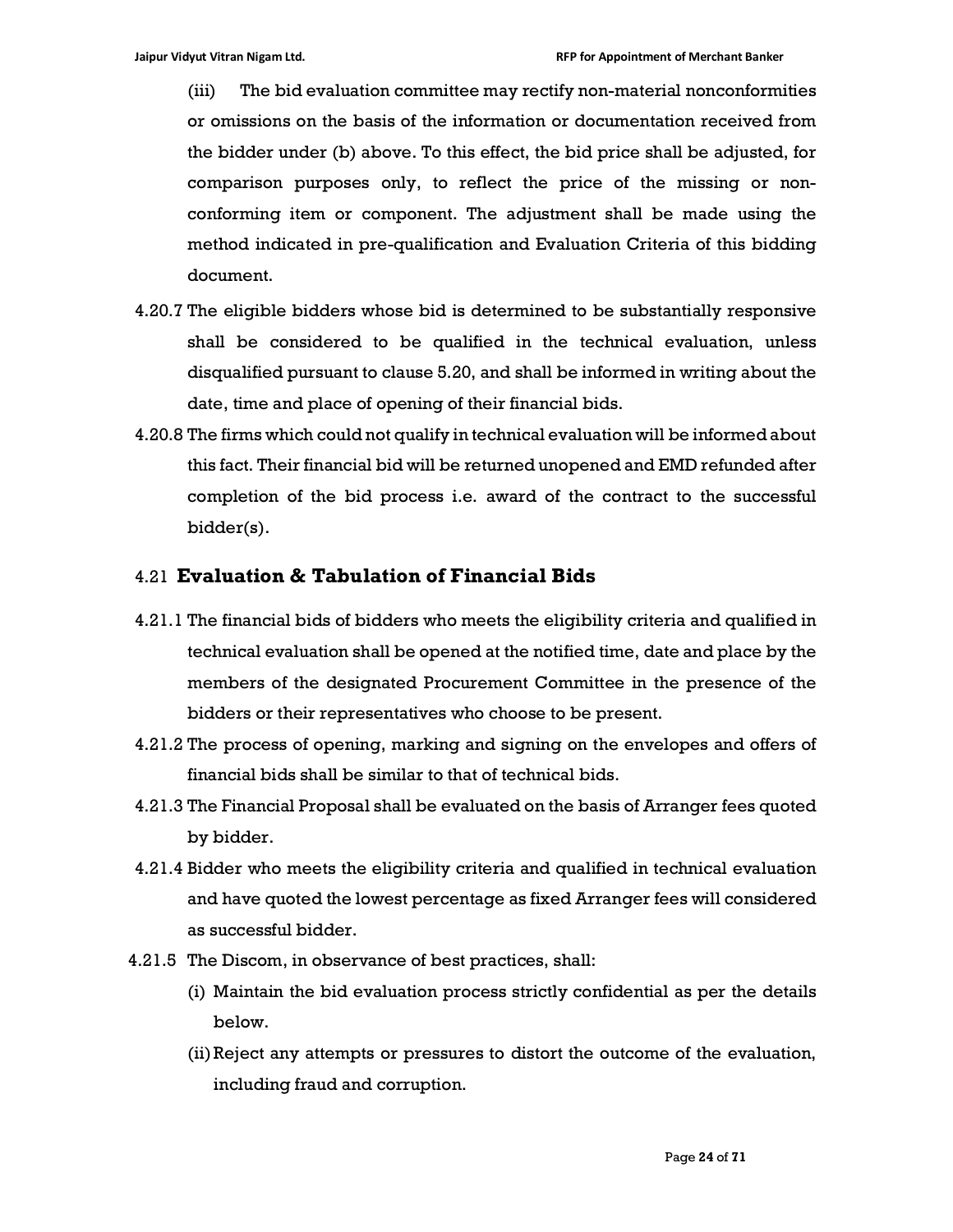- (iii) Strictly apply only and all of the evaluation and qualification criteria specified in the bidding document.
- 4.21.6 To evaluate a bid, the tendering authority shall consider the following: -
- (i) the bid price as quoted in accordance with bidding document.
- (ii) price adjustment for correction of arithmetic errors in accordance with bidding document.
- 4.21.7 The tendering authority's evaluation of a bid will exclude and not take into account any allowance for price adjustment during the period of performance of the Contract, if provided in the Bid.
- 4.21.8 The evaluation shall include all costs and all taxes and duties applicable to the bidder as per law of the Central/ State Government/ Local Authorities.
- 4.21.9 In the event of two or more Bidders found equal at the end of evaluation process, DISCOM reserves the right to select and declare any of such Bidders as the selected Bidder or take any such measure as may be deemed fit in its sole discretion including annulment of the bidding process.
- 4.21.10Conditional Bids are liable to be rejected;

## 4.22 Correction of Arithmetic Errors in Financial Bids:

- 4.22.1 The bid evaluation committee shall correct arithmetical errors in substantially responsive Bids, on the following basis, namely: -
	- (i) if there is a discrepancy between the unit price and the total price that is obtained by multiplying the unit price and quantity, the unit price shall prevail and the total price shall be corrected, unless in the opinion of the bid evaluation committee there is an obvious misplacement of the decimal point in the unit price, in which case the total price as quoted shall govern and the unit price shall be corrected;
	- (ii) if there is an error in a total corresponding to the addition or subtraction of subtotals, the subtotals shall prevail and the total shall be corrected; and
	- (iii) if there is a discrepancy between words and figures, the amount in words shall prevail, unless the amount expressed in words is related to an arithmetic error, in which case the amount in figures shall prevail subject to clause (i) and (ii) above.

# 4.23 Comparison of rates of firms outside and those in Rajasthan: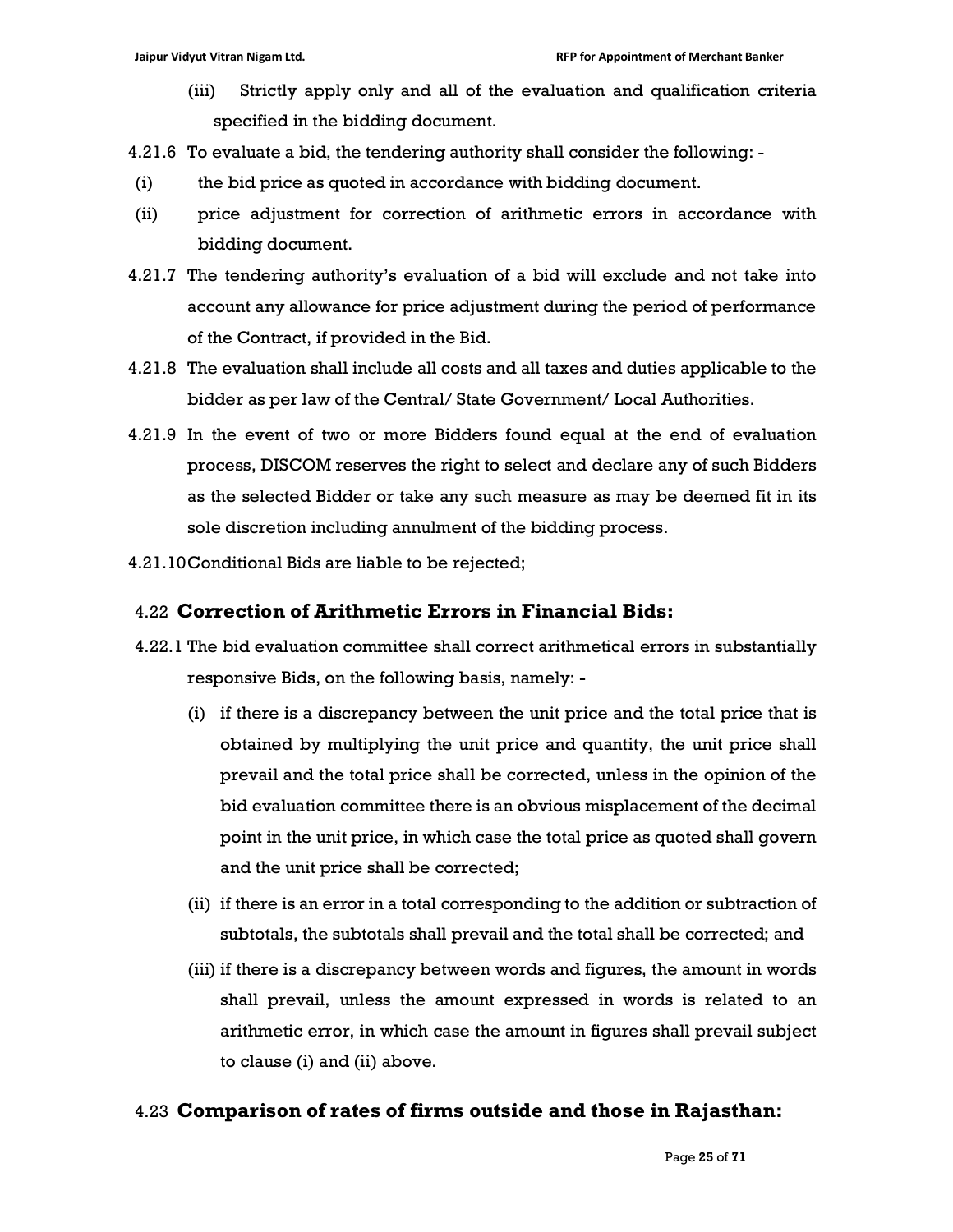4.23.1 While tabulating the financial Bids of those firms which are not entitled to price preference, the element of Rajasthan Value Added Tax (RVAT) shall be excluded from the rates quoted by the firms of Rajasthan and the element of Central Sales Tax (CST) shall be included in the rates of firms from outside Rajasthan for financial bid evaluation purpose.

#### 4.24 Price/ purchase preference in evaluation:

4.24.1 Price and/ or purchase preference notified by the State Government (GoR) and as mentioned in the bidding document shall be considered in the evaluation of Bids and award of contract.

#### 4.25 Negotiations

- 4.25.1 Except in case of procurement by method of single source procurement or procurement by competitive negotiations, to the extent possible, no negotiations shall be conducted after the pre-bid stage. All clarifications needed to be sought shall be sought in the pre-bid stage itself.
- 4.25.2 Negotiations may, however, be undertaken only with the lowest or most advantageous bidder when the rates are considered to be much higher than the prevailing market rates.
- 4.25.3 The bid evaluation committee shall have full powers to undertake negotiations. Detailed reasons and results of negotiations shall be recorded in the proceedings.
- 4.25.4 The lowest or most advantageous bidder shall be informed in writing either through messenger or by registered letter and e-mail (if available). A minimum time of seven days shall be given for calling negotiations. In case of urgency the bid evaluation committee, after recording reasons, may reduce the time, provided the lowest or most advantageous bidder has received the intimation and consented to regarding holding of negotiations.
- 4.25.5 Negotiations shall not make the original offer made by the bidder inoperative. The bid evaluation committee shall have option to consider the original offer in case the bidder decides to increase rates originally quoted or imposes any new terms or conditions.
- 4.25.6 In case of non-satisfactory achievement of rates from lowest or most advantageous bidder, the bid evaluation committee may choose to make a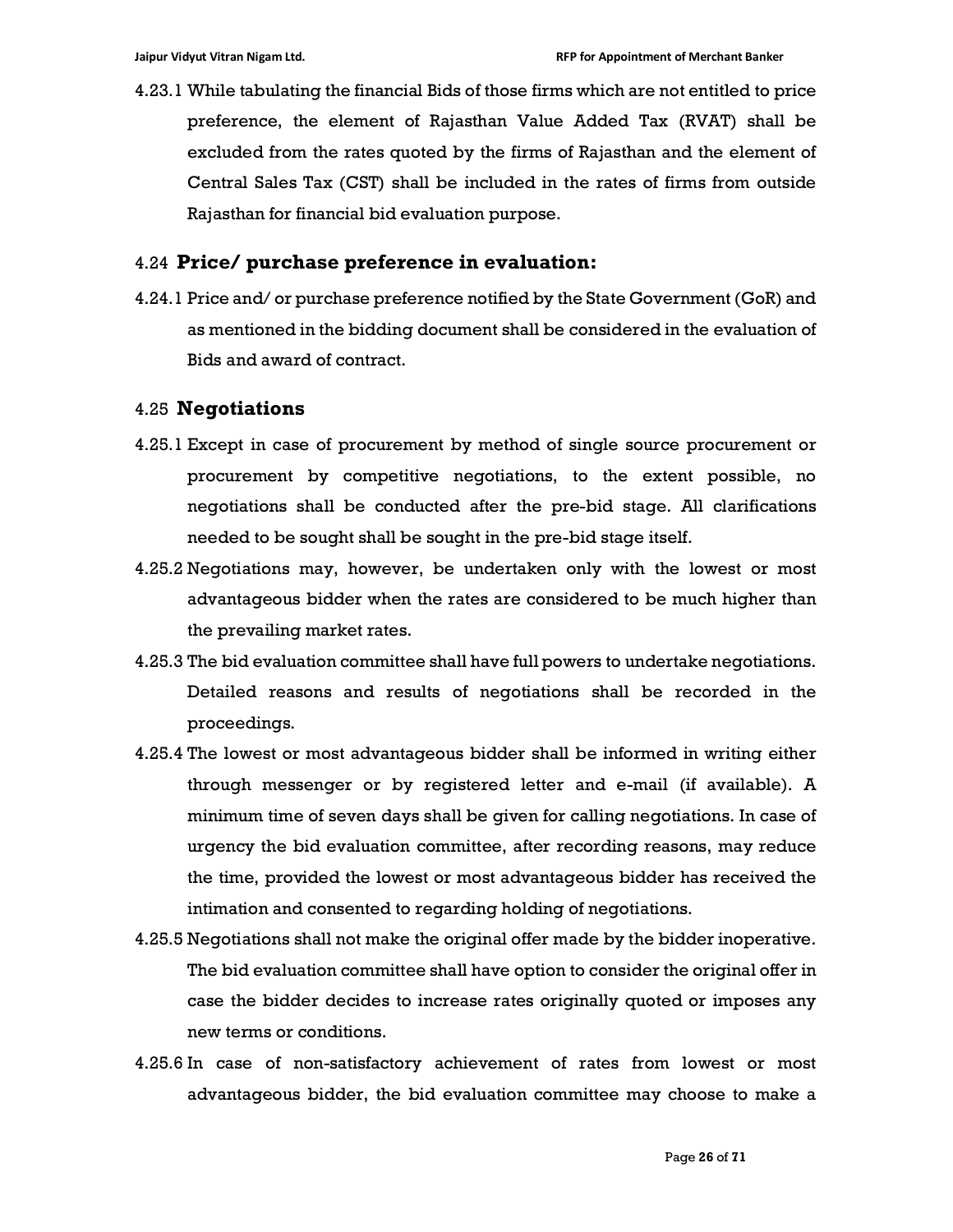written counter offer to the lowest or most advantageous bidder and if this is not accepted by him, the committee may decide to reject and re-invite Bids or to make the same counter-offer first to the second lowest or most advantageous bidder, then to the third lowest or most advantageous bidder and so on in the order of their initial standing and work/ supply order be awarded to the bidder who accepts the counter-offer. This procedure would be used in exceptional cases only.

4.25.7 In case the rates even after the negotiations are considered very high, fresh Bids shall be invited.

## 4.26 Exclusion of Bids/ Disqualification

- 4.26.1 The Discom shall exclude/ disqualify a Bid, if:
	- (i) The bid is not submitted in accordance with the bidding document.
	- (ii) The bidder does not meet the minimum eligibility criteria as mentioned in the bidding document.
	- (iii) The bidder has imposed conditions in his bid.
	- (iv) The bidder has made misleading or false representations in the forms, statements and attachments submitted in proof of the eligibility requirements.
	- (v) The bidder has submitted the bid after due date and time.
	- (vi) The bidder is found to have a record of poor performance such as abandoning work, not properly completing the contract, inordinately delaying completion, being involved in litigation or financial failures, etc.
	- (vii) The bidder has submitted bid, which is not accompanied by required documentation and EMD.
	- (viii)The bidder has failed to provide clarifications related thereto, when sought.
	- (ix) The bidder has submitted more than one bid. This will cause disqualification of all bids submitted by such bidders including forfeiture of the EMD.
	- (x) The bidder is found to canvass, influence or attempt to influence in any manner for the qualification or selection process, including without limitation, by offering bribes or other illegal gratification shall be disqualified from the process at any stage.
	- (xi) The Bid materially departs from the requirements specified in the bidding document or it contains false information;
	- (xii) The bidder, submitting the Bid, his agent or any one acting on his behalf, gave or agreed to give, to any officer or employee of the Discom or other governmental authority a gratification in any form, or any other thing of value, so as to unduly influence the procurement process;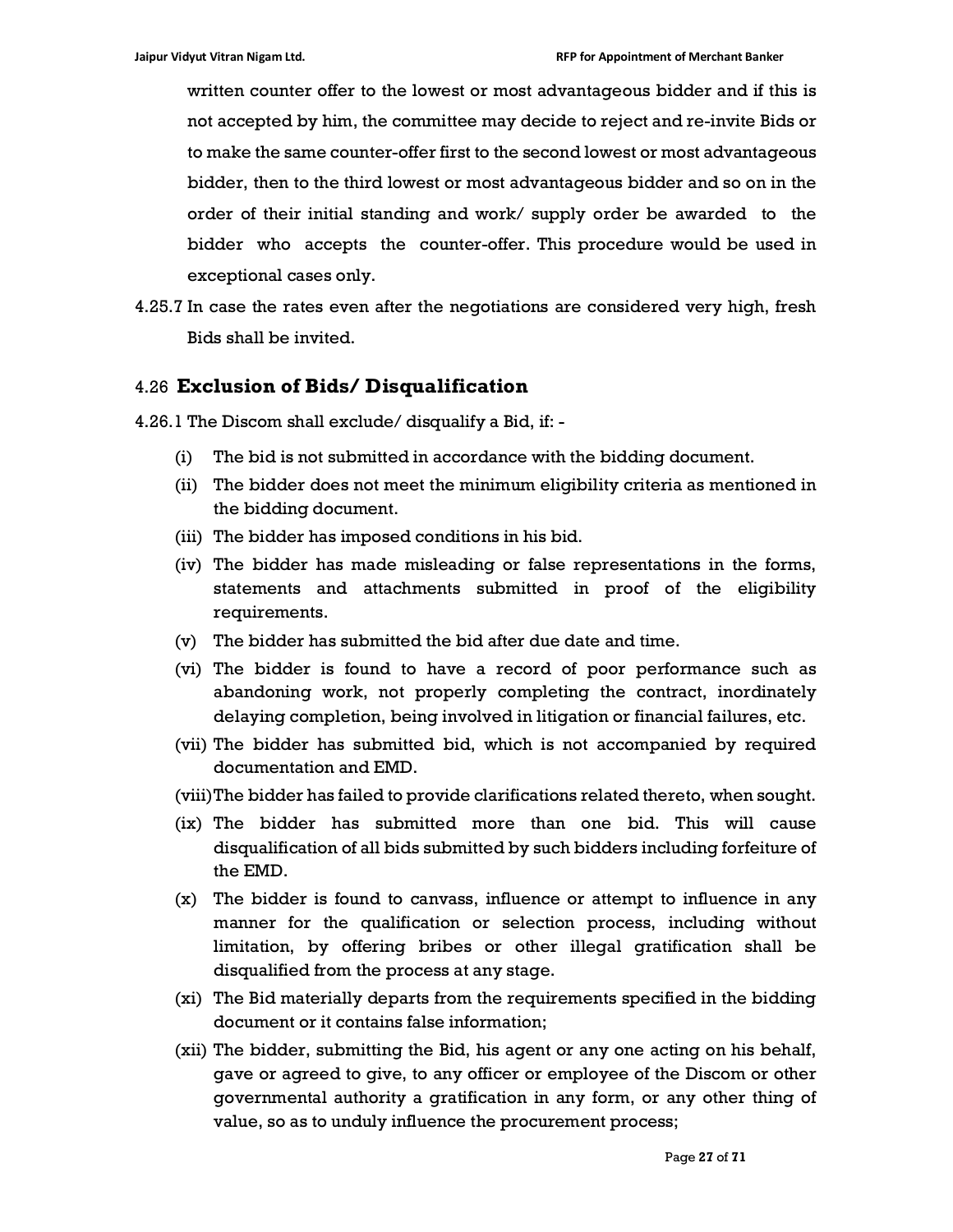- (xiii)A bidder, in the opinion of the Discom, has a conflict of interest materially affecting fair competition.
- 4.26.2 A Bid shall be excluded/ disqualified as soon as the cause for its exclusion/ disqualification is discovered.
- 4.26.3 Every decision of the Discom to exclude a Bid shall be for reasons to be recorded in writing and shall be: -
	- (i) Communicated to the concerned bidder in writing;
	- (ii)Published on the State Public Procurement Portal, if applicable.

## 4.27 Lack of competition

- 4.27.1 A situation may arise where, if after evaluation of Bids, the bid evaluation committee may end-up with one responsive Bid only. In such situation, the bid evaluation committee would check as to whether while floating the NIT all necessary requirements to encourage competition like standard bid conditions, industry friendly specifications, wide publicity, sufficient time for formulation of Bids, etc. were fulfilled. If not, the NIT would be re-floated after rectifying deficiencies. The bid process shall be considered valid even if there is one responsive Bid, provided that: -
	- (i) The Bid is technically qualified;
	- (ii) The price quoted by the bidder is assessed to be reasonable;
	- (iii) The Bid is unconditional and complete in all respects;
	- (iv) There are no obvious indicators of cartelization amongst bidders; and
	- (v) The bidder is qualified as per the provisions of pre-qualification/ eligibility criteria in the bidding document
- 4.27.2 The bid evaluation committee shall prepare a justification note for approval by the next higher authority of the Discom, with the concurrence of the accounts member.
- 4.27.3 In case of dissent by any member of bid evaluation committee, the next higher authority in delegation of financial powers shall decide as to whether to sanction the single Bid or re-invite Bids after recording reasons.
- 4.27.4 If a decision to re-invite the Bids is taken, market assessment shall be carried out for estimation of market depth, eligibility criteria and cost estimate.

#### 4.28 Acceptance of the successful Bid and award of contract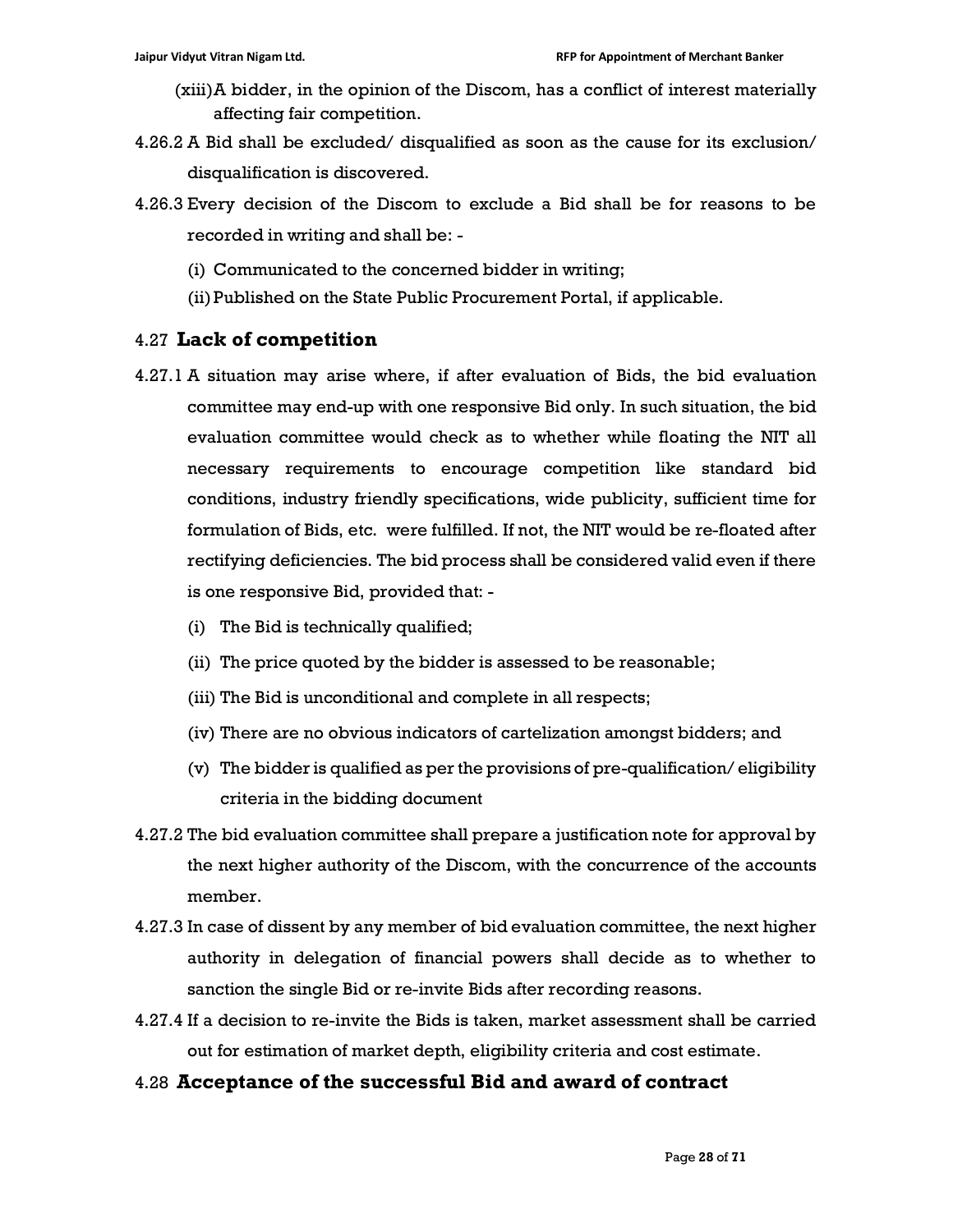- 4.28.1 The Discom after considering the recommendations of the bid evaluation committee and the conditions of Bid, if any, financial implications, trials, etc., shall accept or reject the successful Bid. If any member of the bid evaluation committee, has disagreed or given its note of dissent, the matter shall be referred to the next higher authority, as per delegation of financial powers, for decision.
- 4.28.2 Decision on Bids shall be taken within original validity period of Bids and time period allowed to Discom for taking decision. If the decision is not taken within the original validity period or time limit allowed for taking decision, the matter shall be referred to the next higher authority in delegation of financial powers for decision.
- 4.28.3 Before award of the contract, the Discom shall ensure that the price of successful Bid is reasonable and consistent with the required quality.
- 4.28.4 A Bid shall be treated as successful only after the competent authority has approved the bid proposal in terms of that Bid.
- 4.28.5 The Discom shall award the contract to the bidder(s) whose offer has been determined to be the lowest or most advantageous in accordance with the evaluation criteria set out in the bidding document and if the bidder(s) has been determined to be qualified to perform the contract satisfactorily on the basis of qualification criteria fixed for the bidders in the bidding document for the subject matter of procurement.
- 4.28.6 The Discom reserves the right to appoint multiple bidders/Arrangers/Parties for the said tender at L1 prices.
- 4.28.7 Prior to the expiration of the period of bid validity, the Discom shall inform the successful bidder, in writing, that its Bid has been accepted.
- 4.28.8 As soon as a Bid is accepted by the Discom, its written intimation shall be sent to the concerned bidder by registered post or email and asked to execute an "Agreement for Contract" in the format given in the bidding documents on a non-judicial stamp of requisite value and deposit the amount of performance security or a performance security declaration, if applicable, within fifteen days from the date on which the letter of acceptance or letter of intent is dispatched to the bidder.
- 4.28.9 If the issuance of formal "Letter of contract" is likely to take time, in the meanwhile a Letter of Intent (LOI) may be sent to the bidder. The acceptance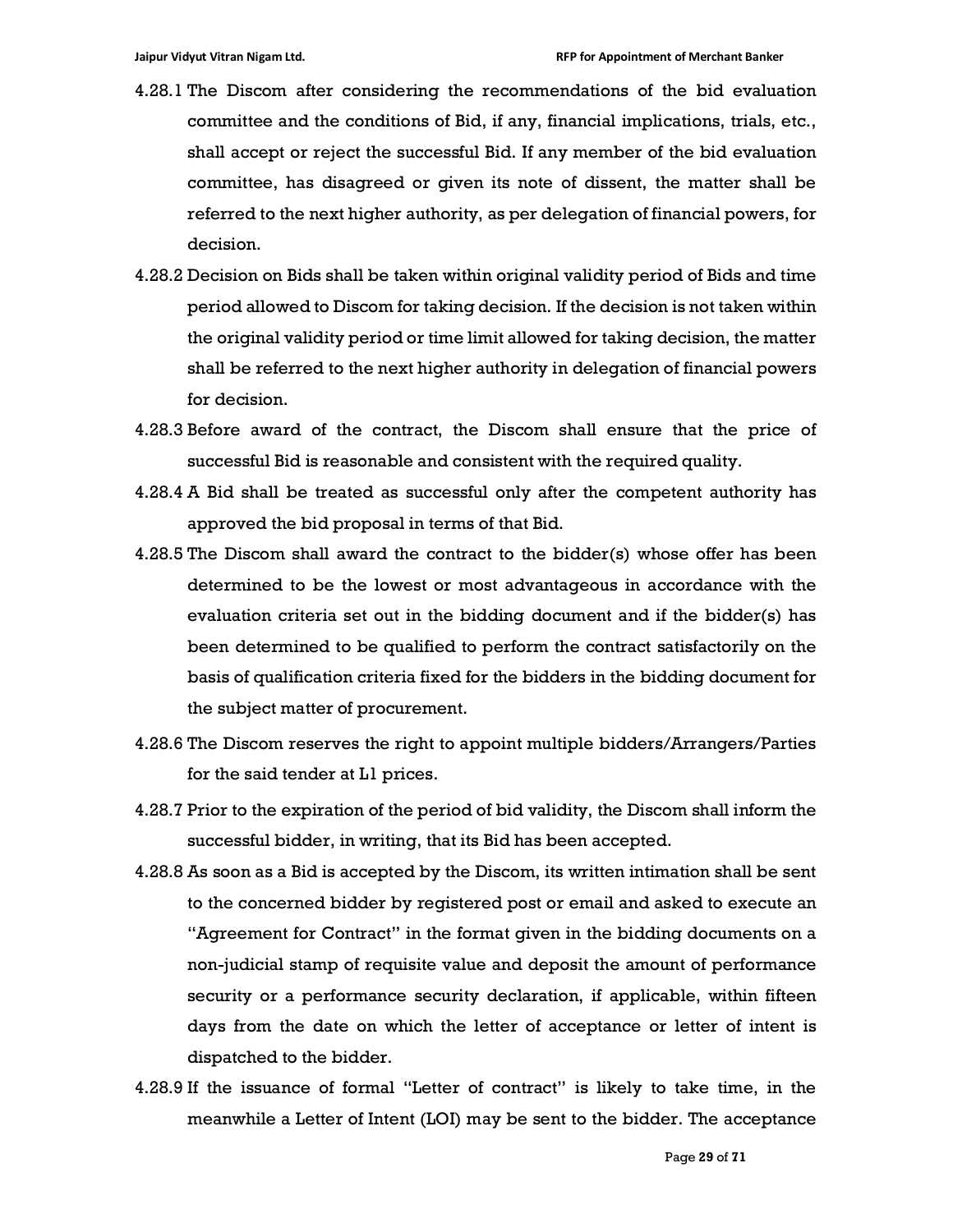of contract is complete as soon as the letter of contract or letter of intent is posted and/ or sent by email (if available) to the address of the bidder given in the bidding document. Until a formal "Agreement for contract" is executed, the "letter of contract" or LOI shall constitute a binding contract.

4.28.10 The bid security of the bidders who's Bids could not be accepted shall be refunded soon after the contract with the successful bidder is signed and its performance security is obtained.

## 4.29 Information and publication of award:

4.29.1 Information of award of contract shall be communicated to all participating bidders and published on the respective website(s) as specified in NIT.

## 4.30 Discom's right to accept or reject any or all Bids:

4.30.1 The Discom reserves the right to accept or reject any Bid, and to annul (cancel) the bidding process and reject all Bids at any time prior to award of contract, without thereby incurring any liability to the bidders.

#### 4.31 Performance Security Deposit

- 4.31.1 Prior to execution of agreement under contract, Performance Security shall be solicited from all successful bidders except the departments of the State Government and undertakings, corporations, autonomous bodies, registered societies, co-operative societies which are owned or controlled or managed by the State Government and undertakings of the Central Government. However, a performance security declaration shall be taken from them. The State Government may relax the provision of performance security in particular procurement or any class of procurement.
- 4.31.2 The Bidder shall, within fifteen (15) days of the award of Work Order, provide a Performance Security deposit of Rs.50,00,000(Fifty Lacs) for the due performance of the Contract
- 4.31.3 The EMD shall be adjusted towards the required Performance Security Deposit. The remaining required PSD may be furnished in the form of Bank Guarantee issued by a Nationalized bank/ Scheduled Bank of India in the prescribed Format (Annexure VIII) valid for contract period with grace period of 3 months.
- 4.31.4 Failure of the successful bidder to submit the aforementioned PSD and execution of the Contract Agreement shall constitute sufficient grounds for the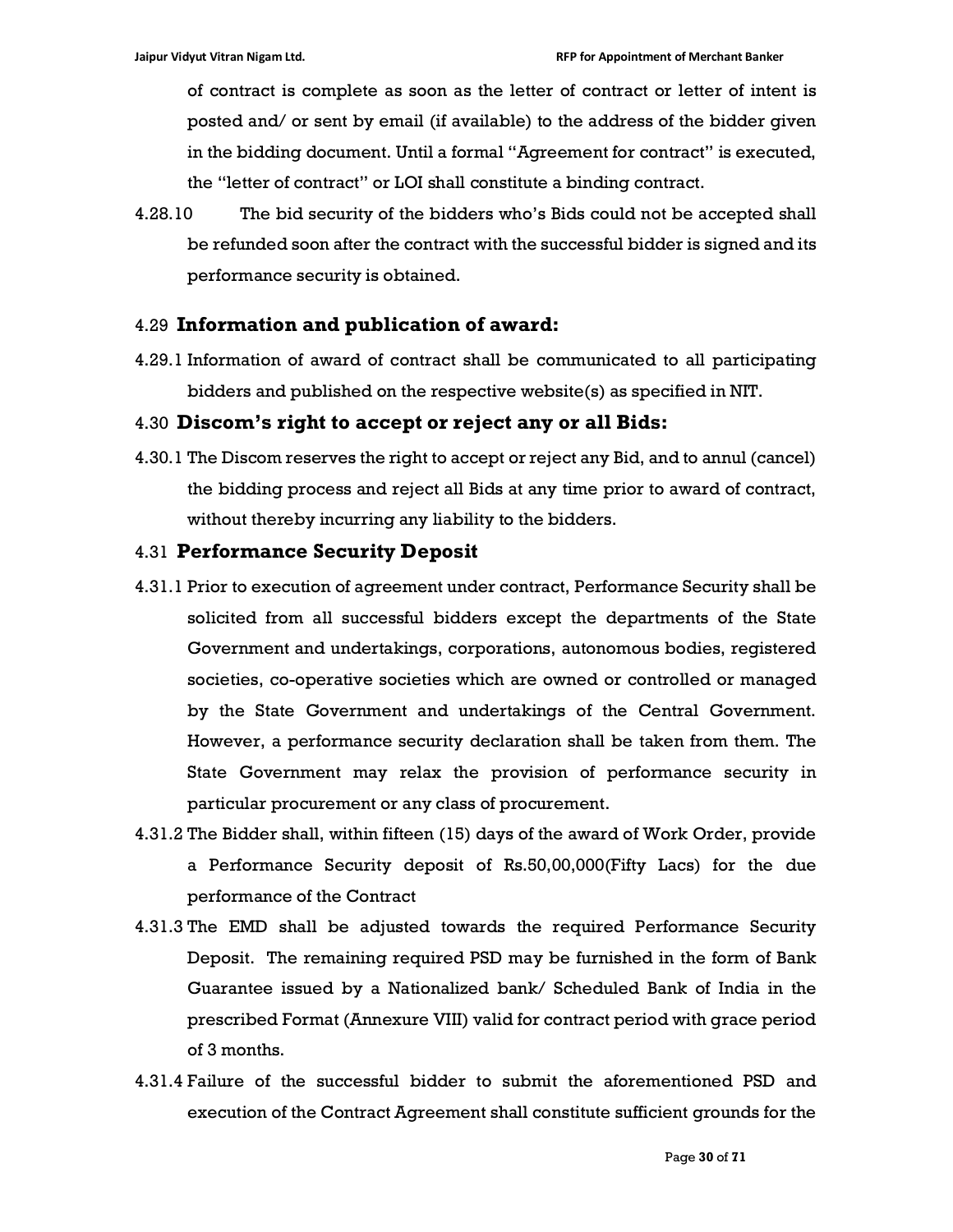annulment (cancellation/termination) of the award and forfeiture of the EMD. In that event the Discom may award the contract to the next best bidder whose offer is substantially responsive and is determined by the Discom to be qualified to perform the Contract satisfactorily.

- 4.31.5 Forfeiture of Security Deposit: Security amount in full or part may be forfeited, including interest, if any, in the following cases:-
	- (i) When any terms and condition of the contract is breached.
	- (ii) When the bidder fails to make complete the work as specified in scope of work satisfactorily.
	- (iii) When the bidder breaches any provision of code of integrity, prescribed for bidders, specified in the bidding document.
- 4.31.6 If the bidder fails to honour their commitment after acceptance of the bid, the Performance Security Deposit will be forfeited. If failure is caused because of consensus is not reached between the Arrangers and the issuer on the structure of the bond or the coupon rate and the issue is abandoned, this mandate letter will stand revoked without any obligation on either party and there will be no forfeiture of performance security deposit.
- 4.31.7 Notice will be given to the bidder with reasonable time before PSD deposited is forfeited.
- 4.31.8 The security/ performance Security deposited at the time of signing of the contract will be returned back after two months from successful completion of the contract/ project period.
- 4.31.9 No interest shall be payable on the PSD.

# 4.32 Execution of Agreement for Contract

- 4.32.1 A contract shall come into force from the date on which the letter of contract is dispatched to the bidder.
- 4.32.2 The successful bidder shall sign the Agreement for Contract within 15 days from the date on which the letter of contract or letter of intent is dispatched to the successful bidder.
- 4.32.3 If the bidder, who has been selected for contract, fails to sign a written agreement for contract or fails to furnish the required security deposit within specified period, the Discom shall take action against the successful bidder as per the provisions of the bidding document. The Discom may, in such case,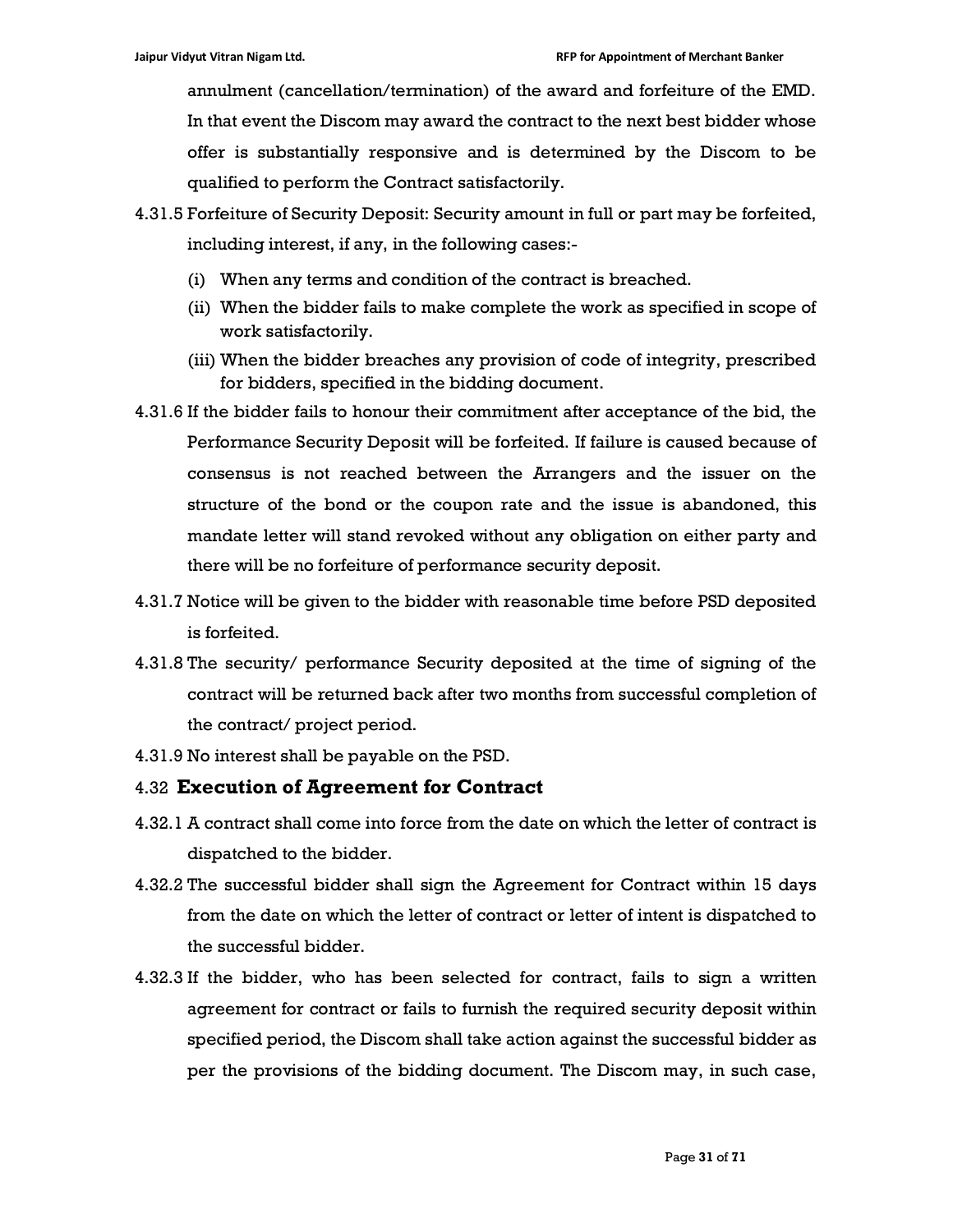cancel the contract with the bidder and debar the bidder to participate in any future bid.

4.32.4 The bidder will be required to execute the agreement for contract on a nonjudicial stamp of specified value at its cost and to be purchase from anywhere in Rajasthan only.

# 4.33 Confidentiality

- 4.33.1 Notwithstanding anything contained in this bidding document but subject to the provisions of any other law for the time being in force providing for disclosure of information, the Discom shall not disclose any information if such disclosure, in its opinion, is likely to: -
	- (i) Impede enforcement of any law;
	- (ii) Affect the security or strategic interests of India;
	- (iii) Affect the intellectual property rights or legitimate commercial interests of bidders;
	- (iv) Affect the legitimate commercial interests of the Discom in situations that may include when the procurement relates to a project in which the Discom is to make a competitive bid, or the intellectual property rights of the Discom.
- 4.33.2 The Discom shall treat all communications with bidders related to the procurement process in such manner as to avoid their disclosure to competing bidders or to any other person not authorised to have access to such information.
- 4.33.3 The Discom may impose on bidders and sub-contractors, if there are any for fulfilling the terms of the contract, conditions aimed at protecting information, the disclosure of which violates (a) above.
- 4.33.4 In addition to the restrictions specified above, the Discom, while procuring a subject matter of such nature which requires the Discom to maintain confidentiality, may impose condition for protecting confidentiality of such information.
	- (i) The Discom and the Bidder shall keep confidential and shall not, without the written consent of the other party hereto, divulge to any third party any documents, data, or other information furnished directly or indirectly by the other party hereto in connection with the Contract, whether such information has been furnished prior to, during or following completion or termination of the Contract.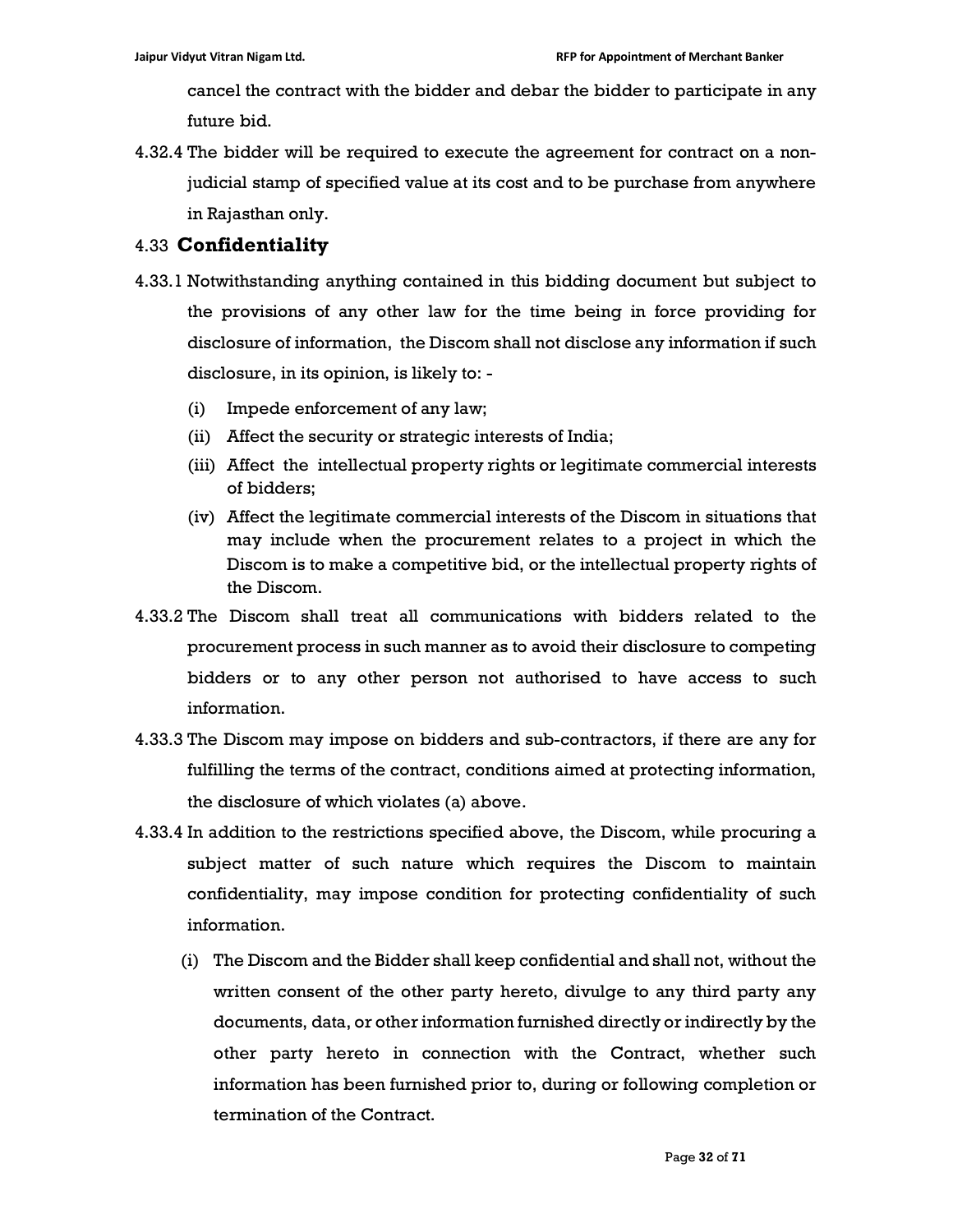- (ii) The Discom shall not use such documents, data, and other information received from the Bidder for any purposes unrelated to the Contract. Similarly, the Bidder shall not use such documents, data, and other information received from the Discom for any purpose other than the work and services required for the performance of the Contract
- (iii) The obligation of a party under sub-clauses above, however, shall not apply to information that: -
- (a) now or hereafter enters the public domain through no fault of that party;
- (b)can be proven to have been possessed by that party at the time of disclosure and which was not previously obtained, directly or indirectly, from the other party; or
- (c) Otherwise lawfully becomes available to that party from a third party that has no obligation of confidentiality.
- (iv) The above provisions shall not in any way modify any undertaking of confidentiality given by either of the parties hereto prior to the date of the Contract in respect of the supply or any part thereof.
- (v) The provisions of this clause shall survive completion or termination, for whatever reason, of the Contract.

#### 4.34 Cancellation of procurement process

- 4.34.1 If any procurement process has been cancelled, it shall not be reopened but it shall not prevent the Discom from initiating a new procurement process for the same subject matter of procurement, if required.
- 4.34.2 The Discom may, for reasons to be recorded in writing, cancel the process of procurement initiated by it -
	- (i) At any time prior to the acceptance of the successful Bid; or
	- (ii)After the successful Bid is accepted in accordance with (d) and (e) below.
- 4.34.3 The Discom shall not open any bids or proposals after taking a decision to cancel the procurement and shall return such unopened bids or proposals.
- 4.34.4 The decision of the Discom to cancel the procurement and reasons for such decision shall be immediately communicated to all bidders that participated in the procurement process.
- 4.34.5 If the bidder who's Bid has been accepted as successful fails to sign any written contract as required, or fails to provide any required security for the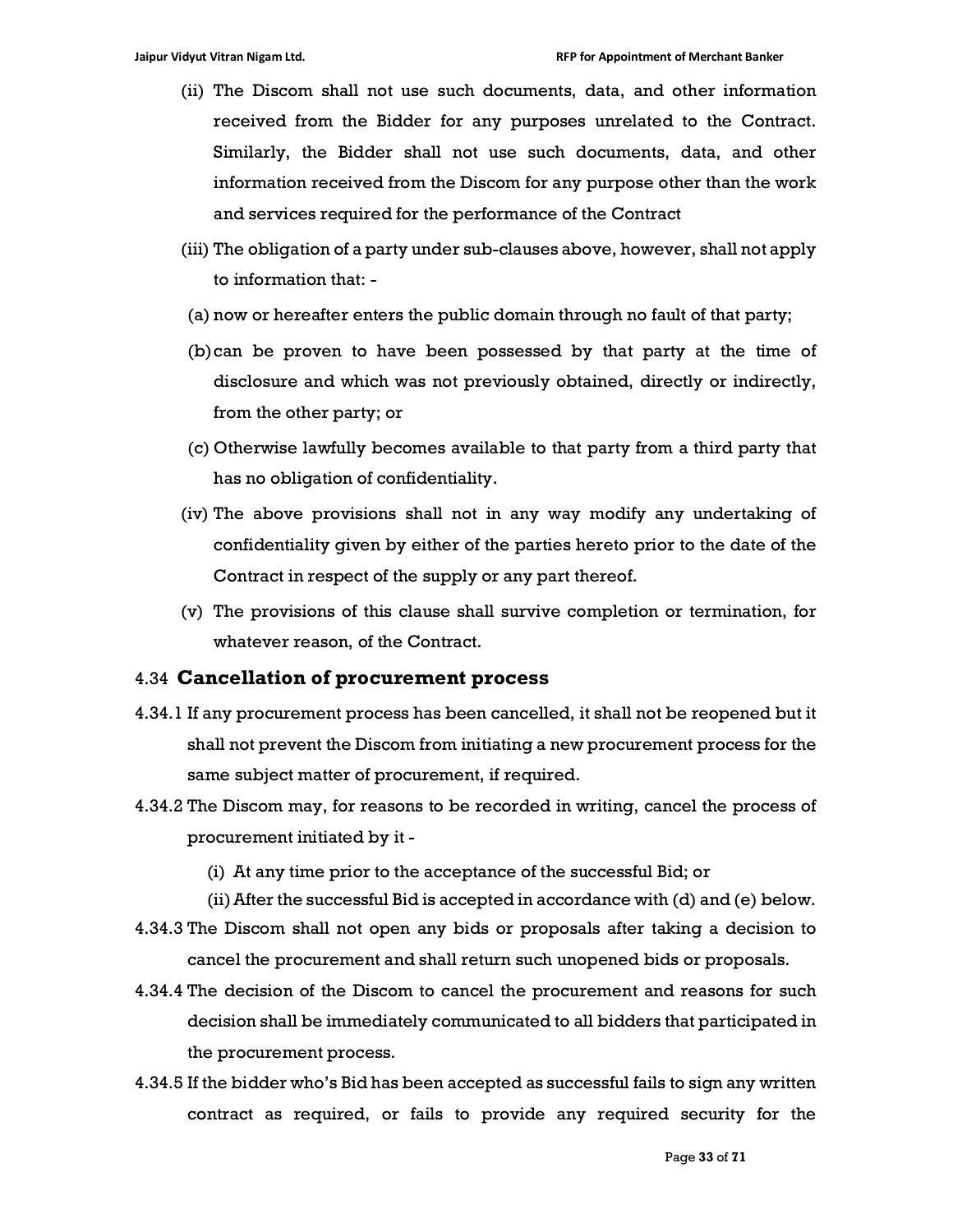performance of the work order, the Discom may cancel the procurement process.

4.34.6 If a bidder is convicted of any offence under the Act, the Discom may: -

- (i) Cancel the relevant procurement process if the Bid of the convicted bidder has been declared as successful but no contract has been entered into;
- (ii)Rescind (cancel) the relevant contract or forfeit the payment of all or a part of the contract value if the contract has been entered into between the Discom and the convicted bidder.

# 4.35 Code of Integrity for Bidders

- 4.35.1 No person participating in a procurement process shall act in contravention of the code of integrity prescribed by the State Government.
- 4.35.2 The code of integrity include provisions for:
	- i. Prohibiting
		- (a) Any offer, solicitation or acceptance of any bribe, reward or gift or any material benefit, either directly or indirectly, in exchange for an unfair advantage in the procurement process or to otherwise influence the procurement process;
		- (b)Any omission, including a misrepresentation that misleads or attempts to mislead so as to obtain a financial or other benefit or avoid an obligation;
		- (c) Any collusion, bid rigging or anti-competitive behavior to impair the transparency, fairness and progress of the procurement process;
		- (d)Improper use of information shared between the Discom and the bidders with an intent to gain unfair advantage in the procurement process or for personal gain;
		- (e) Any financial or business transactions between the bidder and any officer or employee of the Discom;
		- (f) Any coercion including impairing or harming or threatening to do the same, directly or indirectly, to any party or to its property to influence the procurement process;
		- (g)Any obstruction of any investigation or audit of a procurement process;
	- ii. Disclosure of conflict of interest;
	- iii. Disclosure by the bidder of any previous transgressions with any entity in India or any other country during the last three years or of any debarment by any other Purchaser.
- 4.35.3 Without prejudice to the provisions below, in case of any breach of the code of integrity by a bidder or prospective bidder, as the case may be, the Discom may take appropriate measures including: -
	- (i) exclusion of the bidder from the procurement process;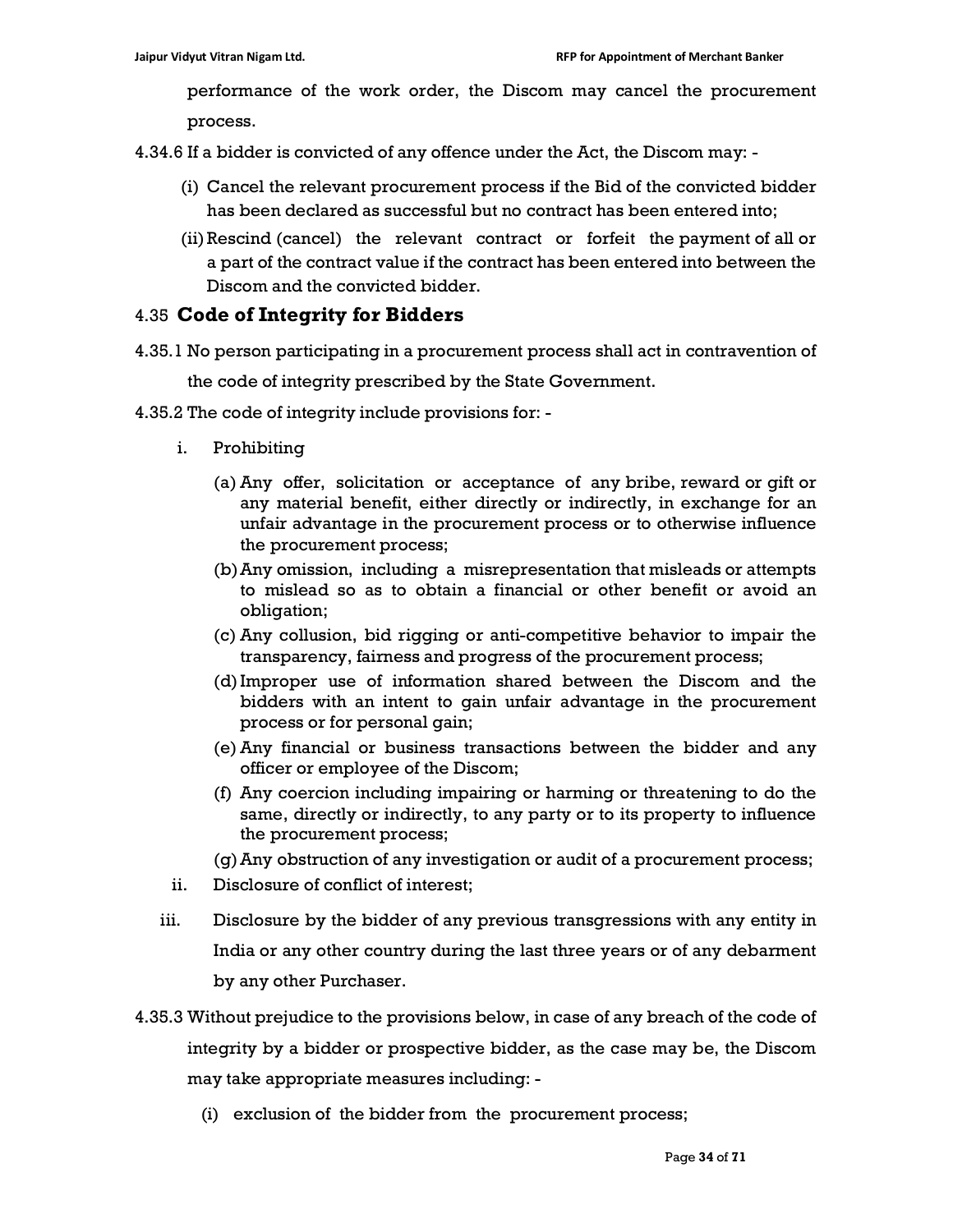- (ii) calling-off of pre-contract negotiations and forfeiture or encashment of bid security;
- (iii) forfeiture or encashment of any other security or bond relating to the procurement;
- (iv) recovery of payments made by the Discom along with interest thereon at bank rate;
- (v) cancellation of the relevant contract and recovery of compensation for loss incurred by the Discom;
- (vi) debarment of the bidder from participation in future procurements of the Discom for a period not exceeding three years.

# 4.36 Interference with Procurement Process:

- 4.36.1 A bidder, who:
	- (i) withdraws from the procurement process after opening of financial bids;
	- (ii) withdraws from the procurement process after being declared the successful bidder;
	- (iii) fails to enter into contract after being declared the successful bidder;
	- (iv) fails to provide performance security or any other document or security required in terms of the bidding documents after being declared the selected bidder, without valid grounds, shall, in addition to the recourse available in the bidding document or the contract, be punished with fine which may extend to fifty lakh rupees or ten per cent of the assessed value of procurement, whichever is less.

# 4.37 Appeals

- 4.37.1 Subject to "Appeal not to lie in certain cases" below, if any bidder or prospective bidder is aggrieved that any decision, action or omission of the Discom is in contravention to the provisions of the Act or the rules or guidelines issued there under, he may file an appeal to such officer of the Discom, as may be designated by it for the purpose, within a period of 10 days from the date of such decision or action, omission, as the case may be, clearly giving the specific ground or grounds on which he feels aggrieved:
	- (i) Provided that after the declaration of a bidder as successful in terms of "Award of Contract", the appeal may be filed only by a bidder who has participated in procurement proceedings:
	- (ii)Provided further that in case the Discom evaluates the technical Bid before the opening of the financial Bid, an appeal related to the matter of financial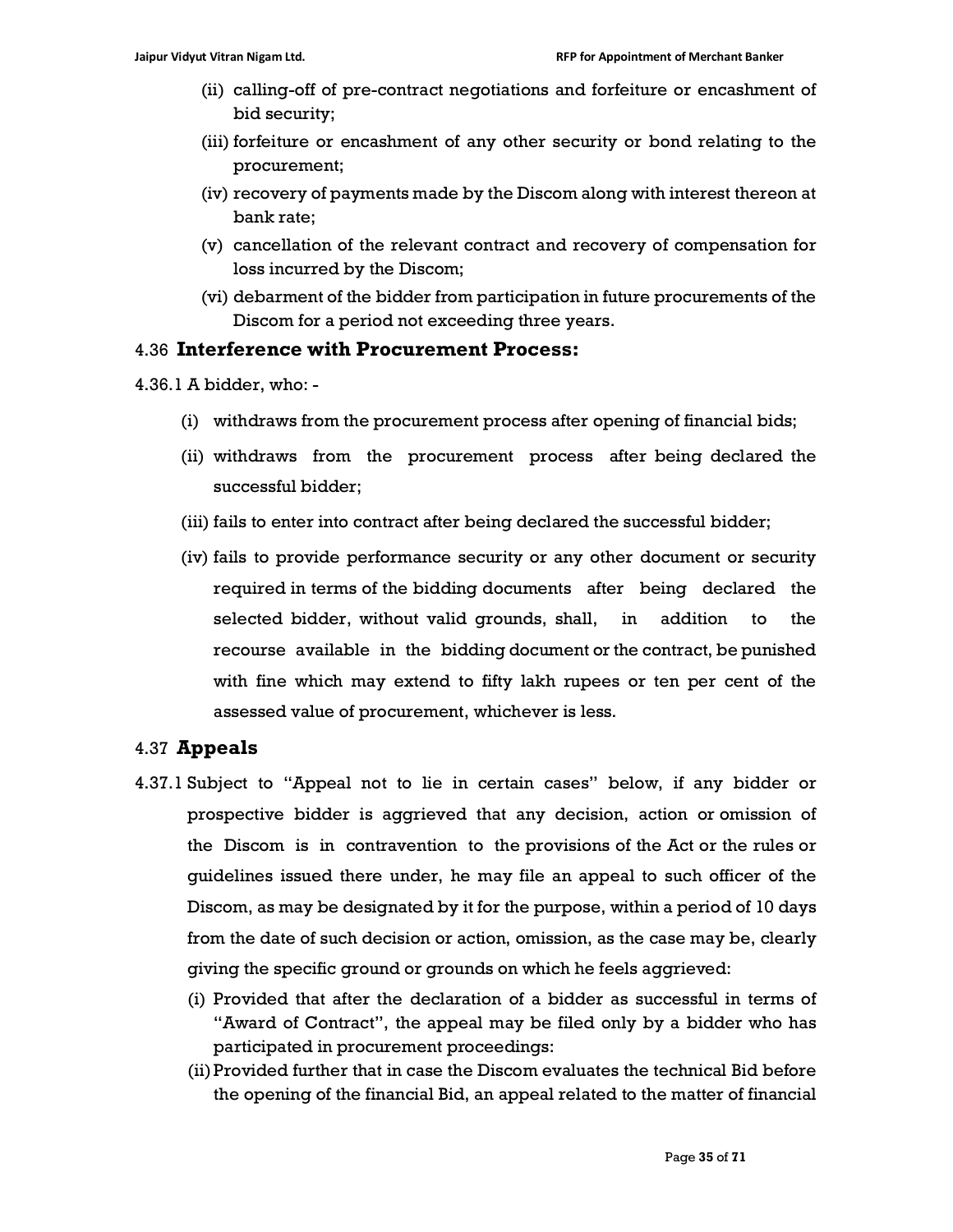Bid may be filed only by a bidder whose technical Bid is found to be acceptable.

- 4.37.2 The officer to whom an appeal is filed under  $(4.37.1)$  above shall deal with the appeal as expeditiously as possible and shall endeavor to dispose it of within 30 days from the date of filing of the appeal.
- 4.37.3 If the officer designated under  $(4.37.1)$  above fails to dispose of the appeal filed under that sub-section within the period specified in  $(4.37.2)$  above, or if the bidder or prospective bidder or the Discom is aggrieved by the order passed, the bidder or prospective bidder or the Discom, as the case may be, may file a second appeal to an officer or authority designated by the State Government in this behalf within 15 days from the expiry of the period specified in  $(4.37.2)$ above or of the date of receipt of the order passed under  $(4.37.2)$  above, as the case may be.
- 4.37.4 The officer or authority to which an appeal is filed under  $(4.37.3)$  above shall deal with the appeal as expeditiously as possible and shall endeavor to dispose it of within 30 days from the date of filing of the appeal:
- 4.37.5 The officer or authority to which an appeal may be filed under  $(4.37.1)$  or  $(4.37.3)$  above shall be :

First Appellate Authority: As may be decided by the Board of directors Second Appellate Authority: As may be determined by Government of Rajasthan

- 4.37.6 Form of Appeal:
	- (i) Every appeal under  $(4.37.1)$  and  $(4.37.3)$  above shall be as per **Annexure**-**IX** along with as many copies as there are respondents in the appeal.
	- (ii)Every appeal shall be accompanied by an order appealed against, if any, affidavit verifying the facts stated in the appeal and proof of payment of fee.
	- (iii) Every appeal may be presented to First Appellate Authority or Second Appellate Authority, as the case may be, in person or through registered post or authorised representative.
- 4.37.7 Fee for Appeal: Fee for filing appeal:
	- (i) Fee for first appeal shall be rupees two thousand five hundred and for second appeal shall be rupees ten thousand, which shall be nonrefundable.
	- (ii)The fee shall be paid in the form of bank demand draft or banker's cheque of a Scheduled Bank payable in the name of Appellate Authority concerned.
- 4.37.8 Procedure for disposal of appeal: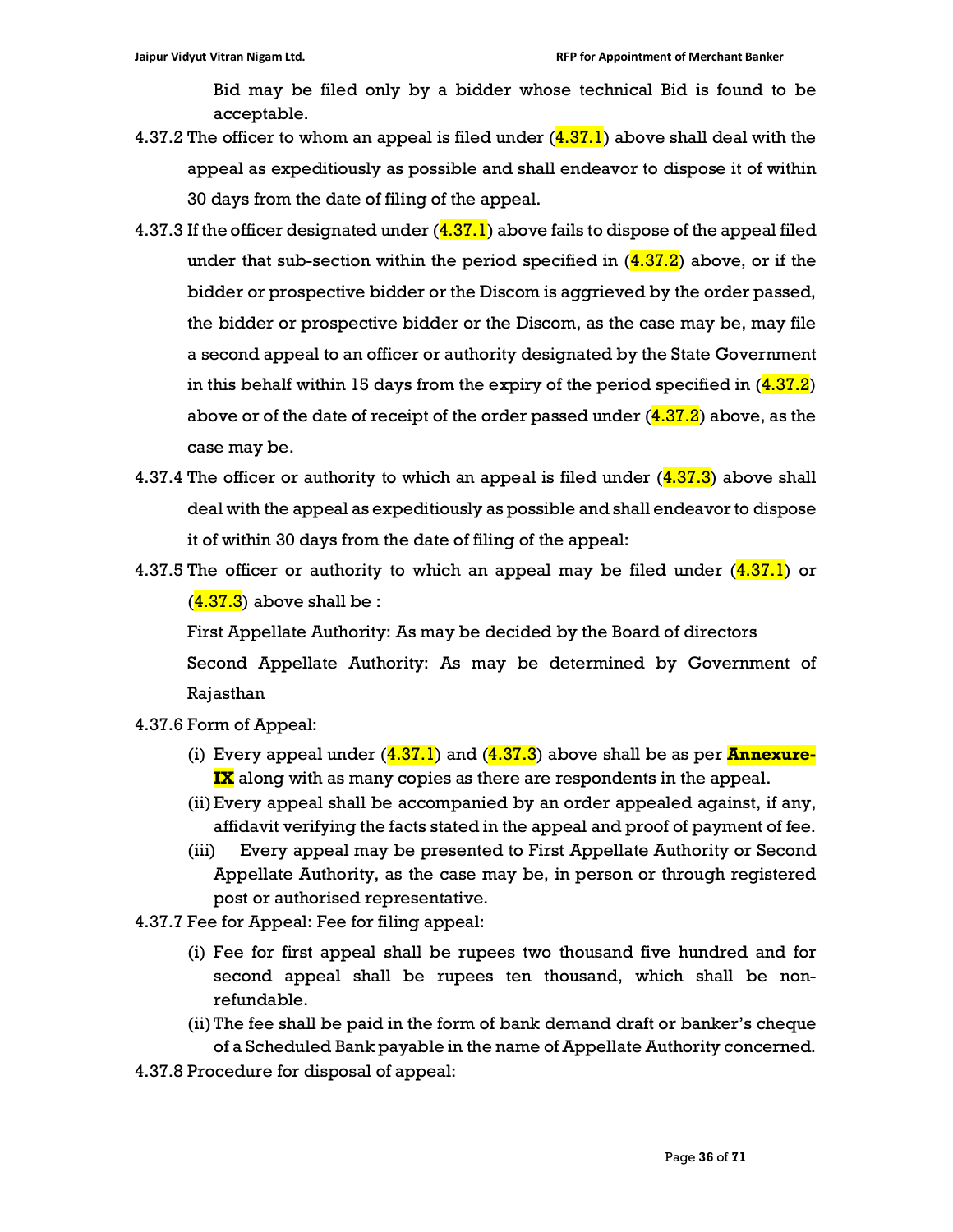(i) The First Appellate Authority or Second Appellate Authority, as the case may be, upon filing of appeal, shall issue notice accompanied by copy of appeal, affidavit and documents, if any, to the respondents and fix date of hearing.

(ii) On the date fixed for hearing, the First Appellate Authority or Second Appellate Authority, as the case may be, shall,-

(a) hear all the parties to appeal present before him; and

- (b) peruse or inspect documents, relevant records or copies thereof relating to the matter.
	- i. After hearing the parties, perusal or inspection of documents and relevant records or copies thereof relating to the matter, the Appellate Authority concerned shall pass an order in writing and provide the copy of order to the parties to appeal free of cost.
	- ii. The order passed under (4.39.3) shall also be placed on the State Public Procurement Portal.
- 4.37.9 No information which would impair the protection of essential security interests of India, or impede the enforcement of law or fair competition, or prejudice the legitimate commercial interests of the bidder or the Discom, shall be disclosed in a proceeding under an appeal.

# 4.38 Stay of procurement proceedings:

4.38.1 While hearing of an appeal, the officer or authority hearing the appeal may, on an application made in this behalf and after affording a reasonable opportunity of hearing to the parties concerned, stay the procurement proceedings pending disposal of the appeal, if he, or it, is satisfied that failure to do so is likely to lead to miscarriage of justice.

# 4.39 Vexatious Appeals & Complaints:

4.39.1 Whoever intentionally files any vexatious, frivolous or malicious appeal or complaint under the "The Rajasthan Transparency Public Procurement Act 2012", with the intention of delaying or defeating any procurement or causing loss to the Discom or any other bidder, shall be punished with fine which may extend to twenty lakh rupees or five per cent of the value of procurement, whichever is less.

# 4.40 Offences by Firms/ Companies

4.40.1 Where an offence under "The Rajasthan Transparency Public Procurement Act 2012" has been committed by a company, every person who at the time the offence was committed was in charge of and was responsible to the company for the conduct of the business of the company, as well as the company, shall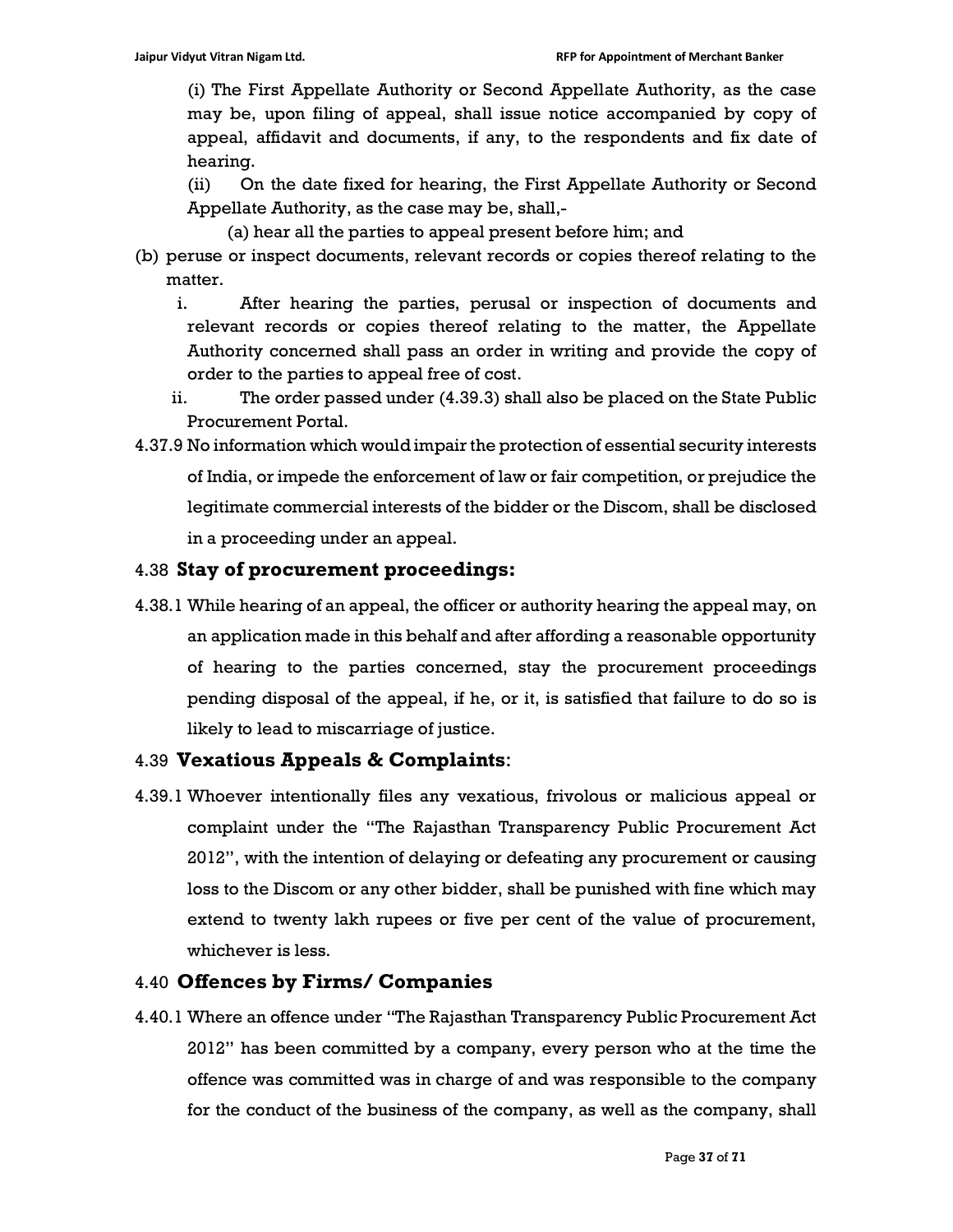be deemed to be guilty of having committed the offence and shall be liable to be proceeded against and punished accordingly:

- 4.40.2 Provided that nothing contained in this sub-section shall render any such person liable for any punishment if he proves that the offence was committed without his knowledge or that he had exercised all due diligence to prevent the commission of such offence.
- 4.40.3 Notwithstanding anything contained in (a) above, where an offence under this Act has been committed by a company and it is proved that the offence has been committed with the consent or connivance of or is attributable to any neglect on the part of any director, manager, secretary or other officer of the company, such director, manager, secretary or other officer shall also be deemed to be guilty of having committed such offence and shall be liable to be proceeded against and punished accordingly.
- 4.40.4 For the purpose of this clause-
	- (i) "company" means a body corporate and includes a limited liability partnership, firm, registered society or co- operative society, trust or other association of individuals; and
	- (ii) "director" in relation to a limited liability partnership or firm, means a partner in the firm.
- 4.40.5 Abetment of certain offences: Whoever abets an offence punishable under this Act, whether or not that offence is committed in consequence of that abetment, shall be punished with the punishment provided for the offence.

#### 4.41 Debarment from Bidding

- 4.41.1 A bidder shall be debarred/blacklisted by the Discom if he has been convicted of an offence
	- (i) under the Prevention of Corruption Act, 1988 (Central Act No. 49 of 1988); or
	- (ii)under the Indian Penal Code, 1860 (Central Act No. 45 of 1860) or any other law for the time being in force, for causing any loss of life or property or causing a threat to public health as part of execution of a public procurement contract.
- 4.41.2 A bidder debarred under (i) above shall not be eligible to participate in a procurement process of any Discom for a period not exceeding three years commencing from the date on which he was debarred.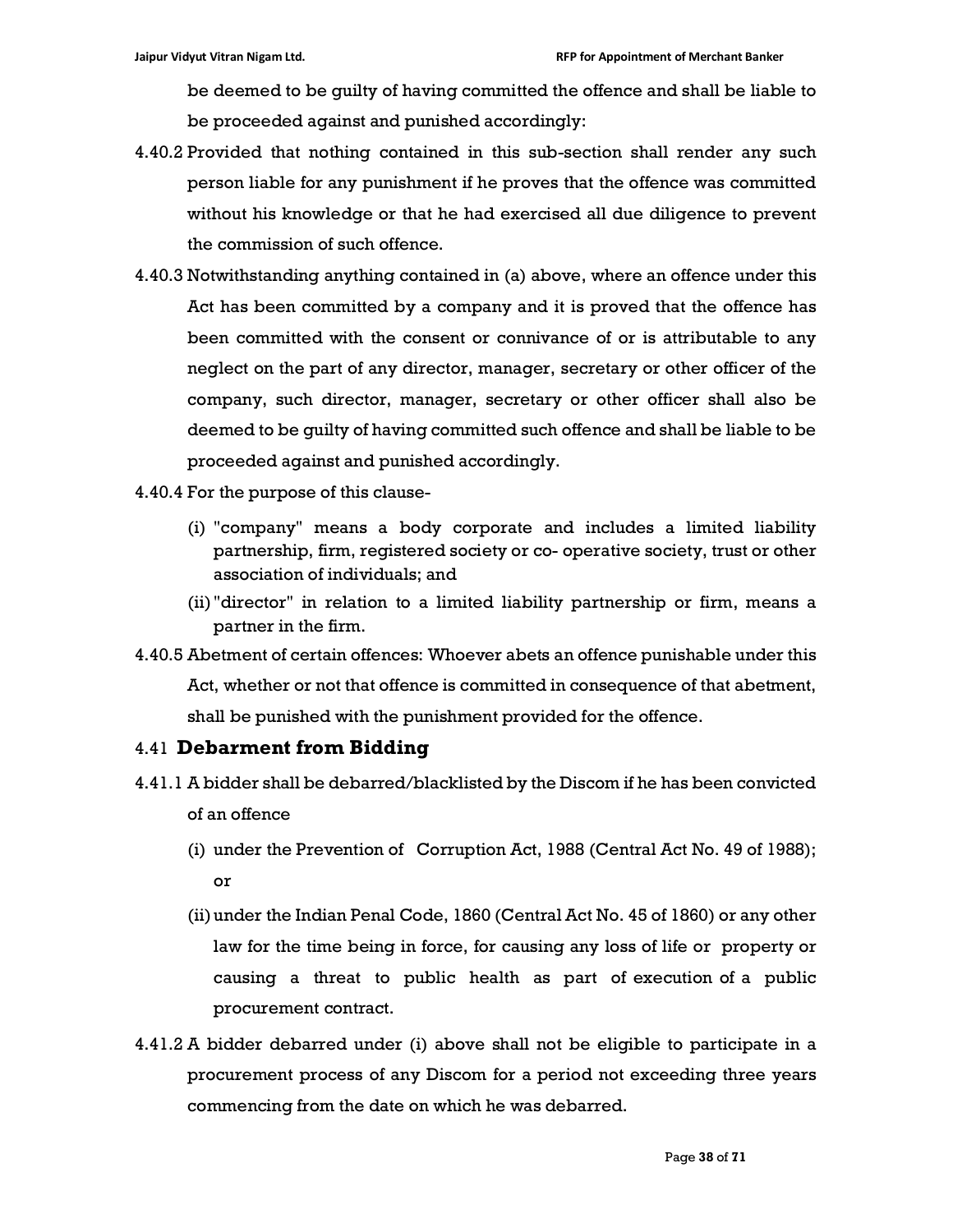- 4.41.3 If the Discom finds that a bidder has breached the code of integrity prescribed in terms of "Code of Integrity for bidders" above, it may debar the bidder for a period not exceeding three years.
- 4.41.4 Where the entire bid security or the entire performance security or any substitute thereof, as the case may be, of a bidder has been forfeited by the Discom in respect of any procurement process or contract, the bidder may be debarred from participating in any procurement process undertaken by the Discom for a period not exceeding three years.
- 4.41.5 The Discom shall not debar a bidder under this section unless such bidder has been given a reasonable opportunity of being heard.

#### 4.42 Monitoring of Contract

- 4.42.1 An officer or a committee of officers named Contract Monitoring Committee (CMC) may be nominated by Discom to monitor the progress of the contract during its delivery period.
- 4.42.2 During the delivery period the CMC shall keep a watch on the progress of the contract and shall ensure that quantity of goods and service delivery is in proportion to the total delivery period given, if it is a severable contract, in which the delivery of the goods and service is to be obtained continuously or is batched. If the entire quantity of goods and service is to be delivered in the form of completed work or entire contract like fabrication work, the process of completion of work may be watched and inspections of the selected bidder's premises where the work is being completed may be inspected.
- 4.42.3 If delay in delivery of goods and service is observed a performance notice would be given to the selected bidder to speed up the delivery.
- 4.42.4 Any change in the constitution of the firm, etc. shall be notified forth with by the Merchant Banker in writing to the Discom and such change shall not relieve any former member of the firm, etc., from any liability under the contract.
- 4.42.5 No new partner/ partners shall be accepted in the firm by the selected bidder in respect of the contract unless he/ they agree to abide by all its terms, conditions and deposits with the Discom through a written agreement to this effect. The bidder's receipt for acknowledgement or that of any partners subsequently accepted as above shall bind all of them and will be sufficient discharge for any of the purpose of the contract.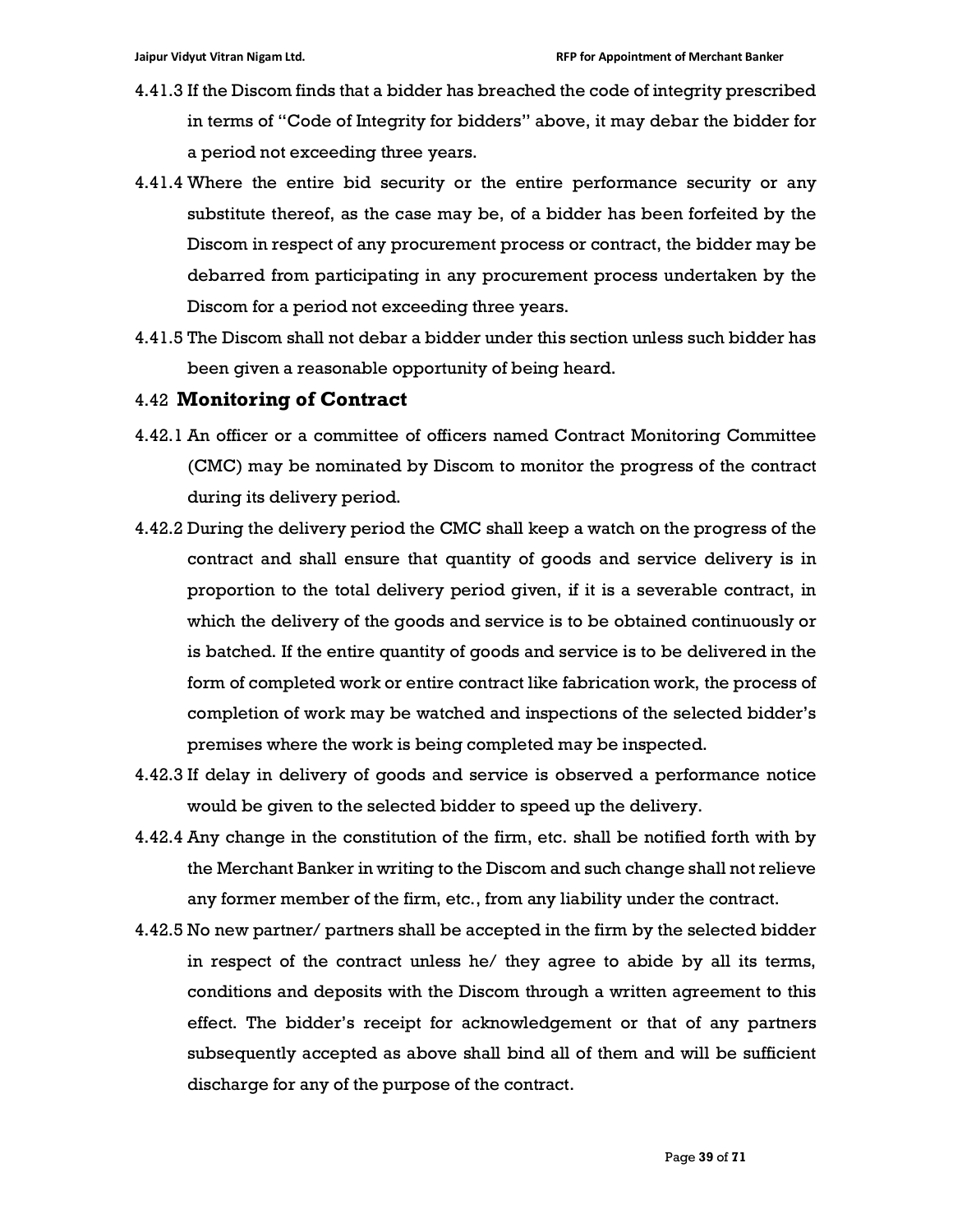4.42.6 The selected bidder shall not assign or sub-let his contract or any substantial part thereof to any other agency without the permission of Discom.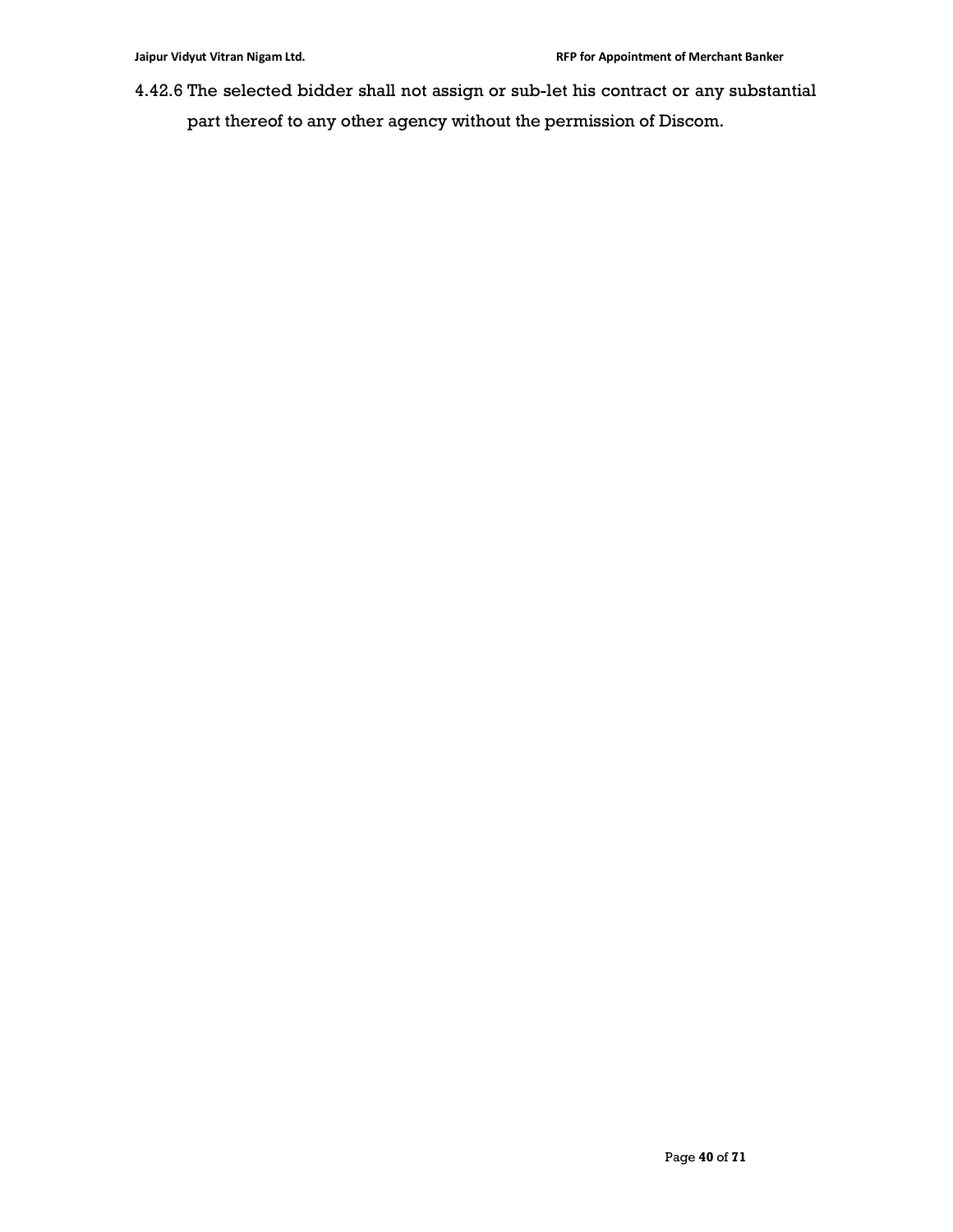# 5 TERMS AND CONDITIONS, OF TENDER & CONTRACT

## 5.1 Definitions

For the purpose of clarity, the following words and expressions shall have the meanings assigned to them as under / under the heading Definition and Abbreviations earlier in this document: -

- a) "Contract" means the Agreement entered into between the Discom and the Bidder, together with the Contract Documents referred to therein, including all attachments, appendices, and all documents incorporated by reference therein.
- b) "Contract Documents" means the documents listed in the Agreement, including any amendments thereto.
- c) "Contract Price" means the price payable to the Bidder as specified in the Agreement, subject to such additions and adjustments thereto or deductions there from, as may be made pursuant to the Contract.
- d) "Day" means calendar day.
- e) "Completion" means the fulfilment of the Related Works & Services by the Bidder in accordance with the terms and conditions set forth in the Contract.
- f) "Merchant Banker" means the firm/bidder which shall take up the activities related distribution business as per the scope of work.
- g) "DISCOM" means the entity purchasing the Services, Goods and Related Services, as specified in the bidding document.
- h) Services" means the services to be delivered by the successful bidder and as required to run the project successfully as per the contract. A service is the intangible equivalent of an economic good.
- i) "Subcontractor"
- j) "Supplier/Successful or Selected bidder" means the person, private or government entity, or a combination of the above, whose bid to perform the Contract has been accepted by the DISCOM and is named as such in the Agreement, and includes the legal successors or permitted assigns of the successful / selected bidder.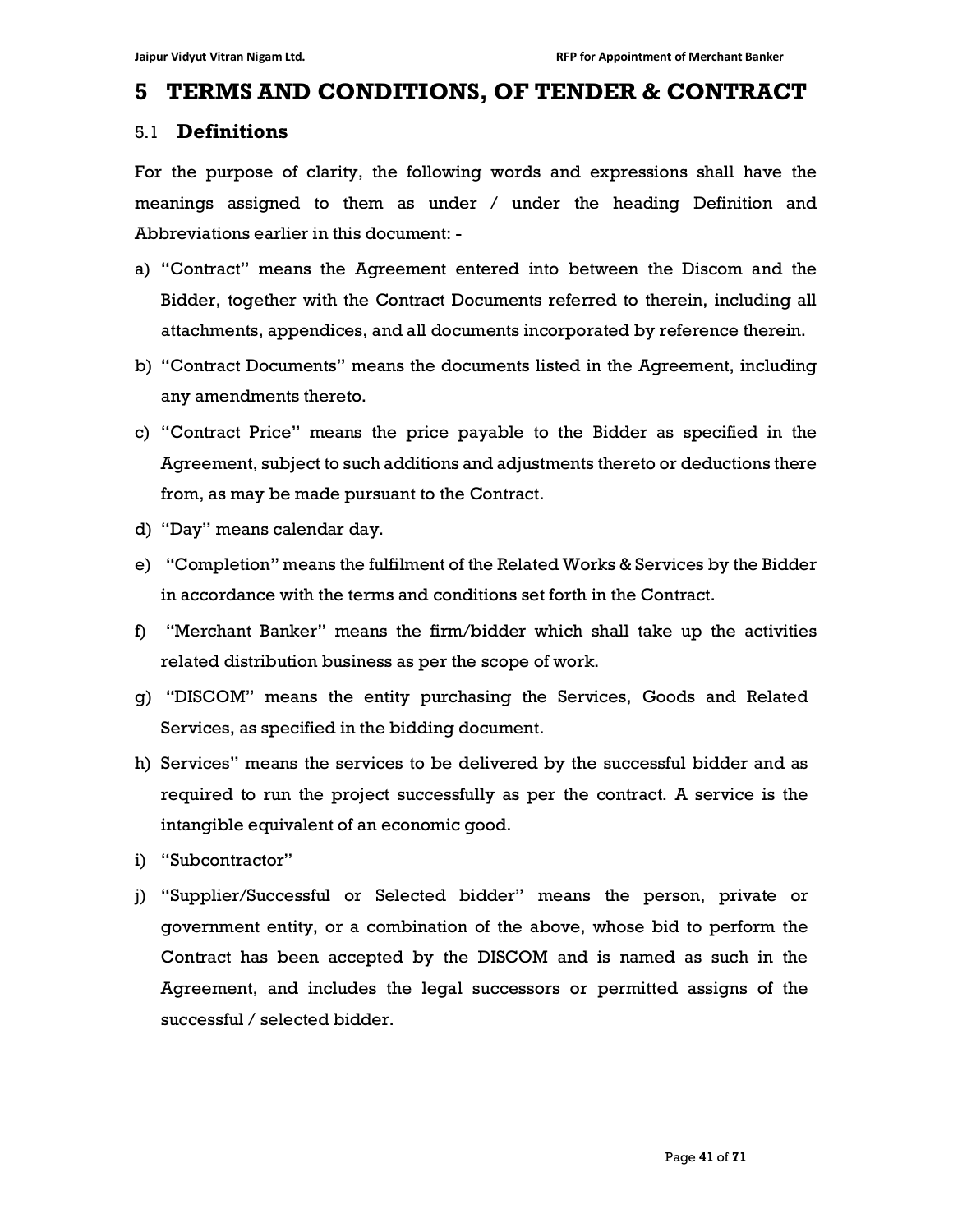Note: The bidder shall be deemed to have carefully examined the scope of work and services to be rendered. If the bidder has any doubts as to the meaning of any portion of these conditions or of the specification, drawing, etc., he shall, before submitting the Bid and signing the contract refer the same to the procuring entity and get clarifications.

#### 5.2 General Conditions of Contract

5.2.1 The following conditions shall be applicable to and form part of the Contract to be executed between the Discom and the Merchant Banker unless specifically excluded or amended in the Contract.

#### 5.3 Interpretation

- 5.3.1 In the event of an inconsistency between the terms of the Contract and the Proposal, the terms of the Contract shall prevail;
- 5.3.2 The clause headings are for convenient reference only and do not form part of this RFP;
- 5.3.3 Unless otherwise specified a reference to a clause number is a reference to all of its sub-clauses;
- 5.3.4 unless otherwise specified a reference to a clause, sub- clause, article or section is a reference to a clause, sub-clause or section of this RFP including any amendments or modifications to the same from time to time;
- 5.3.5 a word in the singular includes the plural and a word in the plural includes the singular;
- 5.3.6 a word importing a gender includes any other gender;
- 5.3.7 a reference to a person includes a partnership and a body corporate;
- 5.3.8 a reference to legislation includes legislation repealing, replacing or amending that legislation;
- 5.3.9 where a word or phrase is given a particular meaning it includes the appropriate grammatical forms of that word or phrase, which have corresponding meanings;
- 5.3.10 Whenever a material or article is specified or described by the name of a particular brand, manufacturer or trademark, the specific item shall be understood as establishing type, function and quality desired. Products of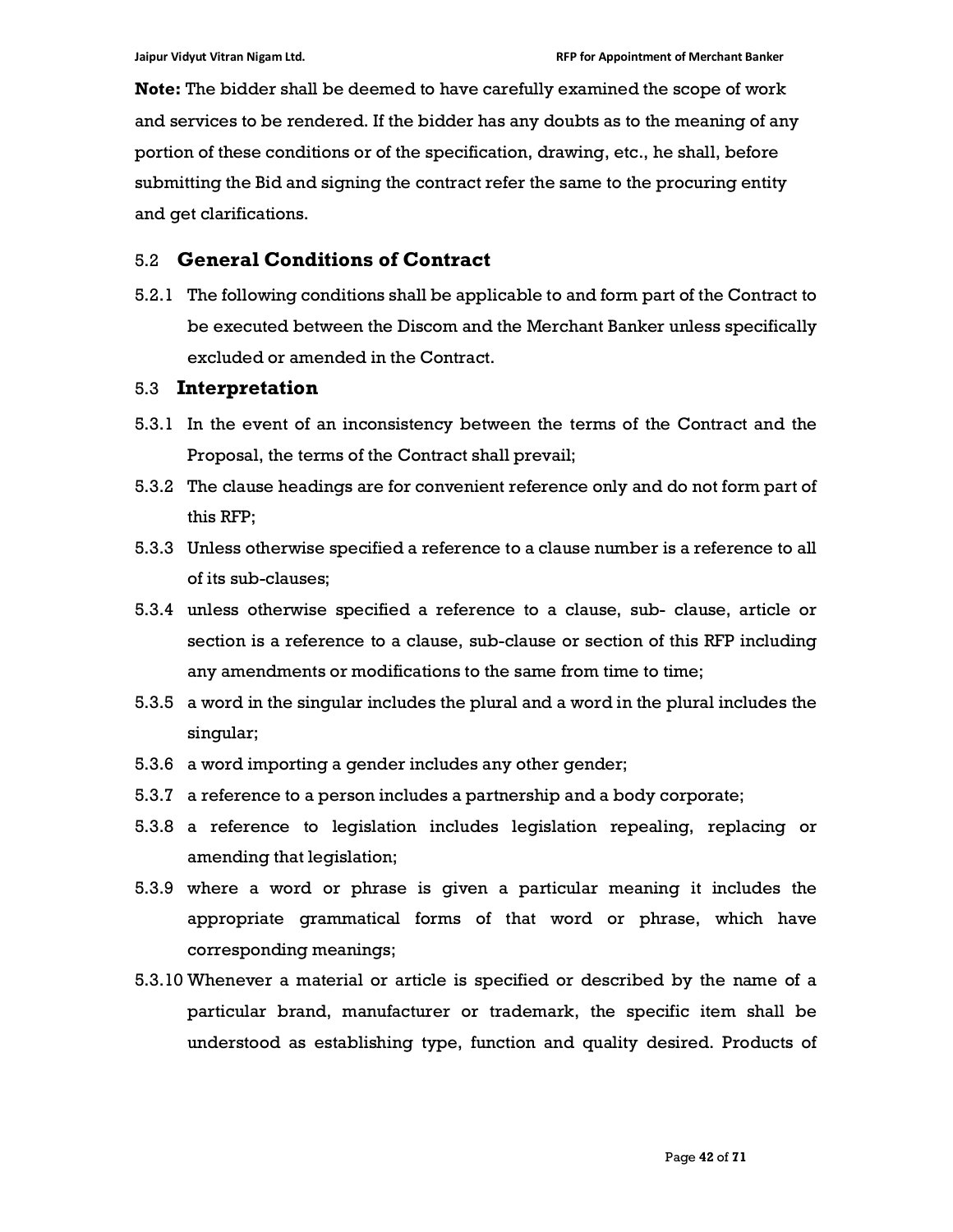other manufacturers may also be considered, provided sufficient information is furnished so as to enable the Discom to determine that the products are equivalent to those named.

## 5.4 Corrupt Practices

- 5.4.1 The Merchant Banker shall observe the highest standards of ethics during the execution of the Project;
- 5.4.2 The Discom will reject a Proposal for award if it determines that the Bidder recommended for award has engaged in Corrupt Practice, Fraudulent Practice, Collusive Practice, or Coercive Practices in competing for the Contract;
- 5.4.3 After the issuance of the LOI if it comes to the knowledge of the Discom that the Merchant Banker has engaged in Corrupt Practice, Fraudulent Practice, Collusive Practice, or Coercive Practices at any stage, the Discom shall forthwith terminate the Contract as per the provisions of Clause related to termination.

## 5.5 Language

- 5.5.1 The official language of the Bidding Documents is English. Contract as well as all correspondence and documents relating to the Contract exchanged by the Merchant Banker and the Discom, shall be written in English. Supporting documents and printed literature that are part of the Bidding Documents may be in another language provided they are accompanied by an accurate translation of the relevant passages in English, in which case, for purposes of interpretation, the English translation shall govern.
- 5.5.2 The Merchant Banker shall bear all costs of translation to English and all risks of the accuracy of such translation. The Merchant Banker shall be bound to the English translation and what has been stated therein.

# 5.6 Joint Venture, Consortium or Association

5.6.1 Joint Venture, Consortium or association are allowed to bid in this Tender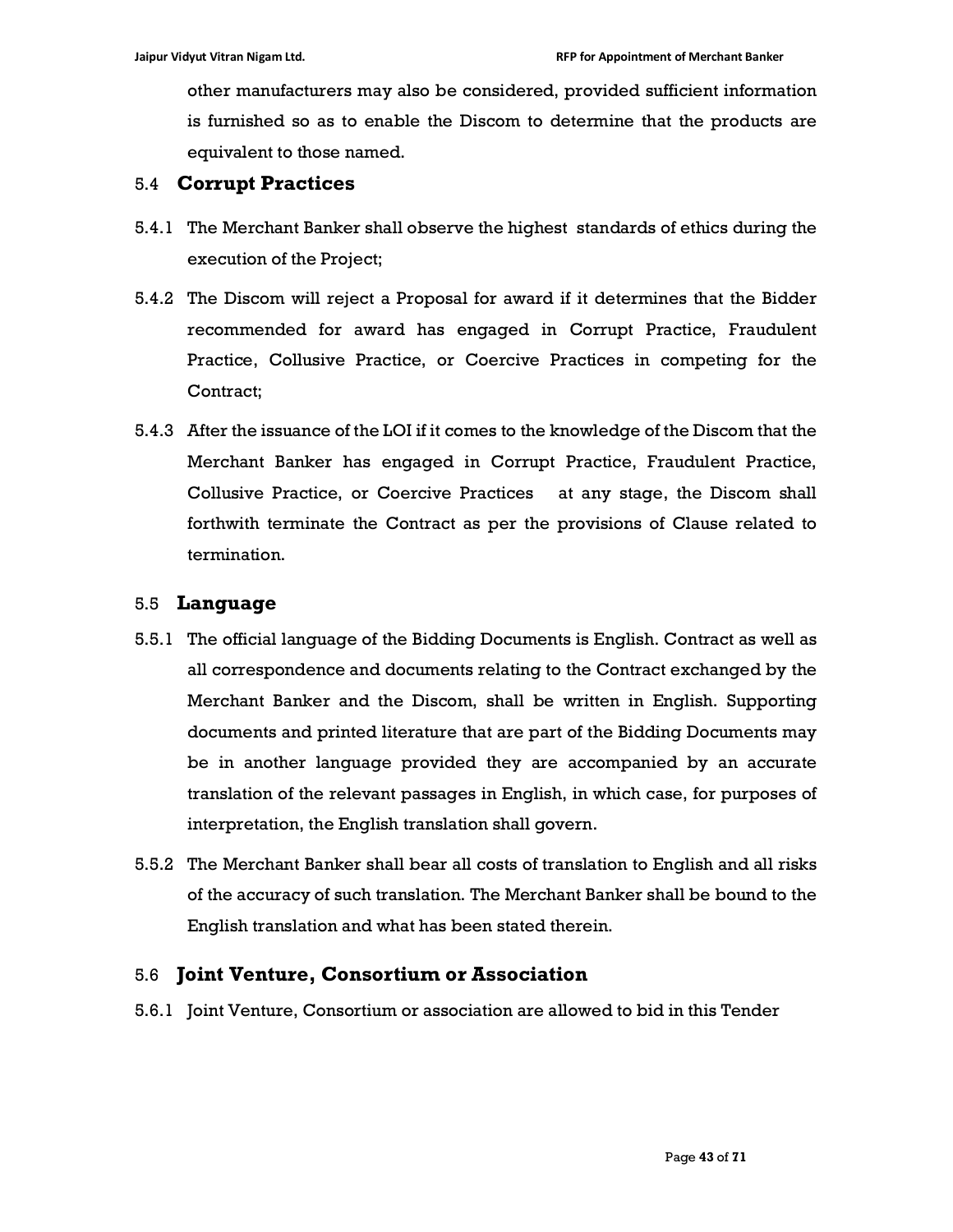## 5.7 Period of Contract

5.7.1 The bidder shall agree to structure and mobilize the resources on or before end of 3 (three) months from the date of award of contract

## 5.8 Conditions Precedent to the Contract

5.8.1 The Merchant Banker shall submit an unconditional and irrevocable performance security deposit to Discom from any nationalized bank / Scheduled bank as per the terms and conditions of the contract.

#### 5.9 Taxes & Duties

- 5.9.1 All custom duties, excise duties, Central Sales Taxes and other levies payable by the bidders other than VAT and Service Tax in respect of the transaction between the bidders and their vendors/sub – suppliers while procuring any subassemblies, raw materials and equipment shall be treated as included in the bid price and no claim on this behalf will be entertained by the owner.
- 5.9.2 The work contract tax on the entire value of material supplied and erected, Central Sales Tax/VAT, excise duty, local taxes, Rajasthan entry tax as applicable/leviable on the goods procured from outside Rajasthan, levies, and other liabilities of Govt, if leviable in respect of the transaction between the owner and the selected bidder under the contract on the date of opening of bids (techno-commercial) shall be treated as included in the bid price and no additional payment on this account shall be paid by the Nigam. The service tax shall be payable extra at the applicable rate.
- 5.9.3 Any income tax, surcharge on income tax and other corporate taxes including work contract tax, service tax and entry tax as applicable/ leviable on the goods procured from outside Rajasthan as attracted under the law, shall be deducted at source, as per the prevailing Govt rules by payment making authority from each bill. Necessary TDS certificate shall be issued by payment making authority.
- 5.9.4 Jaipur Vidyut Vitran Nigam Limited is registered dealer under Central Sales tax Act and is entitled to concessional rate of Central sales tax as per rules in force. Necessary declaration Form 'C' for availing supply of material on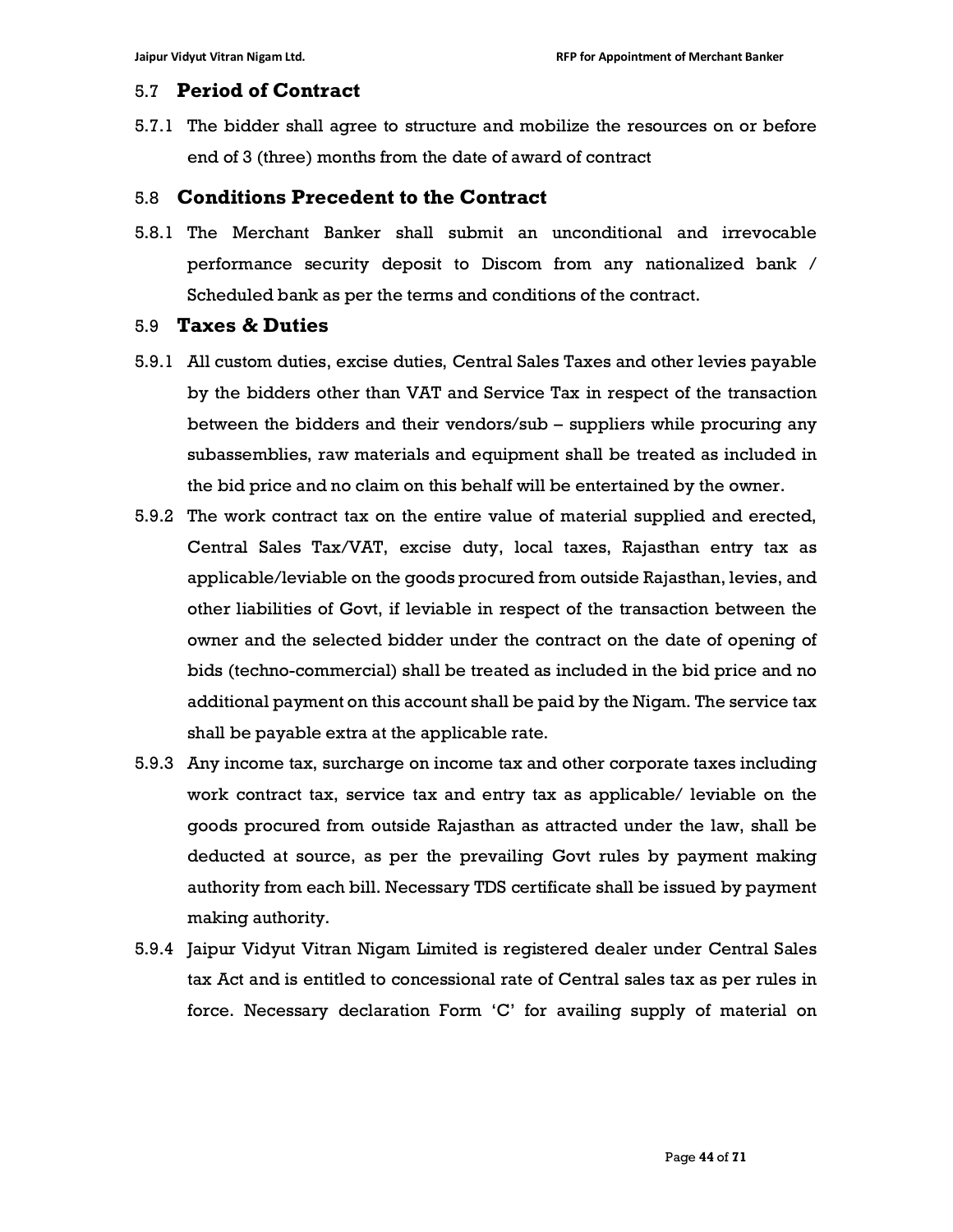concessional sales tax shall be issued by the Nigam on completion of ordered work/ financial year ending.

5.9.5 Any statutory variation in existing rates of taxes/duties/levies/charges other than service tax during contracted completion period shall be to selected bidders account.

#### 5.10 Settlement of Disputes

- 5.10.1 If any dispute arises between the contractor/selected Bidder and Discom during the execution of a contract that would be amicably settled by mutual discussions.
- 5.10.2 If a question, difference or objection arises in connection with or out of the contract agreement or the meaning of operation of any part, thereof or the rights, duties or liabilities of either party have not been settled by mutual discussions, it shall be referred to the empowered standing committee for decision. The standing committee shall consist of following members.

| Chairman Discoms                 | Chairman |
|----------------------------------|----------|
| All Managing Director of Discoms | Member   |
| All Director(Finance) of Discoms | Member   |

5.10.3 Legal Jurisdiction: All legal proceedings arising out of any dispute between both the parties regarding a contract shall be settled by a competent court having jurisdiction at Jaipur, where agreement has been executed and by no other court, after decision of the standing committee of settlement of dispute.

#### 5.11 Arbitration

- 5.11.1 Any Dispute not settled amicably, shall, at the request of either party, be submitted to arbitration by a panel of three arbitrators. Arbitration proceedings shall be conducted according to the provisions of Arbitration and Reconciliation Act, 1996.
- 5.11.2 While submitting the dispute or difference to arbitration in accordance with this clause the party so submitting shall, in its notice, specify the name of one arbitrator appointed by it. Within 30 (Thirty) Days of receipt of notice, the other party shall appoint an arbitrator. The third arbitrator (who will act as a chairman) shall be nominated by the two arbitrators appointed as aforesaid or,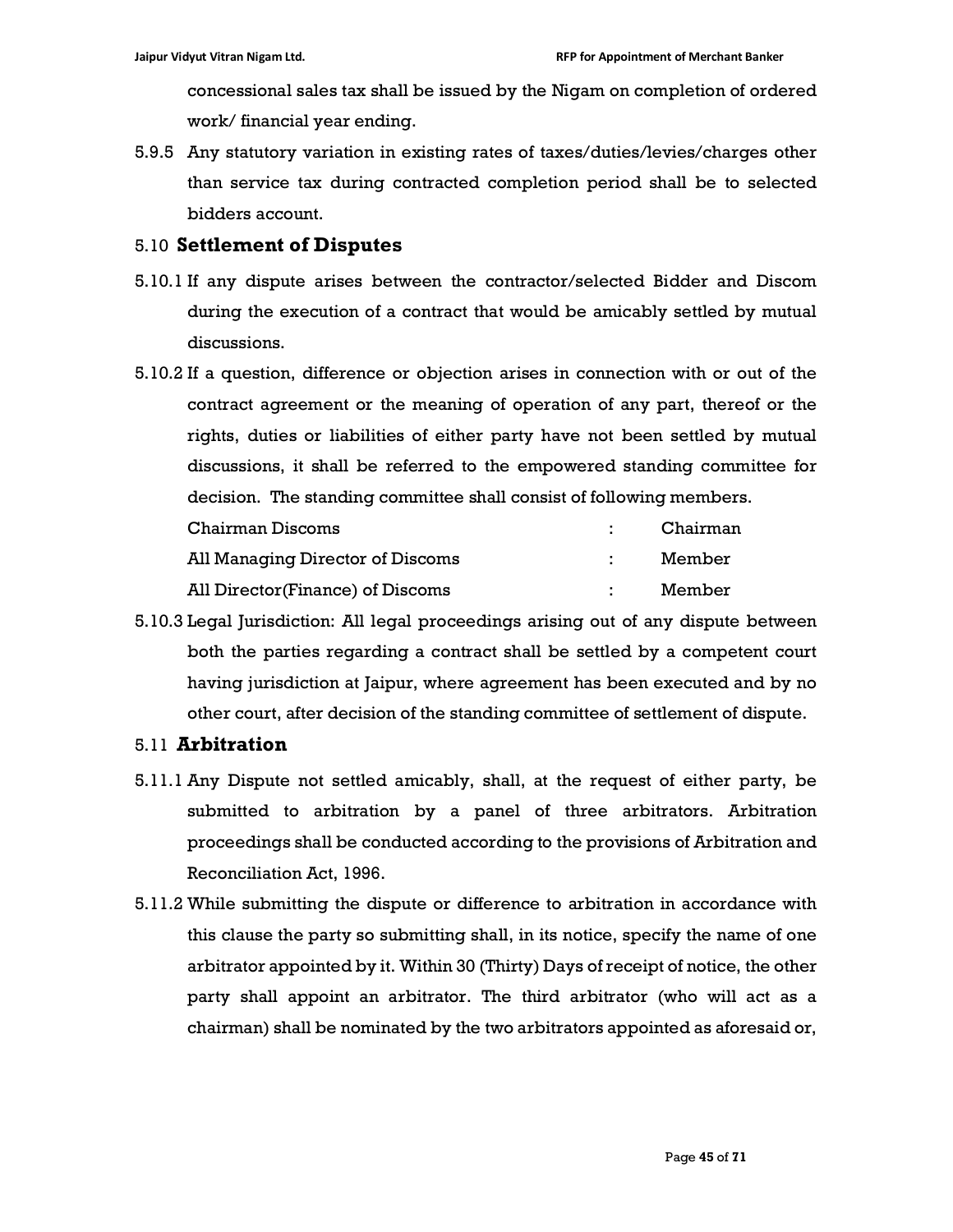failing such nomination within 30 (Thirty) Days of the appointment of the second arbitrator shall be appointed in accordance with the Arbitration and Reconciliation Act, 1996.

- 5.11.3 The language of arbitration shall be English. The venue of arbitration shall be Jaipur.
- 5.11.4 The arbitral award shall be reasoned in writing. The arbitrators shall also decide on the cost of arbitration proceedings.
- 5.11.5 The parties agree that the award of the arbitrators shall be final and binding upon the parties.
- 5.11.6 Notwithstanding anything to the contrary, the provisions of this Clause shall survive the termination of the Contract.
- 5.11.7 The Merchant Banker and the Discom shall continue to perform their respective obligations under the Contract during the conduct of the dispute settlement procedures.

## 5.12 Governing Laws

5.12.1 The Contract shall be governed by and interpreted in accordance with the laws of India. The High Court of Judicature in the State of Rajasthan and Courts subordinate to it shall have exclusive jurisdiction in respect of any disputes relating to the bidding process, award of Contract and execution of the Contract.

# 5.13 Confidential Information

- 5.13.1 The Discom and the Merchant Banker undertake to each other to keep confidential all proprietary information (written as well as oral) concerning the business and affairs of the other, which has been obtained or received as a result of the discussions leading to or the entering of the Contract.
- 5.13.2 After the entering of the Contract the Discom and the Merchant Banker shall keep confidential and shall not, without the written consent of the other party, divulge to any third party any documents, data, or other information furnished directly or indirectly by the other party hereto in connection with the Contract,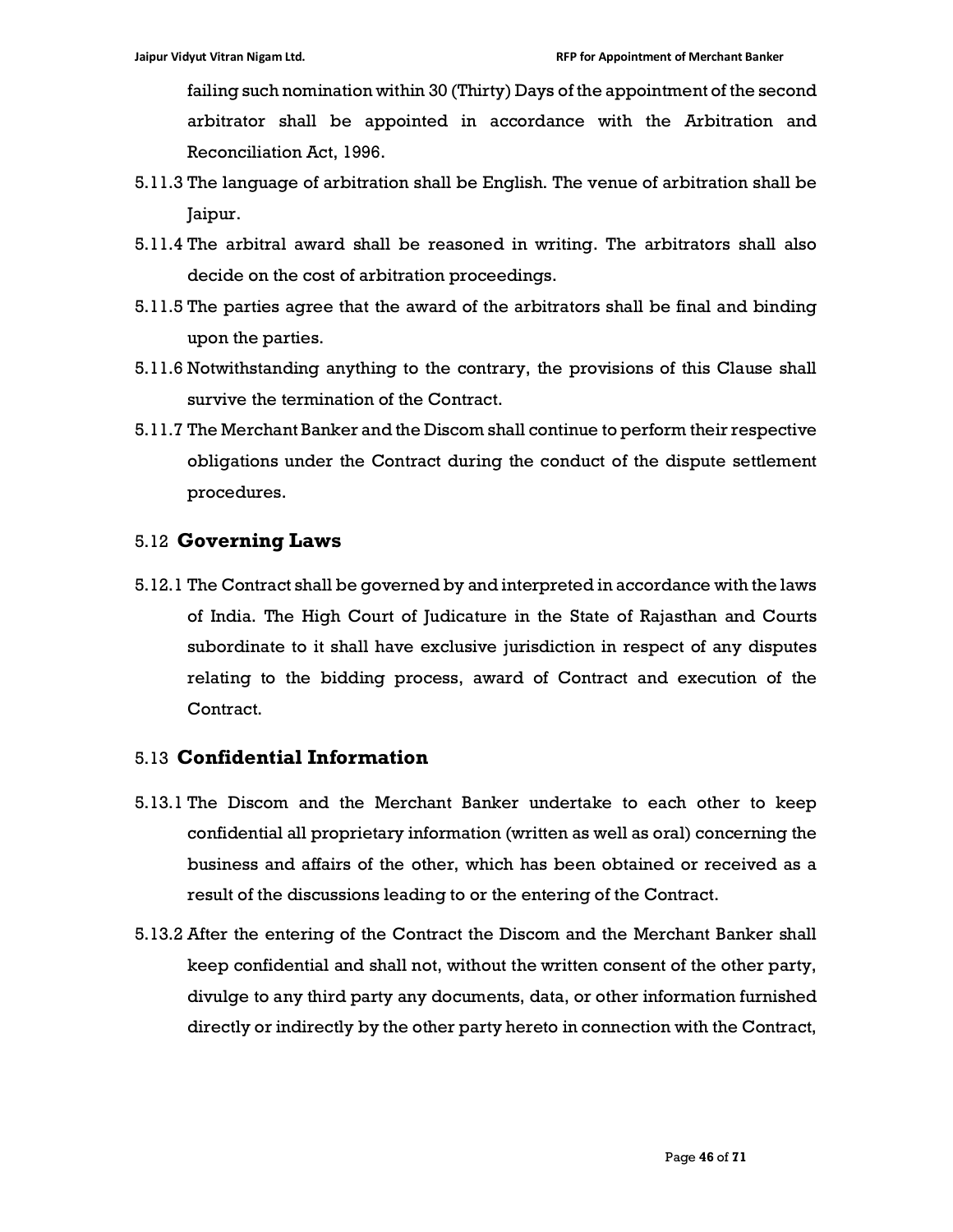whether such information has been furnished prior to, during or following completion or termination of the Contract. Notwithstanding the above, the Merchant Banker may furnish to its Sub-contractor such documents, data, and other information it receives from the Discom to the extent required for the Sub contractor to perform its work under the Contract, in which event the Merchant Banker shall obtain from such Subcontractor an undertaking of confidentiality similar to that imposed on the Merchant Banker under this Clause.

- 5.13.3 The Discom shall not use such documents, data, and other information received from the Merchant Banker for any purposes unrelated to the Contract. Similarly, the Merchant Banker shall not use such documents, data, and other information received from the Discom for any purpose other than the design, procurement, or other work and services required for the performance of the Contract.
- 5.13.4 The confidentiality obligations of a party hereunder, however, shall not apply to information that:
	- (i) The Discom or Merchant Banker need to share with the institutions participating in the financing of the Project;
	- (ii) Now or hereafter enters the public domain through no fault of that party;
	- (iii) Can be proven to have been possessed by that party at the time of disclosure and which was not previously obtained, directly or indirectly, from the other party; or
	- (iv) Otherwise lawfully becomes available to that party from a third party that has no obligation of confidentiality.
- 5.13.5 The above provisions of this GCC Clause shall not in any way modify any undertaking of confidentiality given by either the Discom or the Merchant Banker prior to the date of the Contract.
- 5.13.6 Both the Discom and the Merchant Banker undertake to the other to take all such steps as shall from time to time be necessary to ensure compliance with the provisions of the above clauses by it's employees, agents and Sub-Merchant Banker.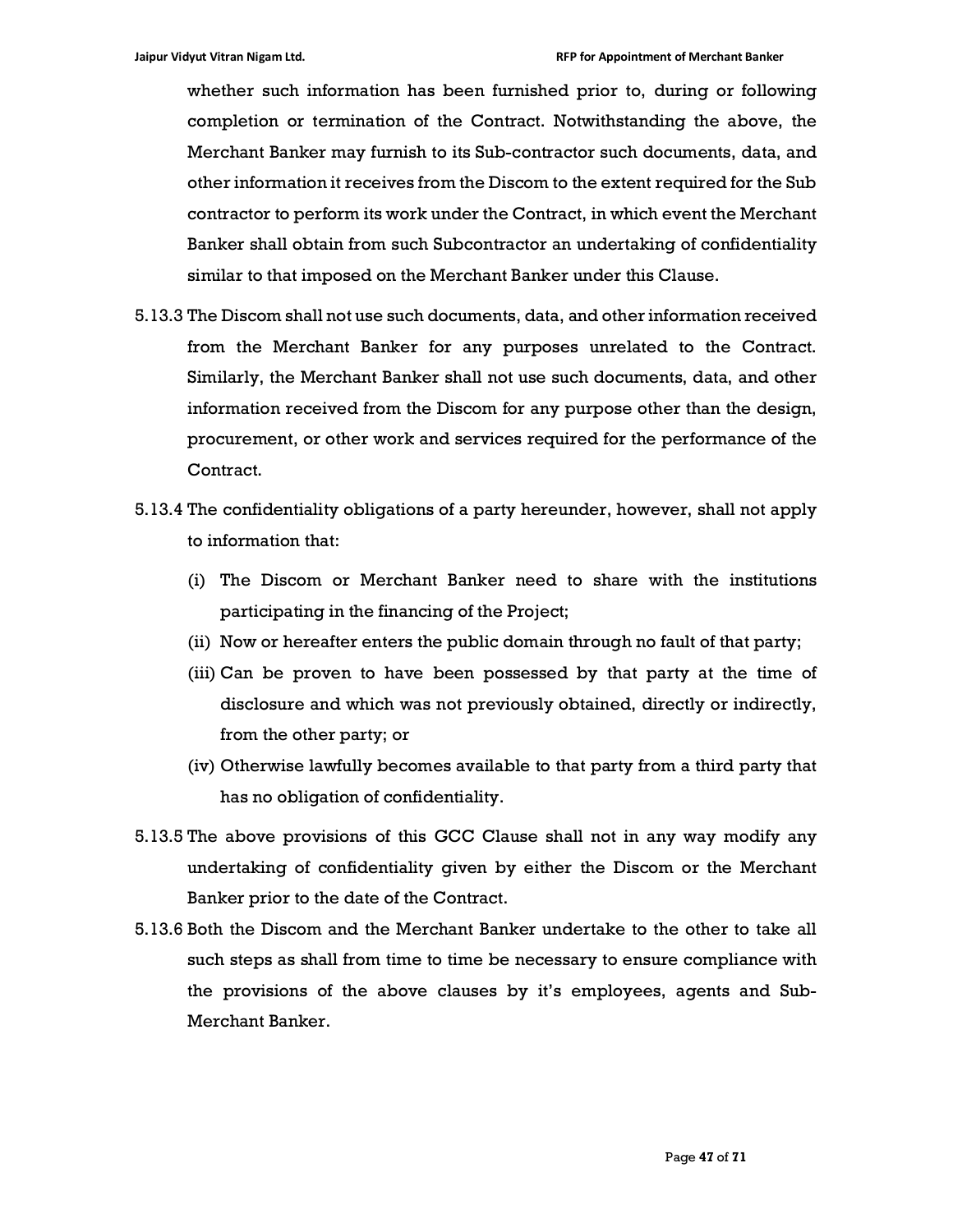5.13.7 The provisions of this GCC Clause shall survive completion or termination, for whatever reason, of the Contract.

# 5.14 Subcontracting

- 5.14.1 The Merchant Banker may, at its own risk and cost, subcontract parts of the awarded Merchant Banker's SOW with a prior written intimation to DISCOM. The Merchant Banker alone shall be responsible for the quality and performance of these subcontractors and any breach of the terms and conditions of the Contract by a subcontractor shall be deemed to be a breach by the Merchant Banker.
- 5.14.2 It will be the duty of the Merchant Banker to ensure that its sub-Contractor shall not indulge in any Corrupt Practice and comply with all the statutory requirements.
- 5.14.3 In case of default in payment to sub-contractor by the Merchant Banker, DISCOM will not be responsible.

# 5.15 Indemnification

- 5.15.1 The Merchant Banker during the term of the Contract shall indemnify, defend and hold the Discom harmless against:
	- i. Any acts of omissions / commission of the Merchant Banker with regard to the Merchant Banker SOW. In such event, Merchant Banker shall have no claim for compensation, incentive or any other claim against Discom.
	- ii. Claims against Discom made by any third party for any act of commission or omission by Merchant Banker and co-operate with Discom in defending any action with the third party.
	- iii. Non-compliance with the laws, regulations, orders and directives by the Merchant Banker.
	- iv. Any penalty imposed on account of non-compliance as stated hereinabove.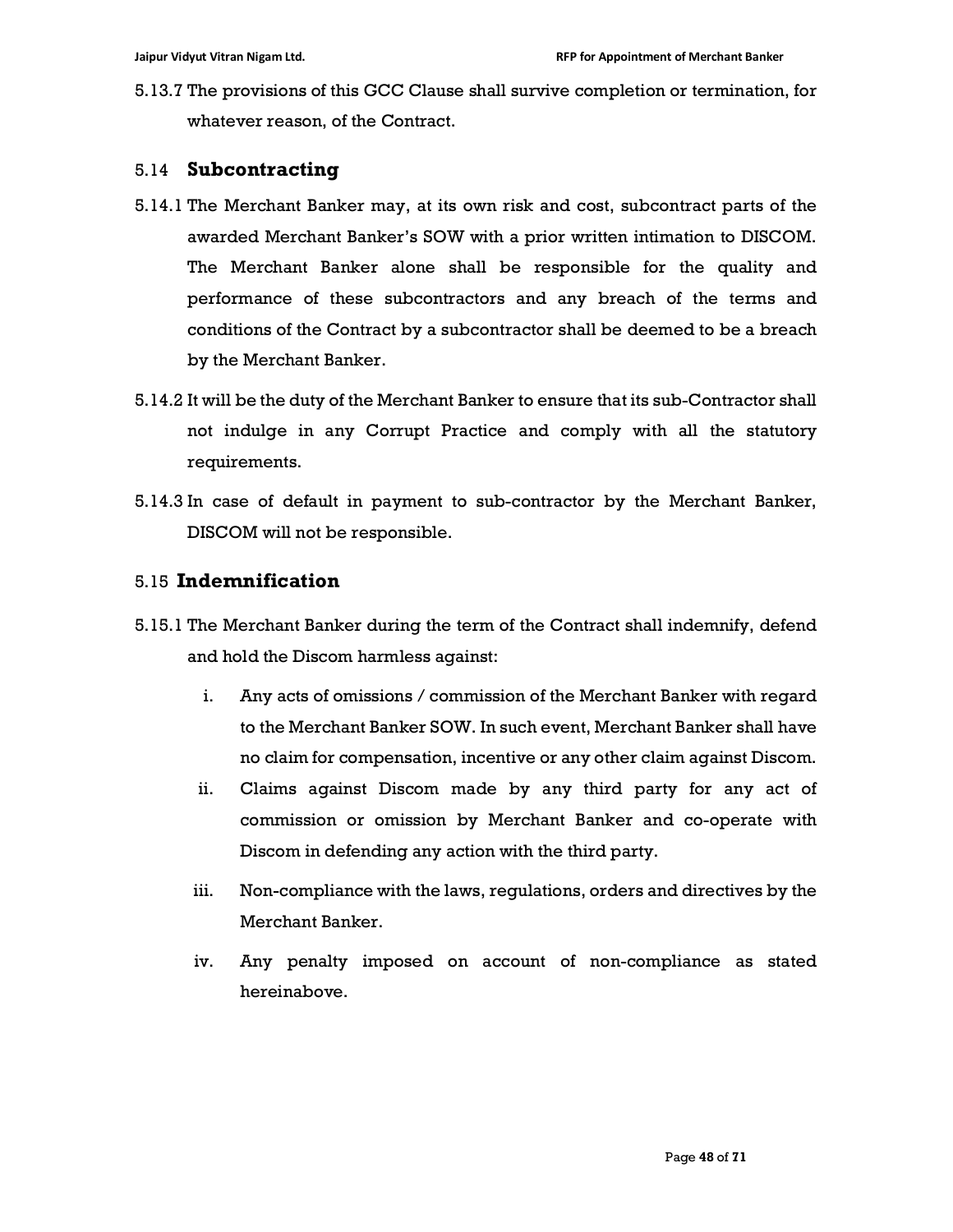5.15.2 Discom shall indemnify, defend and hold the Merchant Banker harmless against the acts of commission/omission of the Discom.

# 5.16 Limitation of Liability

- 5.16.1 Except in cases of gross negligence or wilful misconduct:
	- Neither party shall be liable to the other party for any indirect or consequential loss or damage, loss of use, loss of production, or loss of profits or interest costs, provided that this exclusion shall not apply to any obligation of the selected bidder to pay penalties to the Discom; and
	- The aggregate / cumulative liability of the selected bidder to the Discom, whether under contract, in tort, or otherwise, shall not exceed the Contract Price. Provided that this limitation shall not apply to the cost of repairing or replacing defective Goods, or to any obligation of the selected bidder to indemnify the Discom with respect to patent infringement.

# 5.17 Change in Laws and Regulations

5.17.1 Unless otherwise specified in the Contract, if after the date of the invitation for bids, any law, regulation, ordinance, order or bylaw having the force of law is enacted, promulgated, abrogated, or changed in India and such change affects the Project, then the Merchant Banker shall inform the Discom in writing about such change explaining the effect of the change to the Merchant Banker's obligations under the Contract. The Discom and the Merchant Banker shall negotiate in good faith and alter such terms as needed to affect continuation of the Contract.

# 5.18 Events of Default / Breach of Contract

- 5.18.1 Unless any such event occurs as a result of a force majeure event, the Discom and or the Merchant Banker (as per context), shall be in breach of the Contract in the event of:
	- (i) A material failure to perform material obligations under the Contract;
	- (ii) Failure to conform to the any statutory provisions / regulatory orders that apply to the Contract.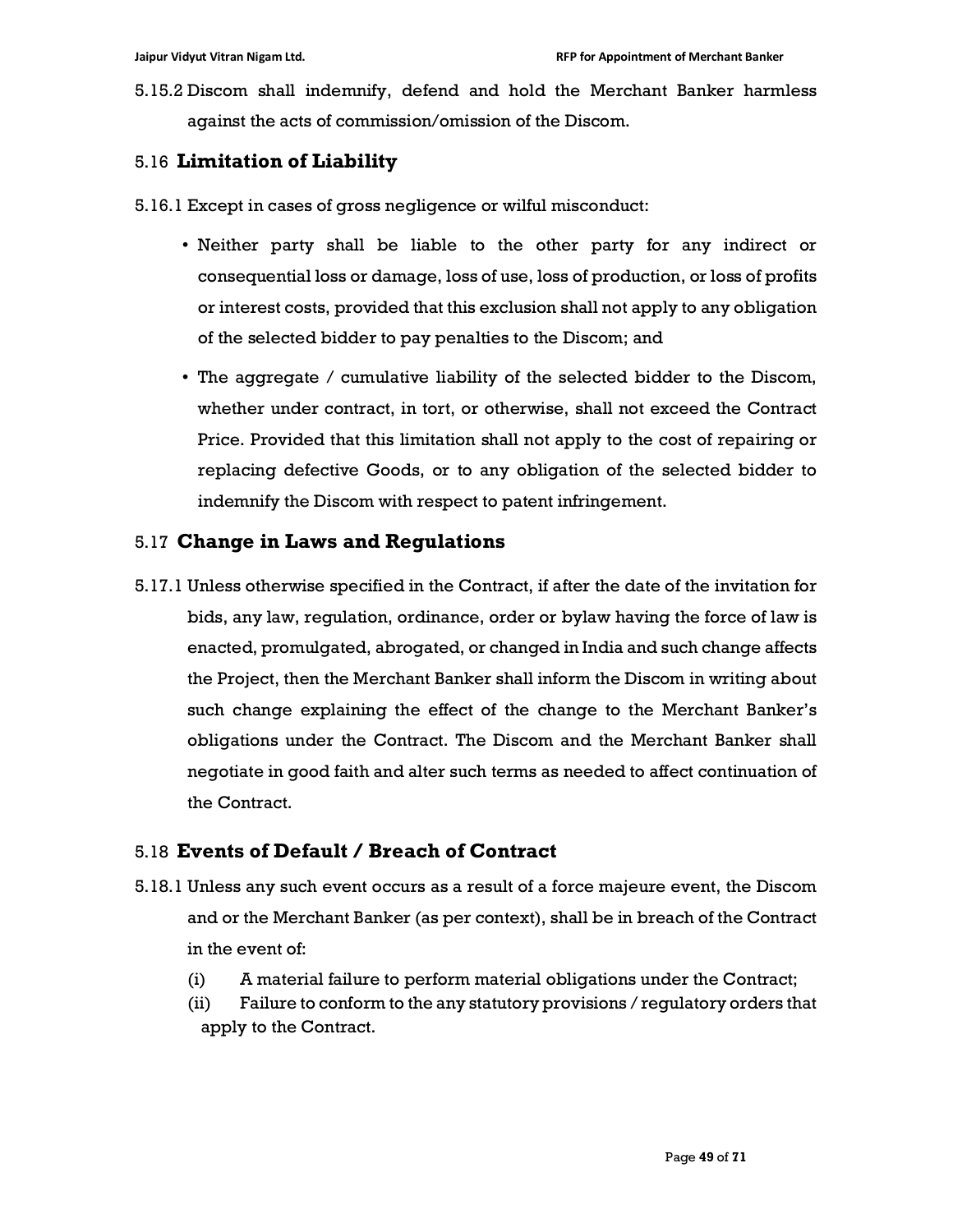- 5.18.2 Breach Capable of Remedy: the Discom and or the Merchant Banker may notify the other of a breach by it in writing. The party in breach shall forthwith take any actions needed to remedy the breach upon receipt of the notice. If the remedy shall take more than 30 (Thirty) Days then the party in breach shall inform the other of such time requirements. Within 30 (Thirty) Days, or such other time as may have been agreed, the party in breach shall notify the other of the breach having being remedied. If the breach is not remedied by the party in breach within the stipulated time, it must show bona fide action towards remedy and seek a further extension of time from the other party. If the breach is not remedied even after an extension of the time, the notifying party shall have the right to terminate the Contract.
- 5.18.3 Breach Not Capable of Remedy: The notifying party may notify the party in breach of a Breach by it in writing. It shall also commence any action within its powers (other than termination of the Contract) to mitigate any damage or limit its liability because of the breach by the party in breach. The notifying party shall set out in writing, any costs incurred or expected to be incurred or damages incurred or likely to be incurred directly as a result of a breach, to the party in breach. The two parties shall negotiate in good faith to reach a settlement for the costs / damages using the dispute resolution procedure if needed. If an amicable settlement is not reached, the notifying party shall have the right to terminate the Contract

#### 5.19 Force Majeure

5.19.1 Neither the Discom nor the Merchant Banker shall be liable to the other if, and to the extent, that the performance or the delay in performance of any of its obligations under the Contract is prevented, restricted, delayed or interfered with due to occurrence of any event of force majeure including acts of God, acts of any Government (de-jure or de-facto) or regulatory body or public enemy, war, riots, industry wide strikes, state wide strikes, political agitation or boycott, communal strife, civil commotion, act of foreign enemy or terrorist or military action, politically motivated sabotage, any political or economic upheaval, disturbance, movement, struggle or similar occurrence, invasion,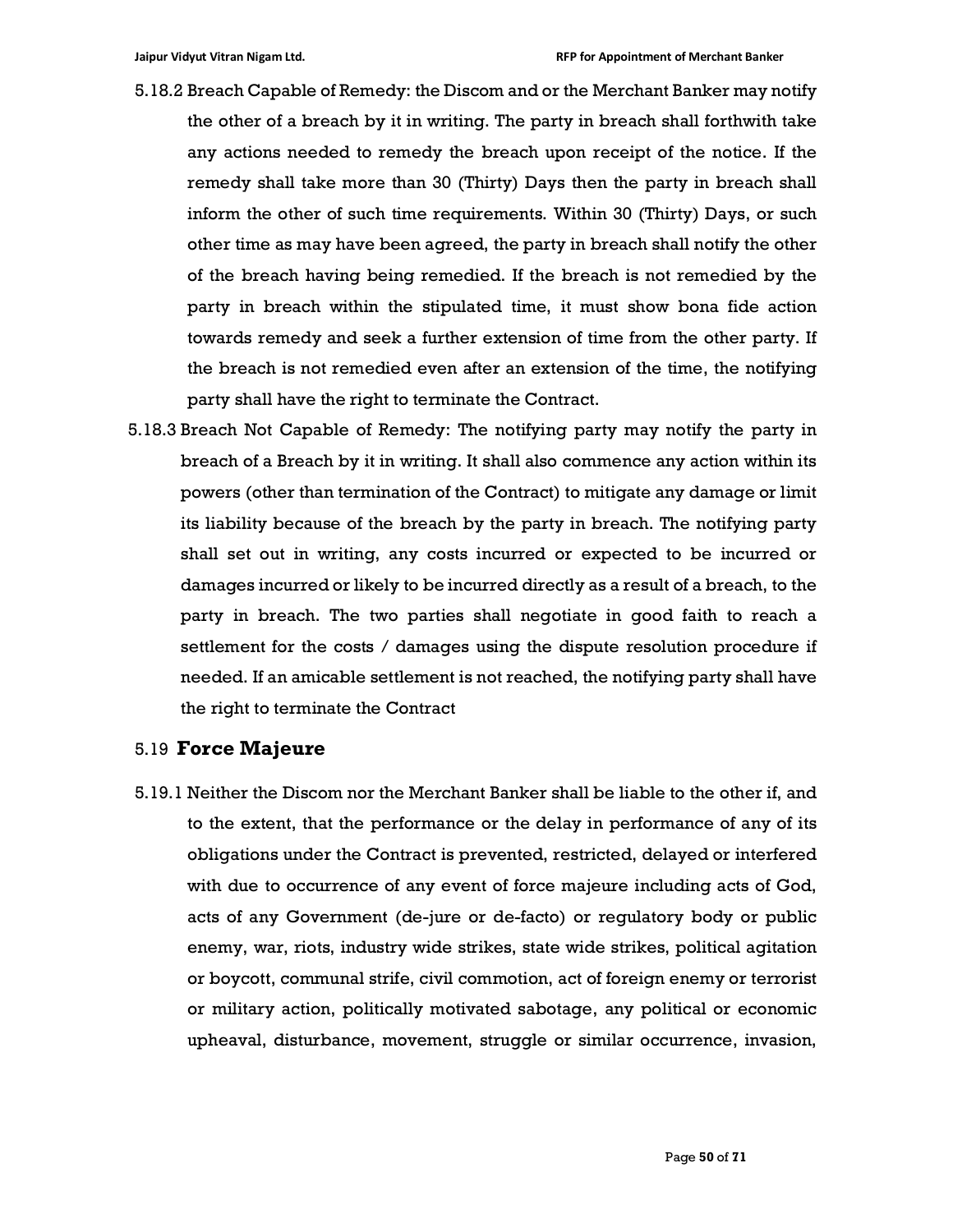armed conflict or act of foreign enemy, blockade, insurrection, extremely adverse weather conditions, floods, lightning, earth-quake, landslide, cyclone, volcanic eruption, chemical or radioactive contamination or ionizing radiation, fire or explosion, any judgment or order of court of competent jurisdiction or statutory authority made against the Merchant Banker in any proceedings for reasons other than Failure of the Merchant Banker to comply with any applicable laws or applicable permits or on account of breach of any applicable laws or applicable permits or of any contract or Enforcement of the Contract or exercise of any of its rights under the Contract by the Discom, or any event or circumstances of nature analogous to any of the foregoing.

- 5.19.2 The party claiming an event of force majeure shall promptly notify the other party in writing and provide full particulars of the cause or the events and the date of first occurrence thereof as soon as possible after the event and also keep the other party informed of any further developments.
- 5.19.3 The party so affected shall use its best efforts to remove the cause of nonperformance and the parties shall resume performance hereunder when events pertaining to this clause are removed.
- 5.19.4 A condition of force majeure shall not relieve any party of any obligations due under the Contract prior to the event of force majeure.

#### 5.20 Termination of Contract on Discom's Initiative

- 5.20.1 The Discom reserves the right to terminate the contract either in part or in full due to reasons other than those mentioned under clause entitled selected bidder's default. The Discom shall in such an event give fifteen days (15 days) notice in writing to the selected bidder of his decision to do so.
- 5.20.2 The selected bidder upon receipt of such notice shall discontinue the work on the date and to the extent specified in the notice, make all reasonable efforts to obtain cancellation of all orders and contracts to the extent they are related to the work terminated and terms satisfactory to the Discom.
- 5.20.3 In the event of such a termination the contract shall be cancelled without any liability on either side.
- 5.20.4 If the selected bidder is an individual or a proprietary concern and the individual or the proprietor dies and if the selected bidder is a partnership concern and one of the partners dies, then unless the owner is satisfied that the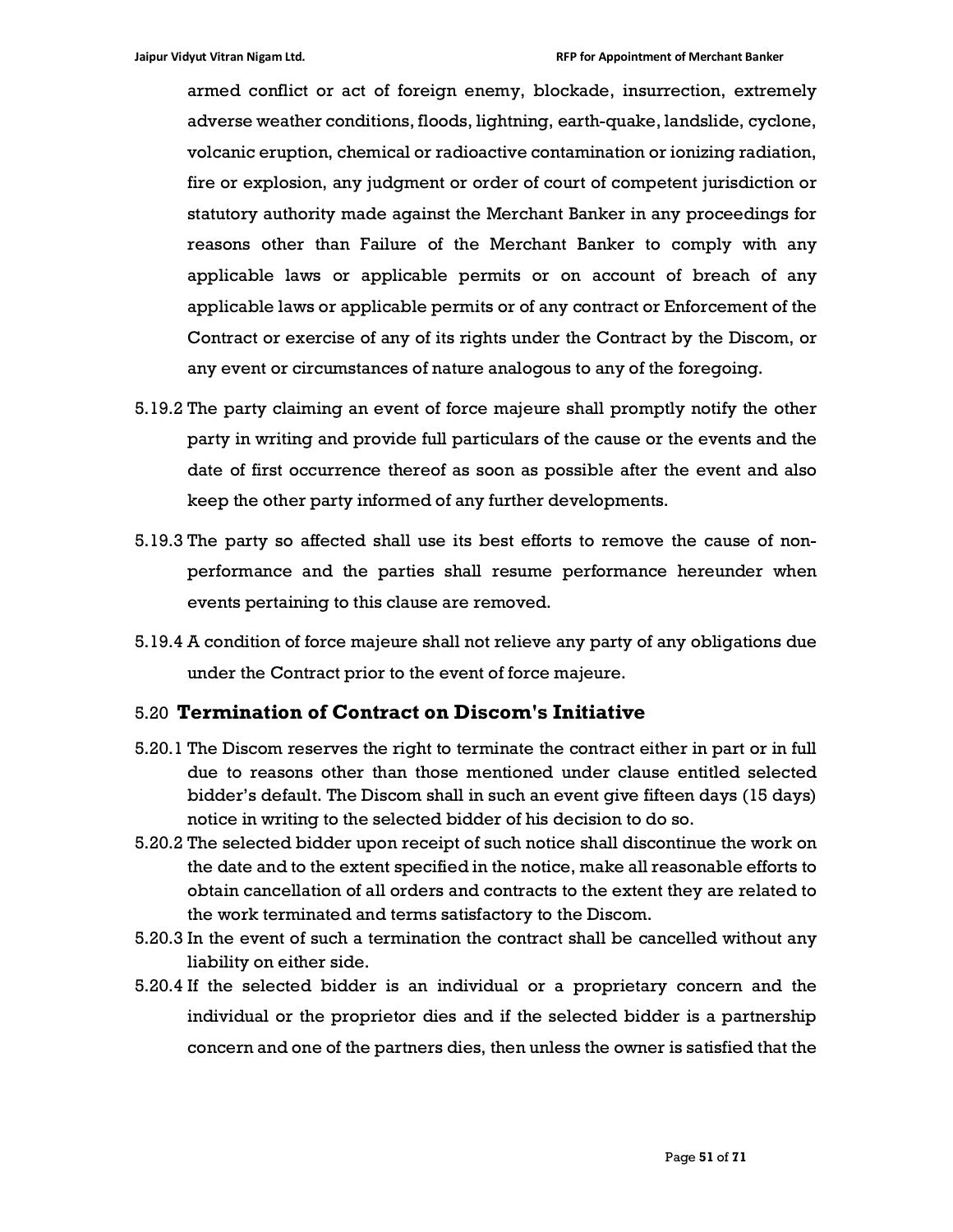legal representatives of the individual bidder or of the proprietor of the proprietary concern and in the case of partnership, the surviving partners, are capable of carrying out and completing the contract the owner shall be entitled to cancel the contract as to its incomplete part without being in any way liable to payment of any compensation to the estate of deceased bidder of the contract, The decision of the owner that the legal representatives of the deceased bidder or surviving partners of the selected bidder's agency cannot carry out and complete, the owner shall not hold the estate of the deceased bidder and / or the surviving partners of the estate of the deceased bidder and /or the surviving partners of the selected bidder liable to damages for not completing the contract

# 5.21 Merchant Banker 's Default

5.21.1 If the Merchant Banker neglect to execute the works with the diligence and expedition or refuse or neglect to comply with any reasonable orders given to him, in writing by the engineer in connection with the works or shall contravenes the provisions of the contract, the Discom may give notice in writing to the Merchant Banker make good the failure, neglect or contravention complained of. Should the Merchant Banker fail to comply with the notice within thirty (30) days from the date of service thereof, then and in such case the owner shall be at liberty to employ other workmen and forthwith execute such part of the works as the Merchant Banker may have neglected to do or if the owner shall think fit, it shall be lawful for him without prejudice to any other right he may have under the contract, to take the works wholly or in part out of the Merchant Banker 's hands and re-contract with any other person or persons complete the works or any part thereof and in that event the owner shall have free use of all Merchant Banker 's equipment that may have been at the time on the site in connection with the works without being responsible to the Merchant Banker over the same, and the owner shall be entitled to retain and apply any balance which may be necessary, the payment of the cost of executing the said part of the works or of completing the works as the case may be. If the cost of completing the works or executing a part thereof as aforesaid shall exceed the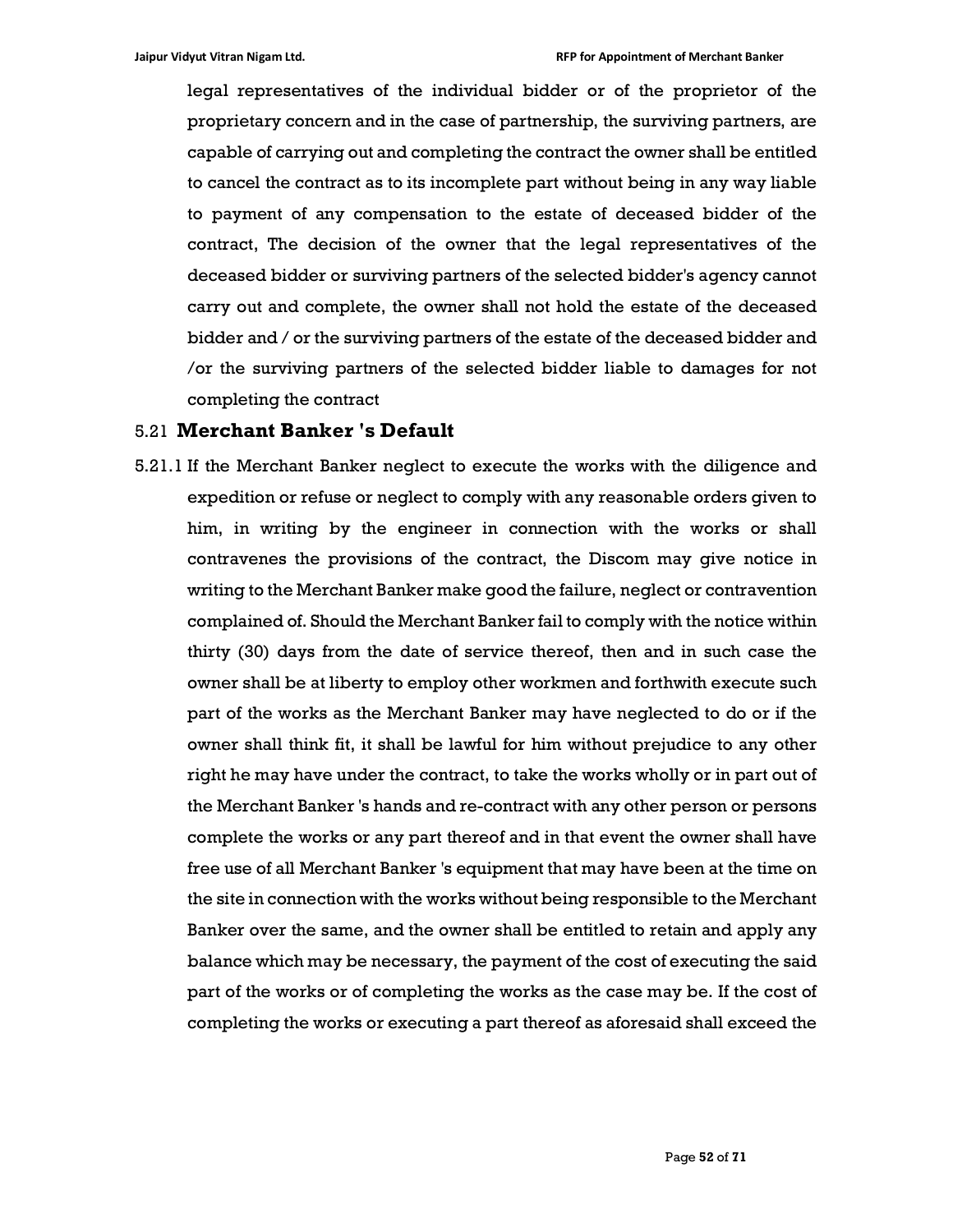balance due to the Merchant Banker, the Merchant Banker shall pay such excess. Such payment of excess amount shall be independent of the liquidated damages for delay, which the Merchant Banker shall have to pay if the completion of works is delayed.

- 5.21.2 In addition, such action by the Discom as aforesaid shall not relieve the Merchant Banker of his liability to pay liquidated damages for delay in completion of works.
- 5.21.3 The termination of the contract under this clause shall not entitle the Merchant Banker to reduce the value of the performance bank guarantee nor the time thereof. The performance guarantee shall be valid for the full value and for the full period of the contract including guarantee period.

#### 5.22 Disclaimer

- 5.22.1 DISCOM reserves the right to share, with any consultant of its choosing, any resultant Proposals in order to secure expert opinion.
- 5.22.2 DISCOM reserves the right to accept any proposal deemed to be in the best interest of the DISCOM.

# 5.23 Adherence to Safety Procedures, Rules & Regulations

- 5.23.1 Merchant Banker shall comply with the provisions of all laws including labour laws, rules, regulations and notifications issued thereunder from time to time. All safety & labour laws enforced by statutory agencies and by Discom shall be applicable in the performance of the Contract and Merchant Banker's team shall abide by these laws.
- 5.23.2 The Merchant Banker shall report as soon as possible any evidence, which may indicate or is likely to lead to, an abnormal or dangerous situation and shall take all necessary emergency control steps to avoid such abnormal situations.

#### 5.24 Survival

5.24.1 The clauses in the Contract which by their nature are intended to survive after termination of the Contract shall remain in effect after such termination.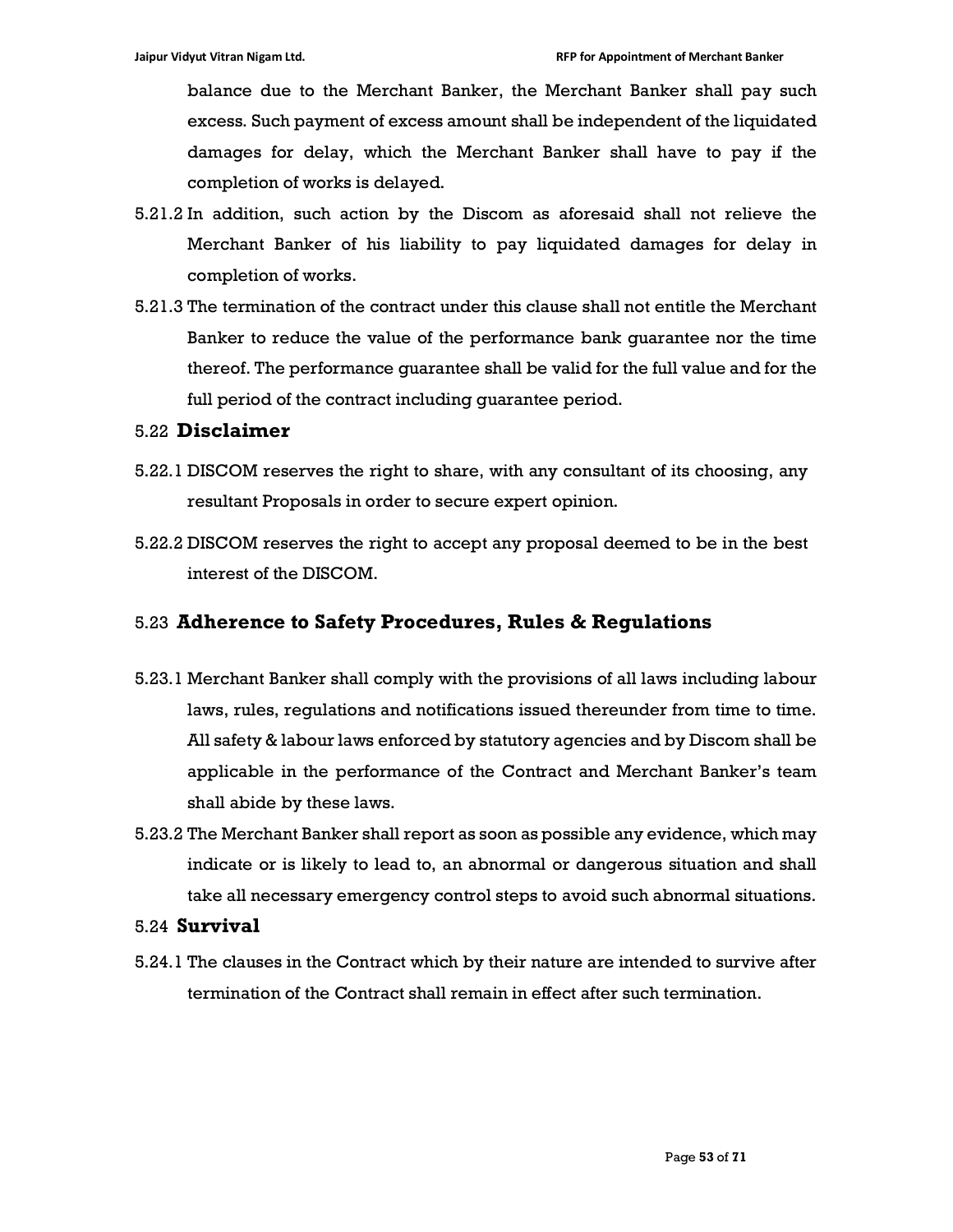# 6 SPECIAL TERMS AND CONDITIONS OF TENDER & **CONTRACT**

# 6.1 Terms of Payment

- 6.1.1 Payment shall be made by the Discom after submission of project deliverables, delivery of services and acceptance of the tasks detailed under **Chapter-3** of this RfP.
- 6.1.2 Payments shall be made by the Discom as per the quoted rates, and after submission of an invoice (in triplicate) for payment by the Merchant Banker, and the Discom has accepted it. However, any delay in payment will not entitle the Merchant Banker for any compensation.
- 6.1.3 All services rendered by the Merchant Banker will be verified, validated and approved by the appropriate committee constituted by the Discoms before payments are released to the Merchant Banker as per the terms and conditions of the RFP.
- 6.1.4 Applicable Service Tax shall be reimbursed extra by the Discom on furnishing the documentary evidence.
- 6.1.5 The currency in which payments shall be made to the selected bidder under this Contract shall be Indian Rupees (INR) only.
- 6.1.6 The fee shall be paid by the respective Discom on the basis of amount mobilized at the rate of percentage quoted by the bidder in its financial proposal, but if the bidder mobilize less than the minimum committed amount for the respective Discom, the bidder will not be eligible for any fee.
- 6.1.7 The fee shall be paid to the bidder within 15 days from the allotment date of private placement of the issue subject to mobilization of minimum committed amount. Provided the Merchant Banker has submitted the complete invoice with accompanying documents.
- 6.1.8 For any subscription beyond minimum committed amount, the payment of fee shall be made on the actual amount mobilized by the firm.

# 6.2 Invoicing & payments

6.2.1 After fulfilment of each of the terms & condition, the Merchant Banker shall raise bills of the payable amount in the name of CAO (FM/WM) of respective Discoms.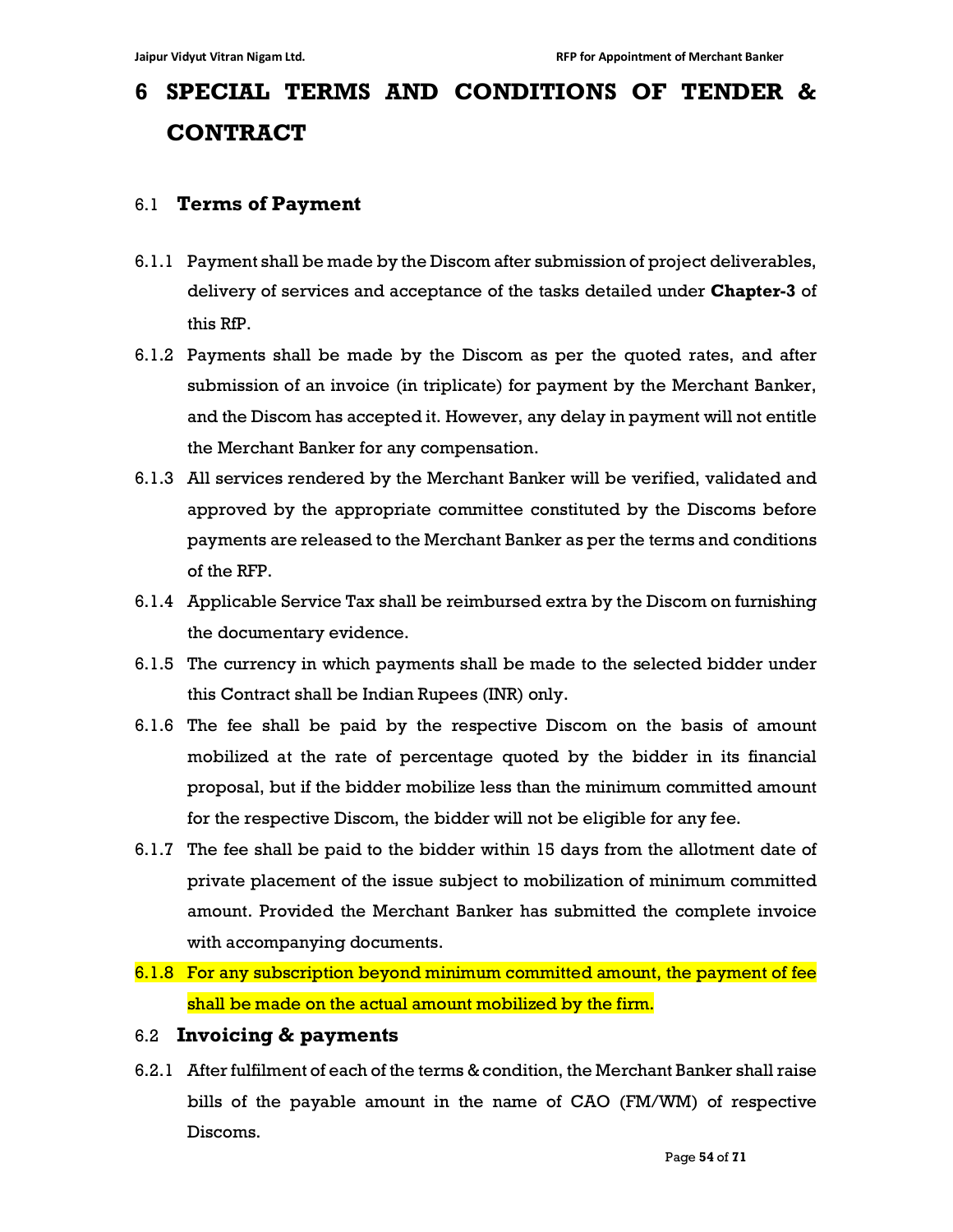6.2.2 The invoice shall be submitted by hand in three copies marked Original to CAO (FM/WM) of respective Discoms, respective Discom copy, and Merchant Banker copy. When the invoice is delivered, the Discom shall acknowledge receipt by signing, dating and stamping the Merchant Banker's copy and returning it to the Merchant Banker.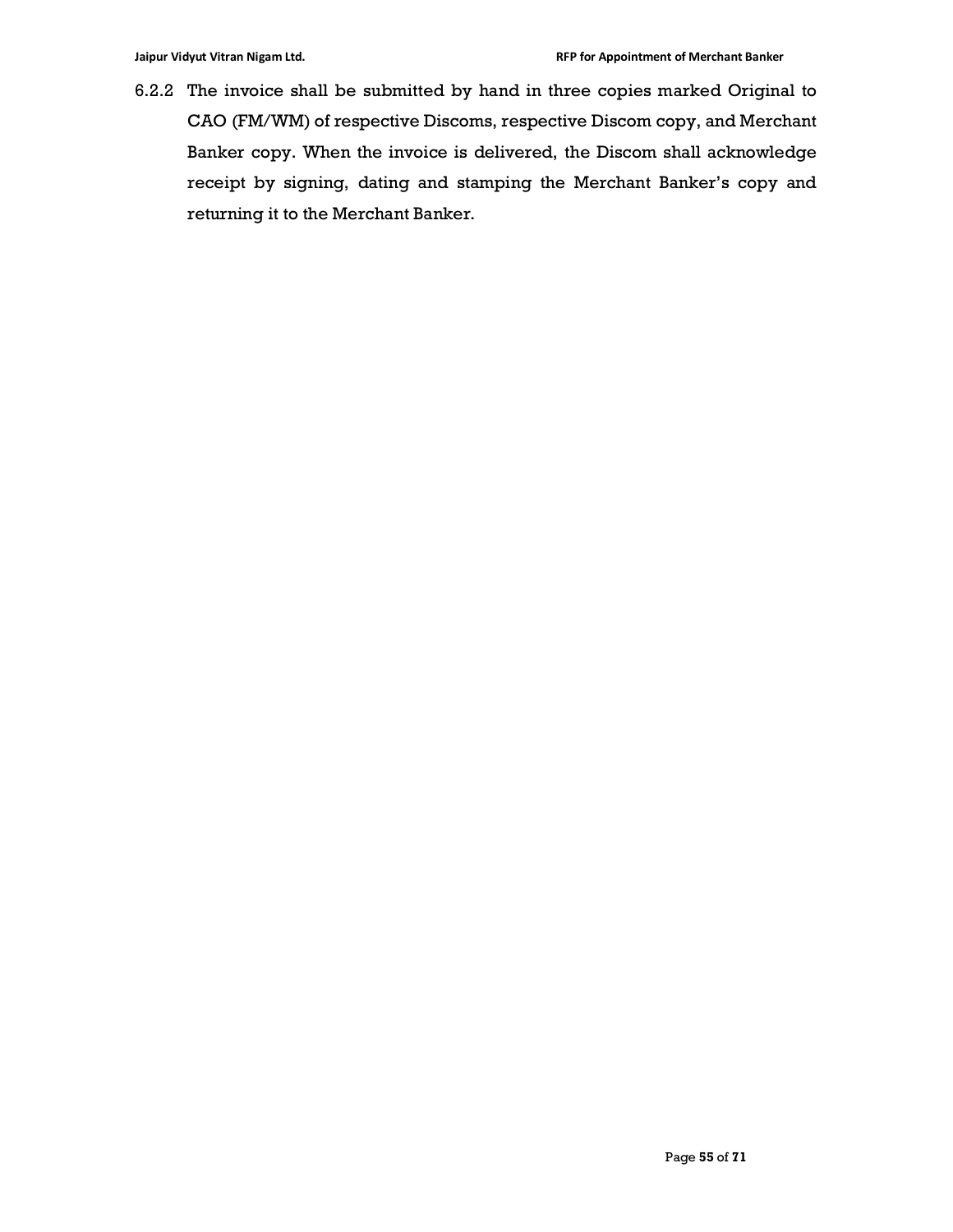# 7 ANNEXURES

#### Annexure I-A: TECHNICAL PROPOSAL SUBMISSION FORM

(To be submitted on the Company Letter head of the tenderer, sealed and signed)

| FROM: (Name of bidder) | TO:                                          |
|------------------------|----------------------------------------------|
|                        |                                              |
|                        |                                              |
|                        | Room No. ______, Vidyut Bhawan, Jyoti Nagar, |
|                        | Janpath, Jaipur-302005 (INDIA)               |
|                        | Dated: __________                            |

#### Subject: Selection of Merchant Bankers for Structuring & Mobilizing resources by issue of bonds on private placement basis.

Dear Sir/ Madam,

 We, the undersigned, offer our bid in accordance with your Request for Proposal dated [Date],. We are hereby submitting our Proposal, which includes this Technical Proposal, and price bid sealed under a separate envelopes.

We understand you are not bound to accept any Proposal you receive.

We remain,

Yours sincerely,

Signature…………………

In the capacity of………………………

Duly authorised to sign Proposal for And on behalf of………………………..

Seal of the Organization: -

Date………………….. Place………………….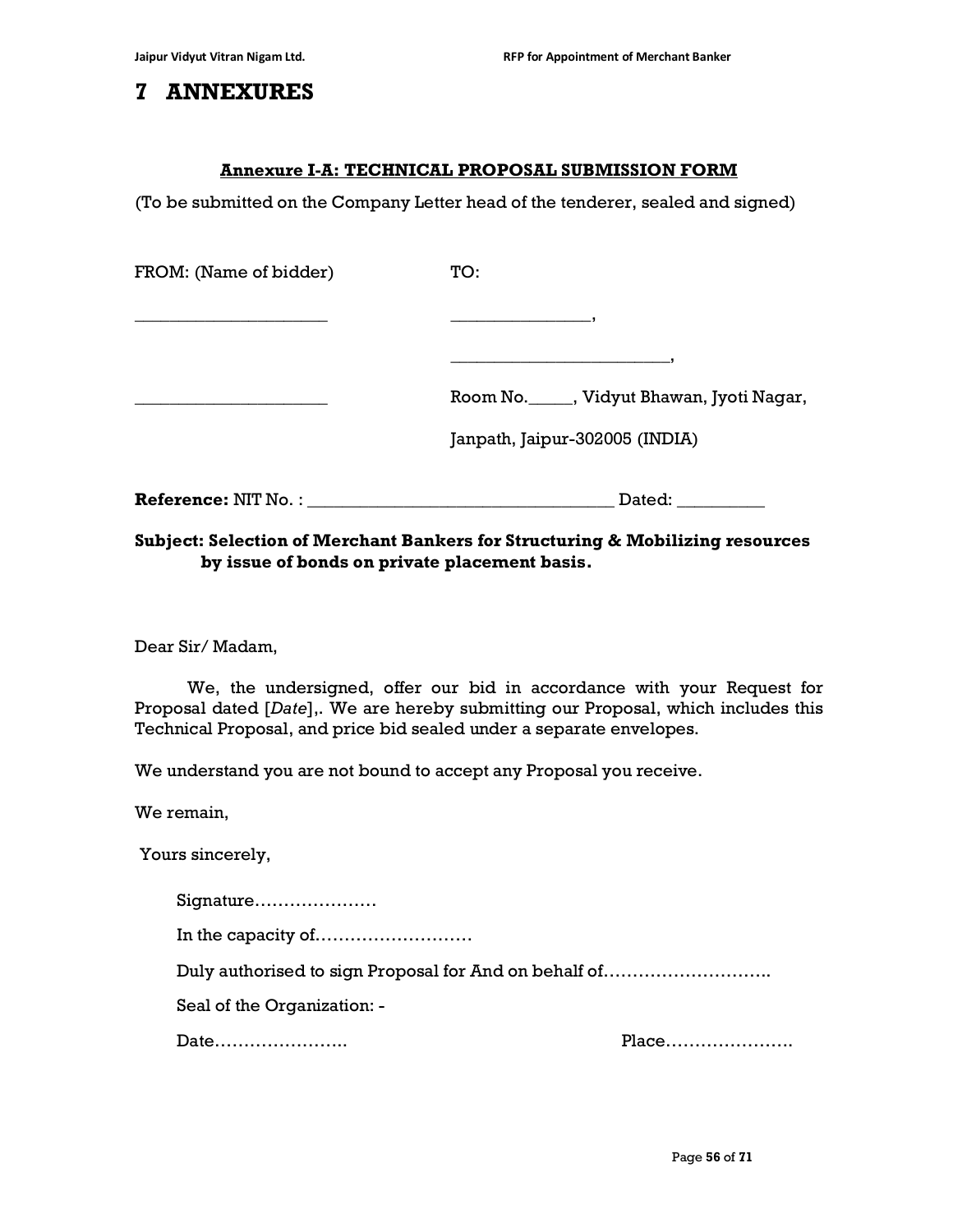#### Annexure I- B: FIRM'S REFERENCES

#### Relevant Services Carried Out With Reference To Scope of Work

#### That Best Illustrate Qualification

Using the format below, provide information on each reference assignment for which your firm/entity, either individually as a corporate entity or as one of the major companies within an association, was legally contracted.

I. Experience in Structuring & Mobilizing resources during last 3 years, i.e., FY14, FY15 and FY16.

| S1.<br>No.     | Name of<br><b>Assignment and</b><br><b>Brief description</b> | Name and<br><b>Address of</b><br><b>Client</b> | <b>Duration of</b><br>work in months<br>(Start date-End<br>date) | <b>Amount of</b><br>bond issue |
|----------------|--------------------------------------------------------------|------------------------------------------------|------------------------------------------------------------------|--------------------------------|
| L              |                                                              |                                                |                                                                  |                                |
| $\overline{2}$ |                                                              |                                                |                                                                  |                                |
| 3              |                                                              |                                                |                                                                  |                                |
|                |                                                              |                                                |                                                                  |                                |
|                |                                                              |                                                |                                                                  |                                |

Signature…………………

In the capacity of………………………

Duly authorised to sign Proposal for And on behalf of………………………..

Seal of the Organization: -

Date………………….. Place………………….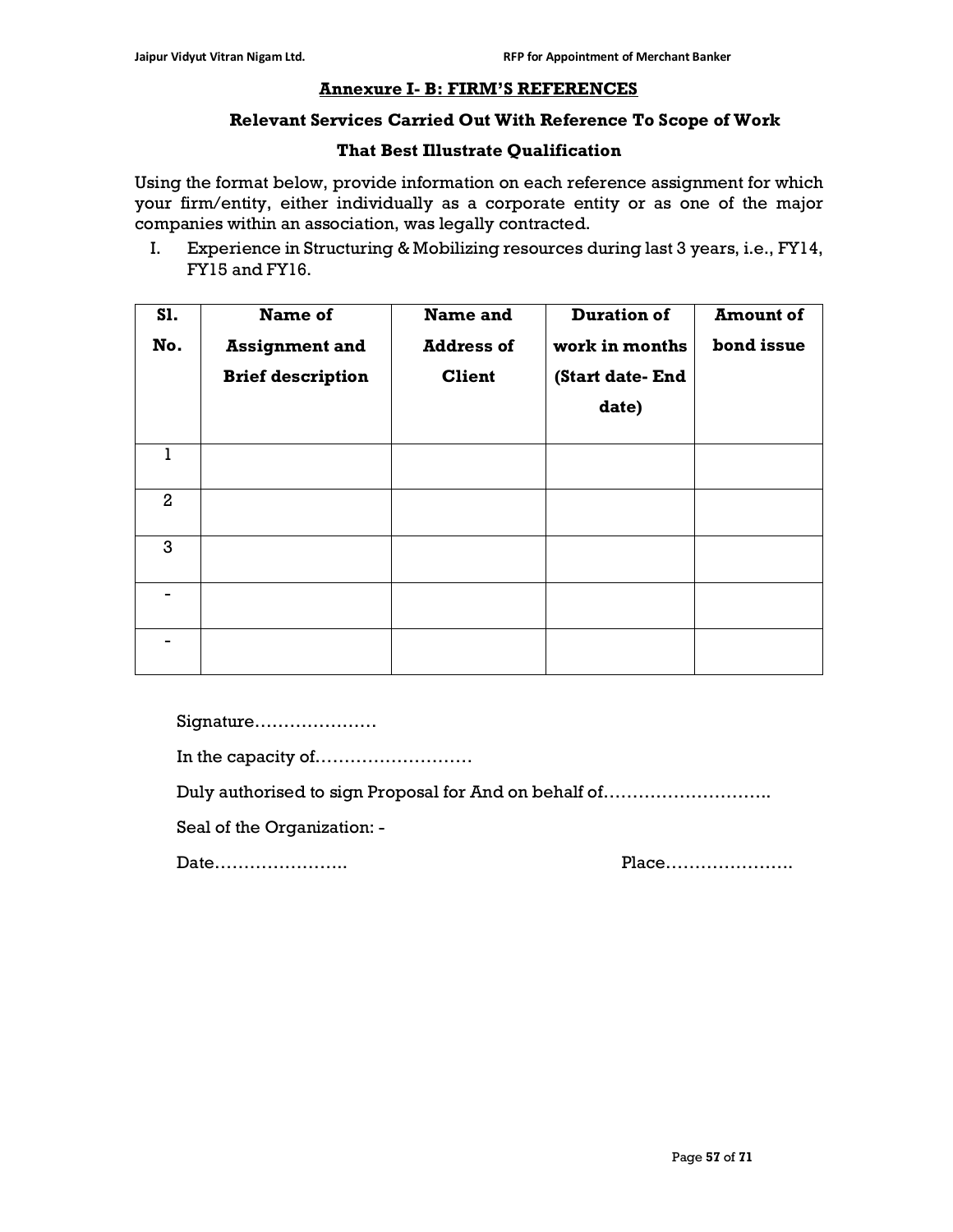# Annexure II: ELIGIBILITY CRITERIA REFERENCES

#### (To be enclosed with the technical bid)

| Sr.            | <b>Qualification Requirements</b>                                                                                                                                                                                                                                                                                                                                                                                                                                                                                                                                                   | <b>Document Required</b>                                                                                                                                                                                                                                           | Reference |
|----------------|-------------------------------------------------------------------------------------------------------------------------------------------------------------------------------------------------------------------------------------------------------------------------------------------------------------------------------------------------------------------------------------------------------------------------------------------------------------------------------------------------------------------------------------------------------------------------------------|--------------------------------------------------------------------------------------------------------------------------------------------------------------------------------------------------------------------------------------------------------------------|-----------|
| <b>No</b>      |                                                                                                                                                                                                                                                                                                                                                                                                                                                                                                                                                                                     |                                                                                                                                                                                                                                                                    | Page No.  |
|                | <b>Eligibility Requirement</b>                                                                                                                                                                                                                                                                                                                                                                                                                                                                                                                                                      |                                                                                                                                                                                                                                                                    |           |
| $\mathbf{1}$   | The merchant bankers shall hold<br>valid SEBI Registration certificate as<br>'Category-I' merchant banker as on<br>submission of bid and the registration  <br>shall be valid during the bond<br>mobilization period.                                                                                                                                                                                                                                                                                                                                                               | Self-attested<br>the<br>copy of<br>Certificate of<br>Registration<br><b>SEBI</b><br>issued by<br>to<br>be<br>enclosed. Mere submission<br>for<br>renewal<br>acknowledgment from SEBI<br>will not be considered as<br>fulfillment<br>of<br>eligibility<br>criteria. |           |
| $\overline{2}$ | The merchant banker should be in<br>Top 15 ranking of 'All Category'<br>league table of Prime Database<br>consistently in each of the last three<br>financial years. (viz. FY14, FY15 and<br>FY16) Prime Ranking 'All Category'<br>means League Table with further<br>following specification:<br>Deal Type: Distributed, Structured,<br>On Tap & Mobilization, Issue Amount<br>Credit To arrangers: Full Basis, Other<br>Conditions : a) Excluding Capital<br>Gain Bonds, Infrastructure Bonds, Tax<br>Free Bonds, b) By Issue Amount, c)<br><b>Issue Amount in Indian Rupees)</b> | Self-certified copy of prime<br>database is to be enclosed as<br>documentary proof.                                                                                                                                                                                |           |
| 3              | The merchant banker should be in<br>Top 10 ranking of combined league<br>table of 'SLU +SFC of Prime Database<br>consistently in each of the last three<br>financial year (viz. FY14, FY15 and<br>FY16).<br>Deal Type : Distributed, Structured,<br>On Tap & Mobilization, Issue Amount<br>Credit To arrangers: Full Basis, Other<br>Conditions : a) Excluding Capital<br>Gain Bonds, Infrastructure Bonds, Tax<br>Free Bonds, b) By Issue Amount, c)<br><b>Issue Amount in Indian Rupees)</b>                                                                                      | Self certified copy of prime<br>database is to be enclosed as<br>documentary proof.                                                                                                                                                                                |           |
| 4              | The merchant bankers should have<br>participated for Rs.1,000 crore in the<br>last three financial years (viz. FY14,<br>FY15 and FY16) taken together, in the                                                                                                                                                                                                                                                                                                                                                                                                                       | Certificate/ mandate letter/<br>completion certificate from<br>the issuer organization is to<br>be enclosed.                                                                                                                                                       |           |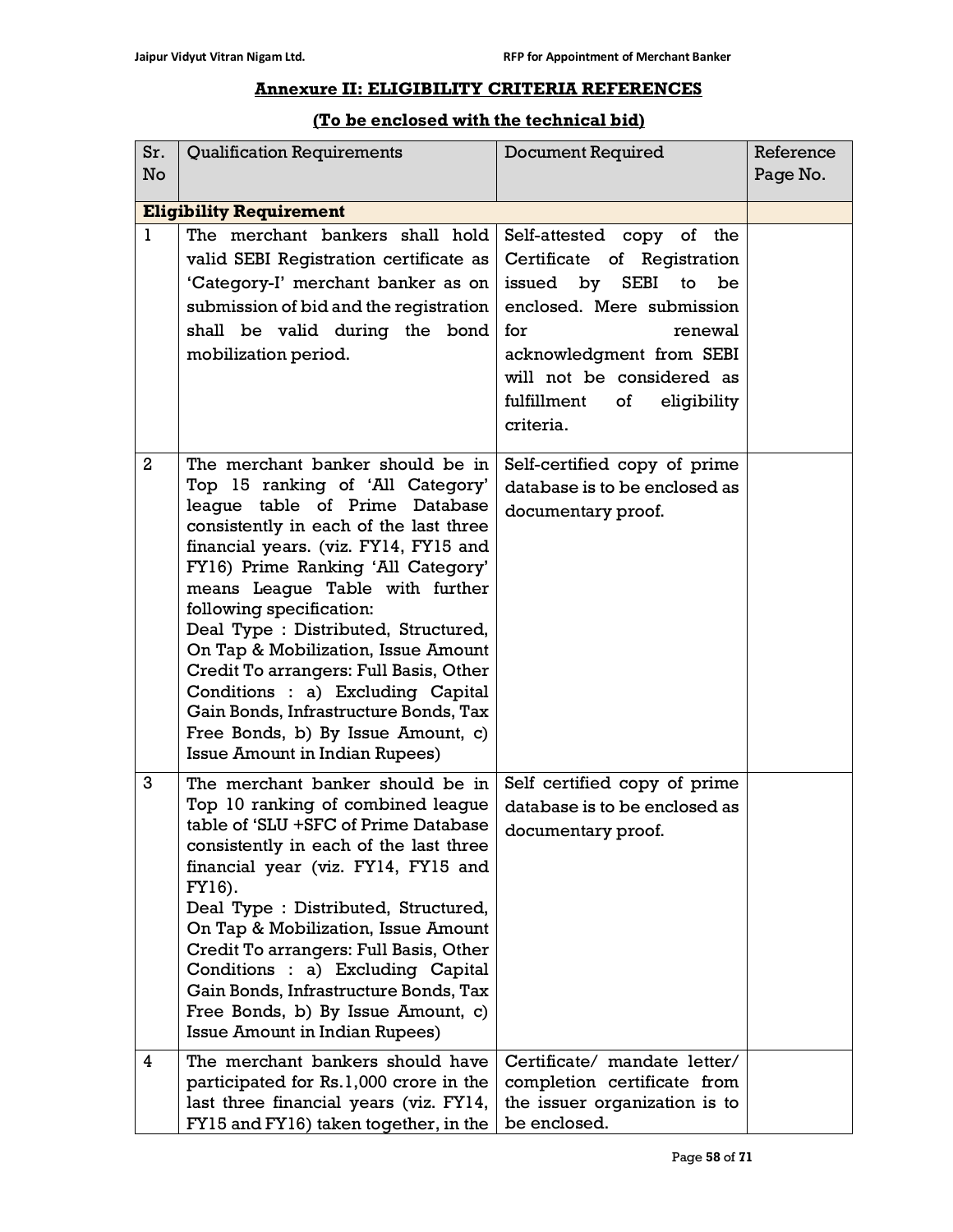|                | bond<br>οf<br>level<br>issues<br>State<br><b>State</b><br>undertakings<br>including<br>Financial Corporations.<br>Documentary Proof of Rs.1,000 crore<br>is to be enclosed. Documentary<br>proof means a certificate/mandate<br>letter/completion certificate from the<br>issuer organization. |                                                                                                                                                                                                                       |  |
|----------------|------------------------------------------------------------------------------------------------------------------------------------------------------------------------------------------------------------------------------------------------------------------------------------------------|-----------------------------------------------------------------------------------------------------------------------------------------------------------------------------------------------------------------------|--|
| 5              | Undertaking to structure & mobilize<br>minimum committed amount within 3<br>months from date of issue of work<br>order. (otherwise no fee/charges<br>shall be payable)                                                                                                                         | The merchant bankers shall<br>give an undertaking of Rs<br>100/- on non-judicial stamp<br>paper towards structure &<br>mobilize<br>minimum<br>committed amount within 3<br>months from date of issue of<br>work order |  |
| 6              | The bidders should have a minimum<br>net worth of Rs 10.00 crore as on<br>31.3.2016<br>Note: In case audited figures for net<br>worth is not available for FY'16 then<br>FY'15 (i.e., as on 31.3.2015) may be<br>considered.                                                                   | Self<br>attested<br>of<br>copy<br>Chartered<br>Accountant<br>certificate                                                                                                                                              |  |
| $\overline{7}$ | The merchant banker should have not<br>blacklisted on their commitments on<br>private placement of NCD issues as<br>on date of bid submission with any<br>Government<br>Central/<br><b>State</b><br>organization(s)/PSU.                                                                       | An undertaking on bidder's<br>letterhead shall be required.                                                                                                                                                           |  |
| 8              | The bidder should be registered with<br>the Service Tax Department                                                                                                                                                                                                                             | Self attested copy of Service<br>Tax registration certificate,<br>Service Tax code and Service<br>Tax<br>code<br>account<br>and<br>Income<br>Tax<br>registration<br>Certificate/ Pan Card/TAN<br>No.                  |  |

The joint Venture/ consortium bidding are allowed to submit the bid. They should fulfill the eligibility criteria individually as per above point 7 and jointly as per above point 1 to 6.

If any offer is received from the merchant bankers for an amount less than the bond issue size prescribed in the tender specification, the same will be rejected.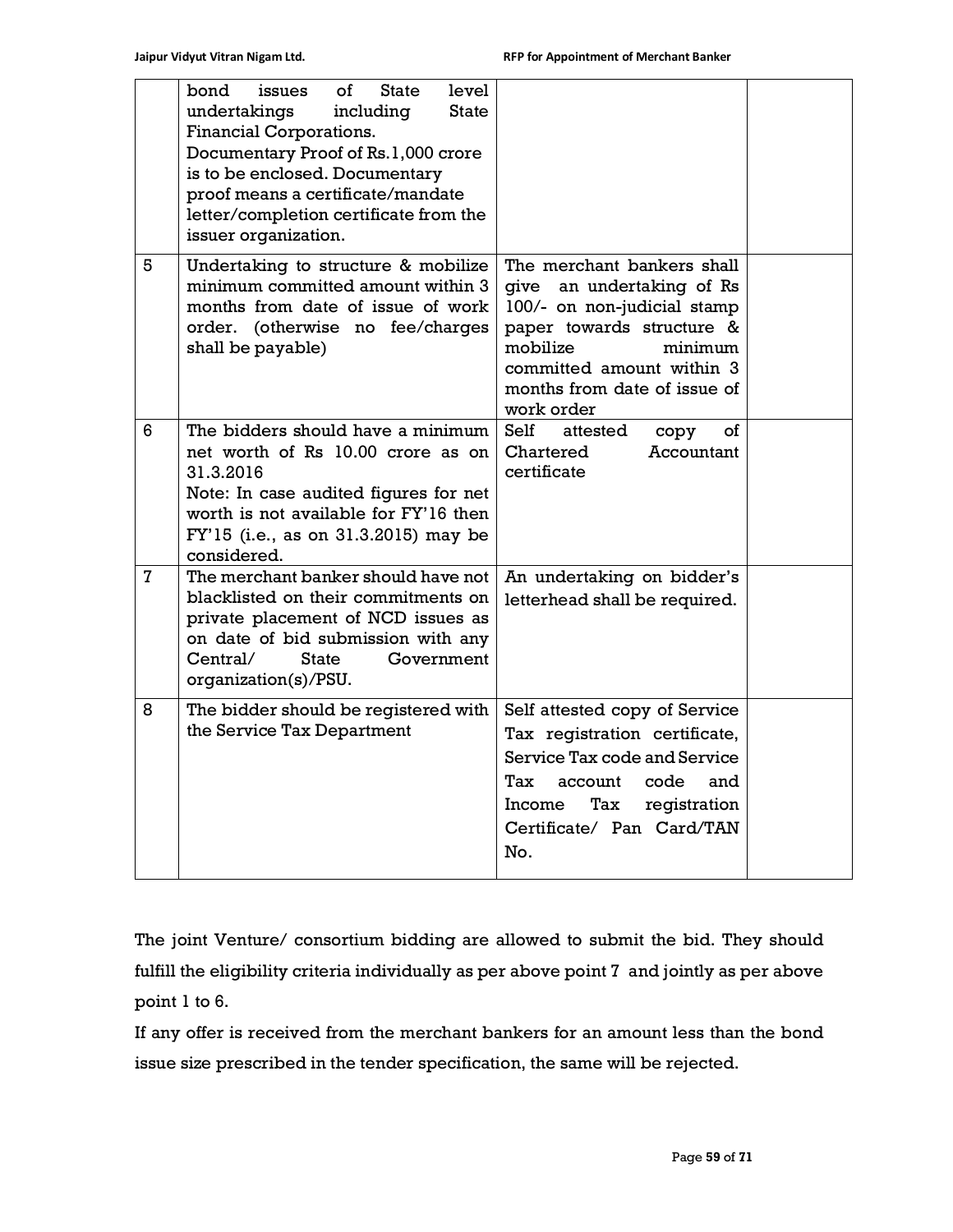\_\_\_\_\_\_\_\_\_\_\_\_\_\_\_\_\_\_\_\_\_\_\_\_\_\_\_\_\_\_

\_\_\_\_\_\_\_\_\_\_\_\_\_\_\_\_\_\_\_\_\_\_\_\_\_\_\_\_\_\_

\_\_\_\_\_\_\_\_\_\_\_\_\_\_\_\_\_\_\_\_\_\_\_\_\_\_\_\_\_\_

#### ANNEXURE-III - BIDDER'S AUTHORIZATION CERTIFICATE

To,

[Reference No. ]

I/ We <Name/ Designation> hereby declare/ certify that <Name/ Designation> is hereby authorized to sign relevant documents on behalf of the company/ firm in dealing with Tender/ NIT reference No. \_\_\_\_\_\_\_\_\_\_\_\_\_\_\_\_\_\_\_\_\_\_\_\_\_\_\_\_\_\_\_ dated \_\_\_\_\_\_\_\_\_\_. He/ She is also authorized to attend meetings & submit technical & commercial information/ clarifications as may be required by you in the course of processing the Bid. For the purpose of validation, his/ her verified signatures are as under.

Thanking you,

| Signature                                             |  |  |
|-------------------------------------------------------|--|--|
|                                                       |  |  |
| Duly authorised to sign Proposal for And on behalf of |  |  |
| Seal of the Organization: -                           |  |  |
|                                                       |  |  |

Please attach the board resolution / valid power of attorney in favour of person signing this authorizing letter.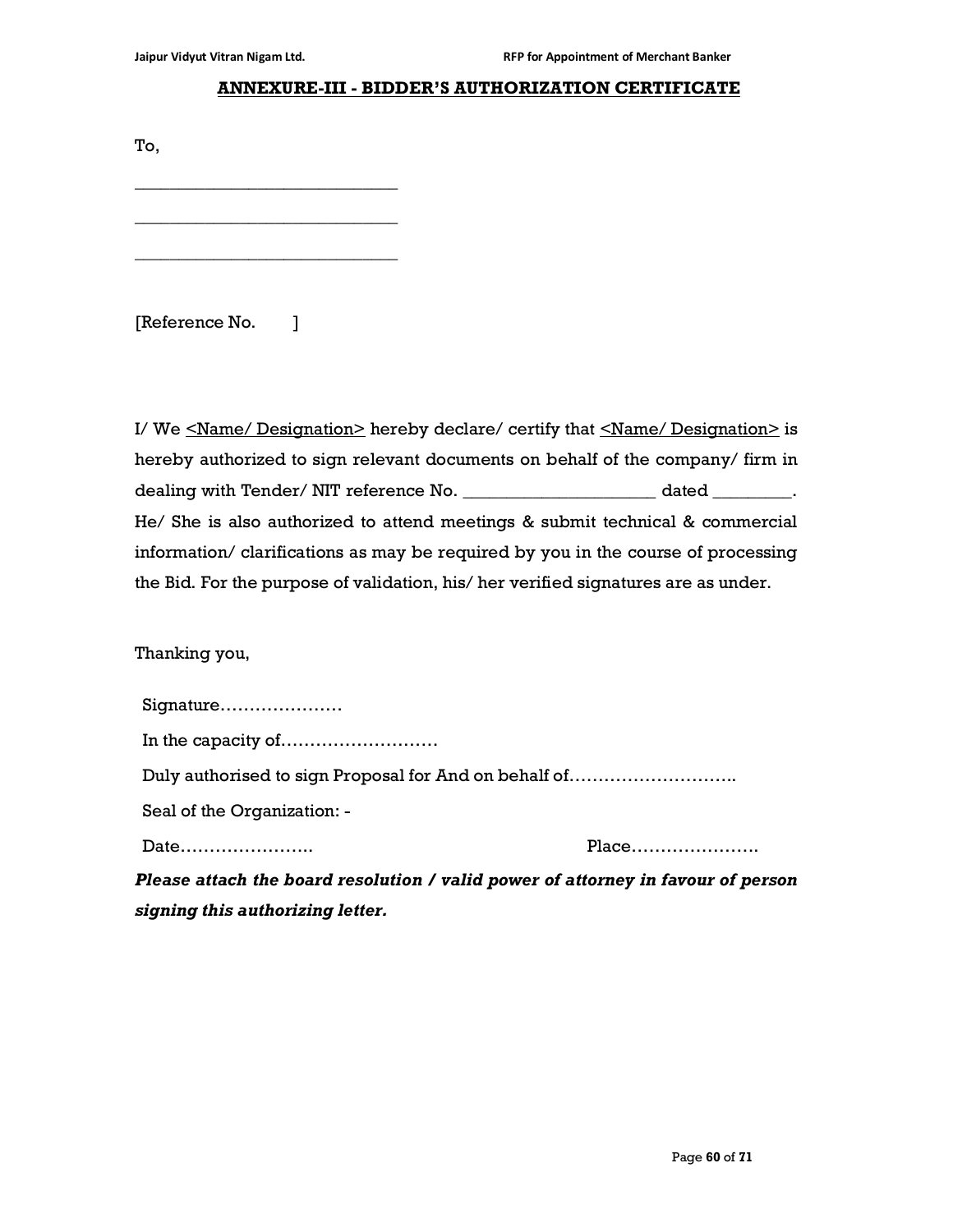#### Annexure IV: SELF DECLARATION – NO BLACKLISTING (To be enclosed with the technical bid)

To,

\_\_\_\_\_\_\_\_\_\_\_\_\_\_\_\_,  $\overline{\phantom{a}}$  , where  $\overline{\phantom{a}}$ 

| In response to the Tender Ref. No.                                                       |  |
|------------------------------------------------------------------------------------------|--|
|                                                                                          |  |
| <b>Mobilizing resources by issue of bonds on private placement basis"</b> , as an owner/ |  |
|                                                                                          |  |
|                                                                                          |  |
| record and is not declared ineligible for corrupt & fraudulent practices either          |  |
| indefinitely or for a particular period of time by any State/ Central Government/ PSU.   |  |
|                                                                                          |  |

We further declare that our Company/ firm \_\_\_\_\_\_\_\_\_\_\_\_\_\_\_\_\_\_\_\_\_\_\_\_\_\_\_\_\_has not blacklisted and not declared ineligible for reasons other than corrupt & fraudulent practices as on date of submission of bid with any State/ Central Government/ PSU.

If this declaration is found to be incorrect then without prejudice to any other action that may be taken, my/ our security may be forfeited in full and the tender if any to the extent accepted may be cancelled.

Thanking you,

| Duly authorised to sign Proposal for And on behalf of |  |
|-------------------------------------------------------|--|
| Seal of the Organization: -                           |  |
| Date                                                  |  |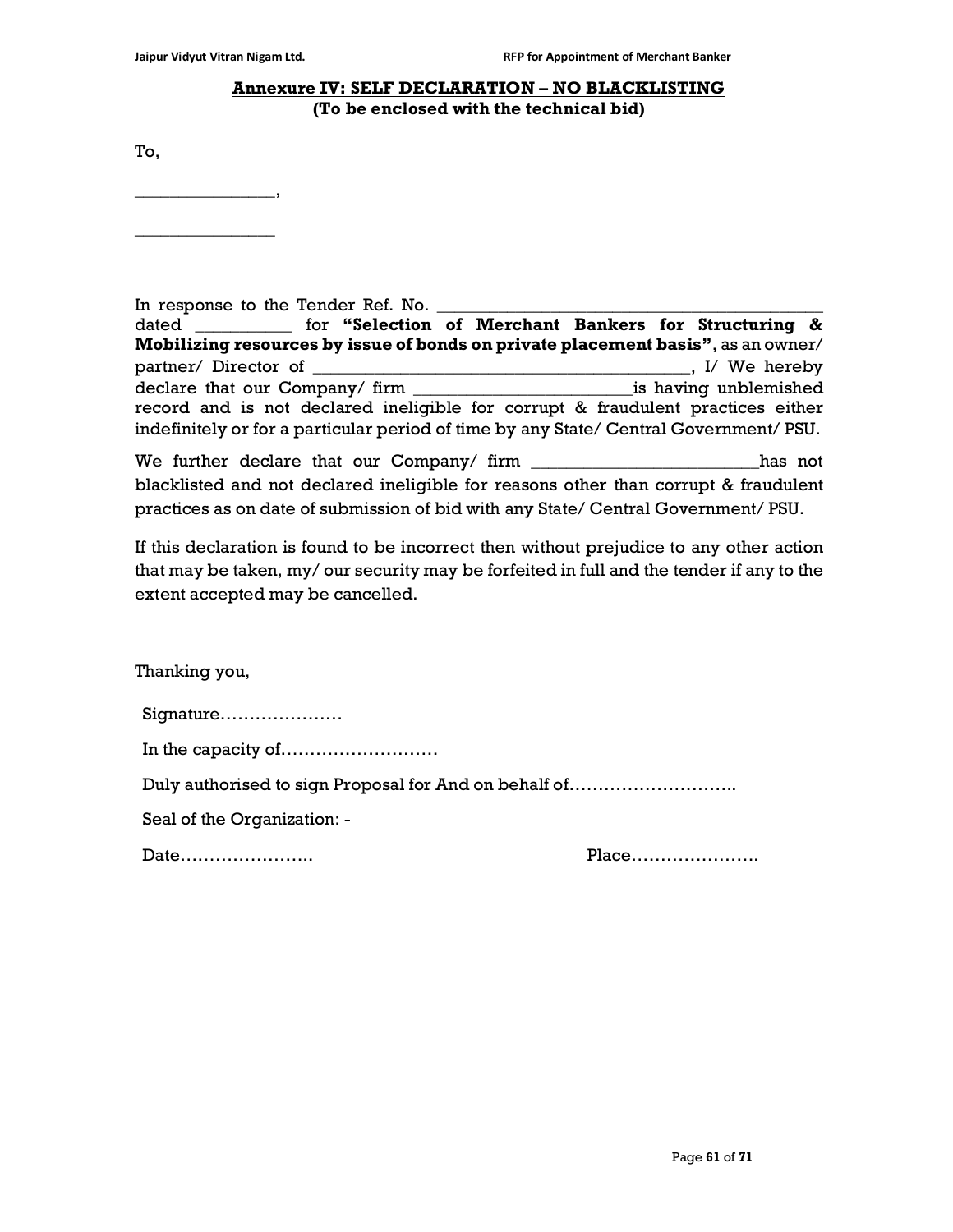#### Annexure V-A: FINANCIAL PROPOSAL SUBMISSION LETTER

(on company's letterhead)

|                            | [Location, Date]               |  |
|----------------------------|--------------------------------|--|
| FROM: (Name of Firm)       | TO:                            |  |
|                            |                                |  |
|                            | Vidyut Bhawan, Jyoti Nagar,    |  |
|                            | Janpath, Jaipur-302005 (INDIA) |  |
| <b>Reference: NIT No.:</b> | Dated:                         |  |

#### Subject: "Selection of Merchant Bankers for Structuring & Mobilizing resources by issue of bonds on private placement basis"

Sir/ Madam:

We, the undersigned bidder, having read & examined in detail, the Bidding Document, the receipt of which is hereby duly acknowledged, I/ we, the undersigned, offer to work as mentioned in the Scope of the work in conformity with the said bidding document for the same.

I / We undertake that the prices (quoted in percentage) are in conformity with the requirements. The bid quote/ price are inclusive of cost of travelling & any incidental charges for executing this work. However, bid price/quote are **exclusive** of all type of govt. taxes/duties and service tax.

Also, expenses on credit rating agencies, registrars, other agencies, stamp duty charges or any other charges for issuing NCD/Bonds to be borne by the issuer.

I/ We hereby declare that in case the contract is awarded to us, we shall submit the contract performance security deposit as prescribed in the bid document.

I / We agree to abide by this bid for a period of 60 days after the last date fixed for bid opening and it shall remain binding upon us and may be accepted at any time before the expiry of that period.

Until a formal contract is prepared and executed, this bid, together with your written acceptance thereof and your notification of award shall constitute a binding Contract between us.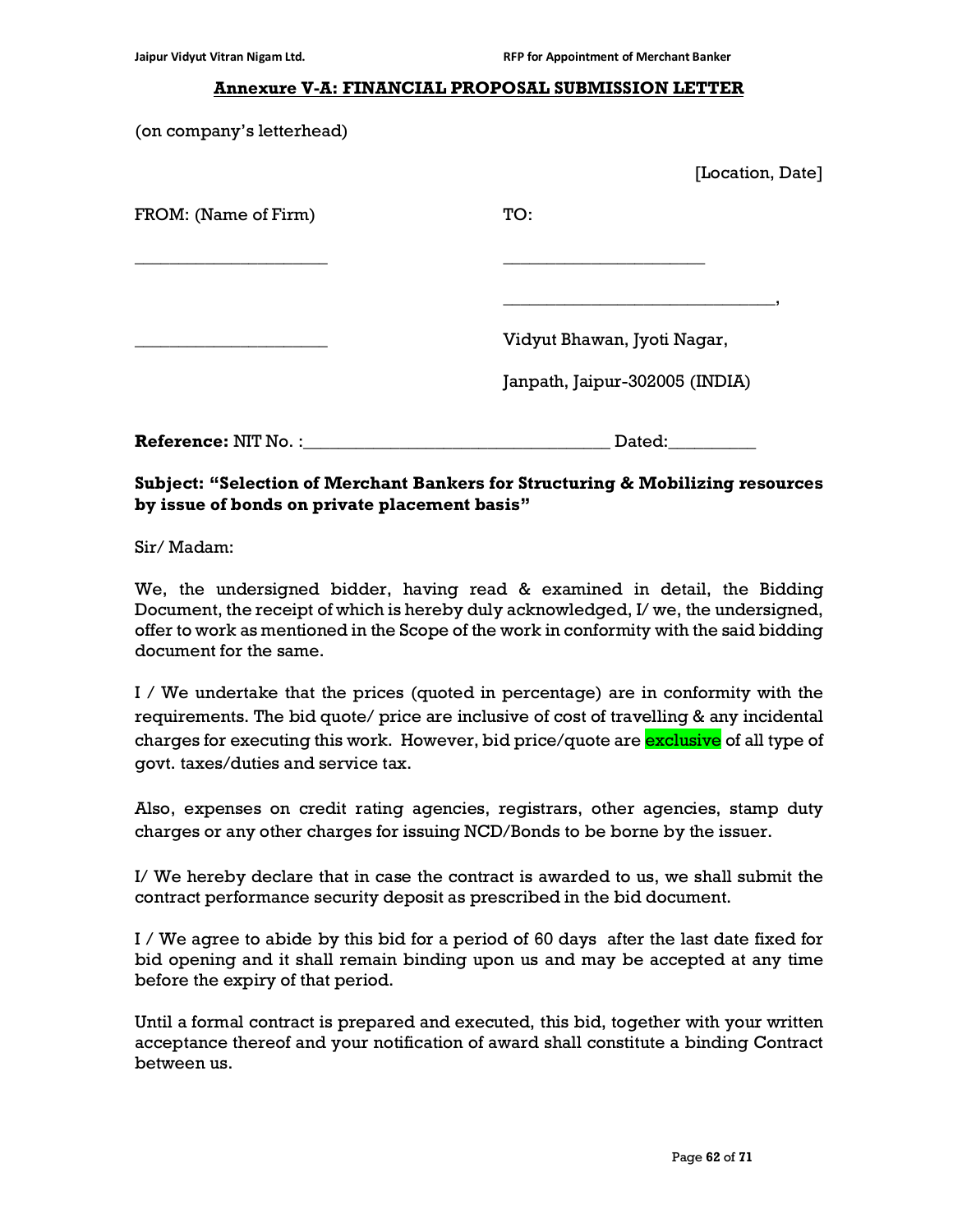I/ We hereby declare that our bid is made in good faith, without collusion or fraud and the information contained in the bid is true and correct to the best of our knowledge and belief.

We agree to all the terms & conditions as mentioned in the bid document and submit that we have not submitted any deviations in this regard.

We understand that you are not bound to accept the lowest or any bid you may receive.

We remain,

Yours sincerely

Signature………………… In the capacity of……………………… Duly authorised to sign Proposal for And on behalf of……………………….. Seal of the Organization: -

Date………………….. Place………………….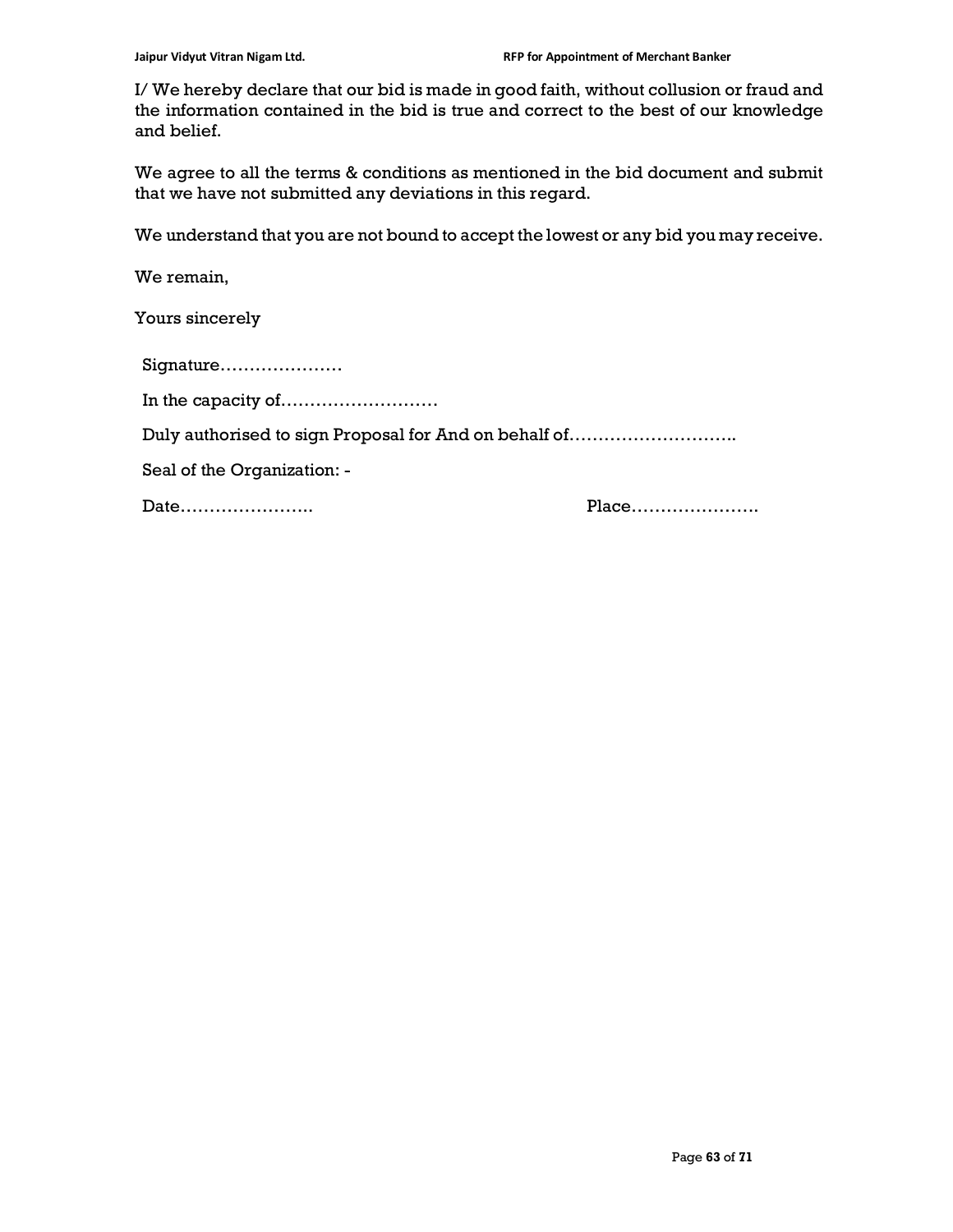#### Annexure V-B: FINANCIAL BID FORMAT

# (To be filled by the bidder in BoQ (.XLS file) on eProc website with a cover letter on his Letter head)

| S. No. | Particulars                                 | <b>Details</b> |
|--------|---------------------------------------------|----------------|
|        | Name of the Applicant (Merchant Banker)     |                |
|        | One time Arranger Fee Excluding Service Tax |                |

Note: 1. Arranger Fee shall be quoted by the bidder in percentage (up to two decimal places only) 2. Applicable Service Tax shall be reimbursed extra by the Discom on furnishing the documentary evidence.

We agree to abide by the terms and conditions prescribed in Jaipur Vidyut Vitran Nigam Limited bidding document, dt.\_\_\_\_\_\_\_\_\_\_\_and other terms and conditions as may be prescribed by JVVNL for the successful mobilization of bonds.

Signature…………………

In the capacity of………………………

Duly authorised to sign Proposal for And on behalf of………………………..

Seal of the Organization: -

Date………………….. Place………………….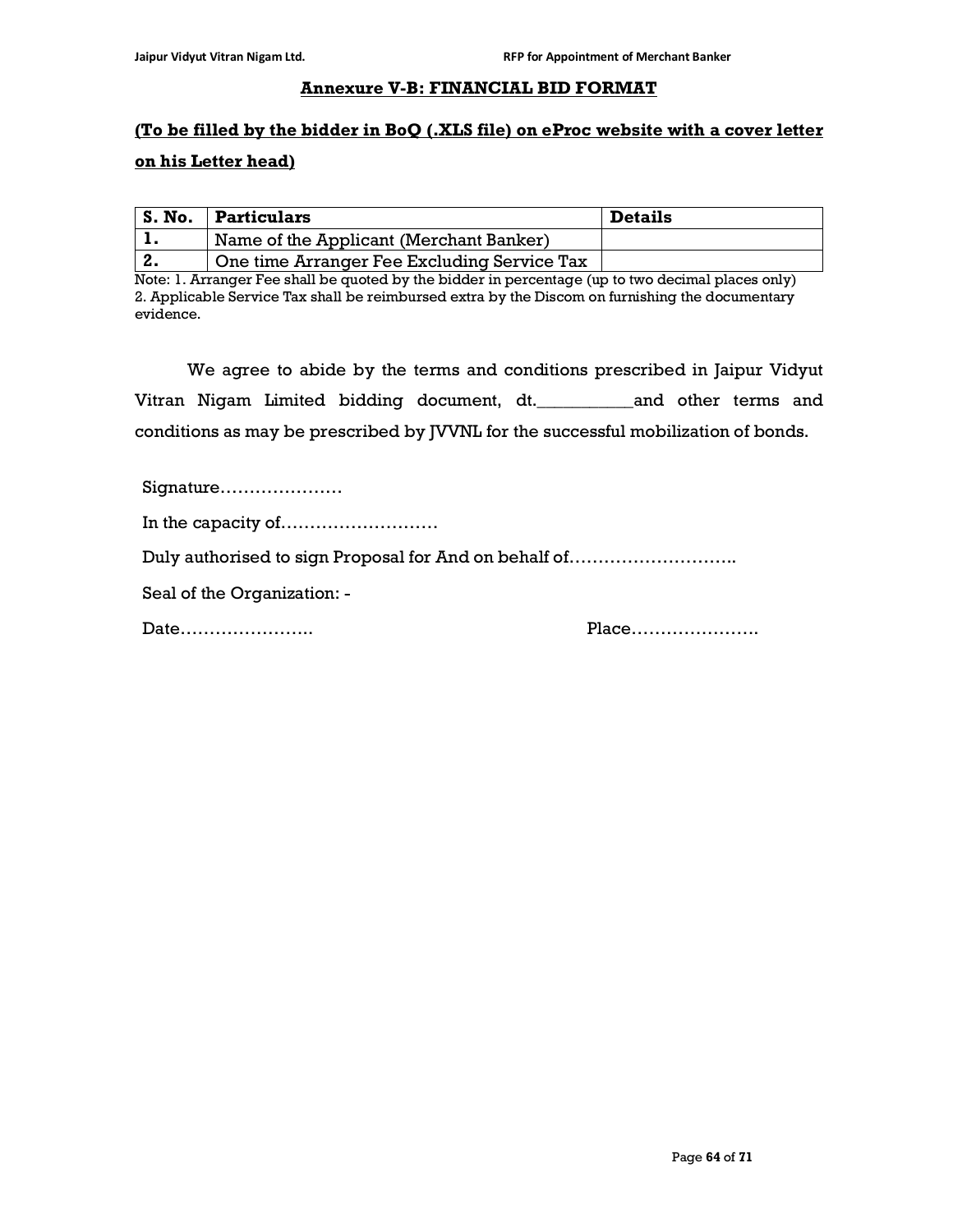#### Annexure VI: DRAFT AGREEMENT FORMAT

An agreement made on \_\_\_\_\_\_ (enter date of Agreement) \_\_between\_\_ (enter your firm's name & address) (hereinafter called "the approved bidder", which expression shall, where the context so admits, be deemed to include his heirs, successors, executors and administrators of the one part and the <DISCOM> which expression shall, where the context so admits, be deemed to include his successors in office and assigns of the other part.

Whereas the successful bidder has agreed with the <Discom> to Structure & Mobilize resources by issue of bond on private placement basis of Discoms in Rajasthan within 3 months. All those articles set forth in Our Work Order No. \_\_\_\_\_\_\_\_\_ Dated \_\_\_\_\_\_\_\_\_\_ appended hereto in the manner set forth in the conditions of the RFP document and contract appended herewith and at the fee set forth in the said order.

And whereas the successful bidder has deposited a sum of Rs.\_\_\_\_\_\_\_\_\_\_\_\_\_ in the form of Bank Draft No./ Banker Cheque/ Bank Guarantee No. dated.  $\begin{array}{c}\n\hline\n\text{dated} = \text{value} \\
\hline\n\end{array}$  valid upto  $\begin{array}{c}\n\hline\n\end{array}$  against the performance security deposit.

Now these Presents witness:

- 1) In consideration of the payment to be made by the <Discom> at the Fee set forth in the Work Order hereto appended the successful bidder will Structure & Mobilize resources with the ultimate objective of retiring high cost debt as set forth in Our Work Order No. \_\_\_\_\_\_\_\_\_\_\_ dated \_\_\_/\_\_\_/20\_\_\_ thereof in the manner set forth in the NIT, Tender, Instructions to Bidders, Terms of Reference, General and Special Conditions of the Tender and Contract, Technical Bid and Price Bid along with their enclosures.
- 2) The NIT, Tender, Instructions to Bidders, Terms of Reference, General and Special Conditions of the Tender and Contract, Technical Bid and Price Bid along with their enclosures enclosed with the Tender Notice No. dated. / / 20 and also appended to this agreement will be deemed to be taken as the integral part of this agreement and are binding on the parties executing this agreement.
- 3) Letter Nos.\_\_\_\_\_\_\_\_\_\_\_\_\_\_\_ dated \_\_\_\_\_\_\_\_\_\_ received from <bidder name> and letter Nos. \_\_\_\_\_\_\_\_\_\_\_\_\_\_\_\_ Dated \_\_\_\_\_\_\_\_\_\_\_\_\_\_ issued by the <Discom> and appended to this agreement shall also form part of this agreement.
- 4) All disputes arising out of this agreement and all questions relating to the interpretation of this agreement shall be decided by the Standing Committee and the decision of the Standing Committee shall be final and binding on both the parties.

In witness whereof the parties hereto have set their hands on the \_\_\_\_\_\_ day of\_\_ (Year).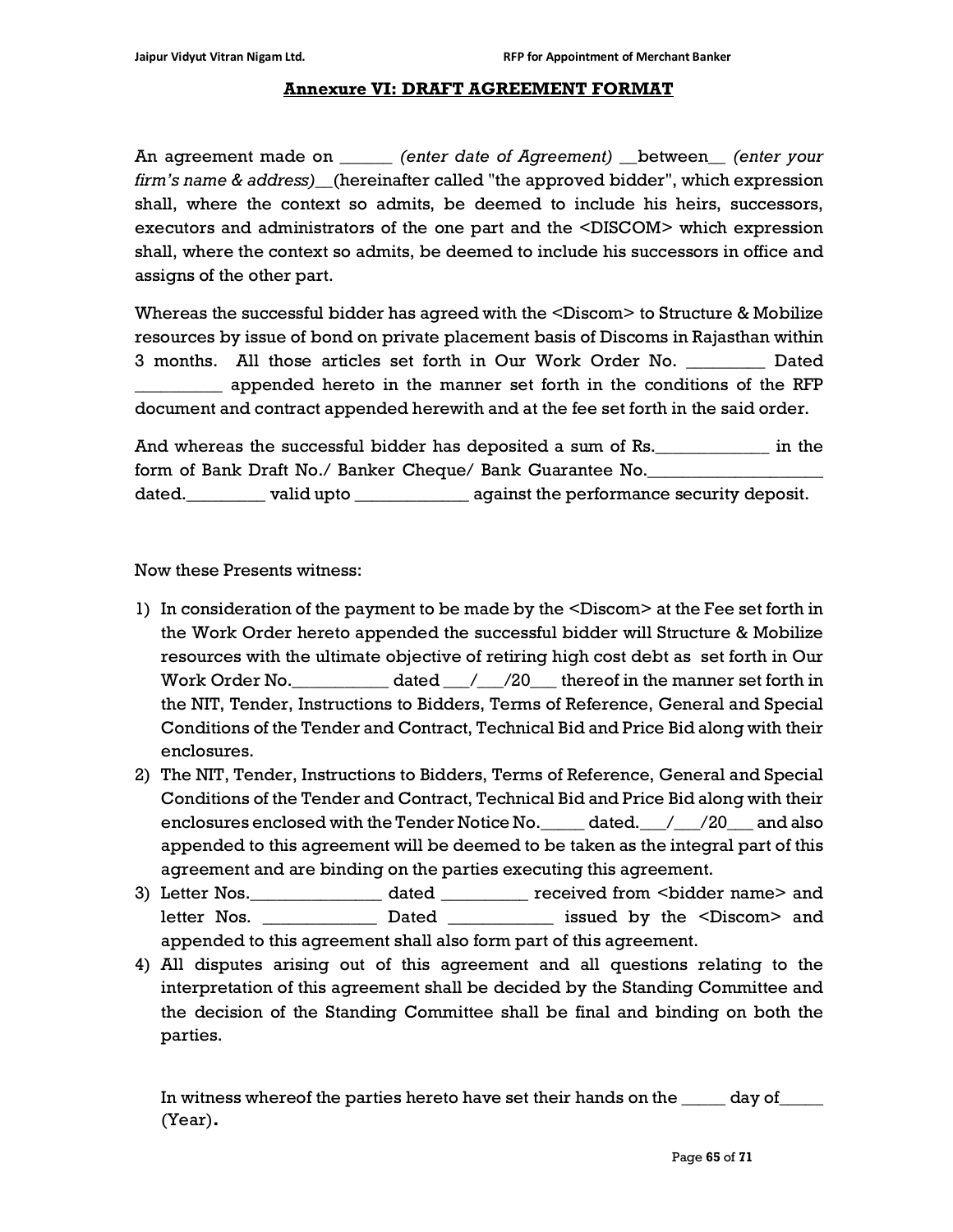Signature of the Approved supplier/ bidder

 Signature for and on behalf of <Discom>

Designation: Designation:

Date: Date:

Witness No.1 Witness No.1

Witness No.2 Witness No.2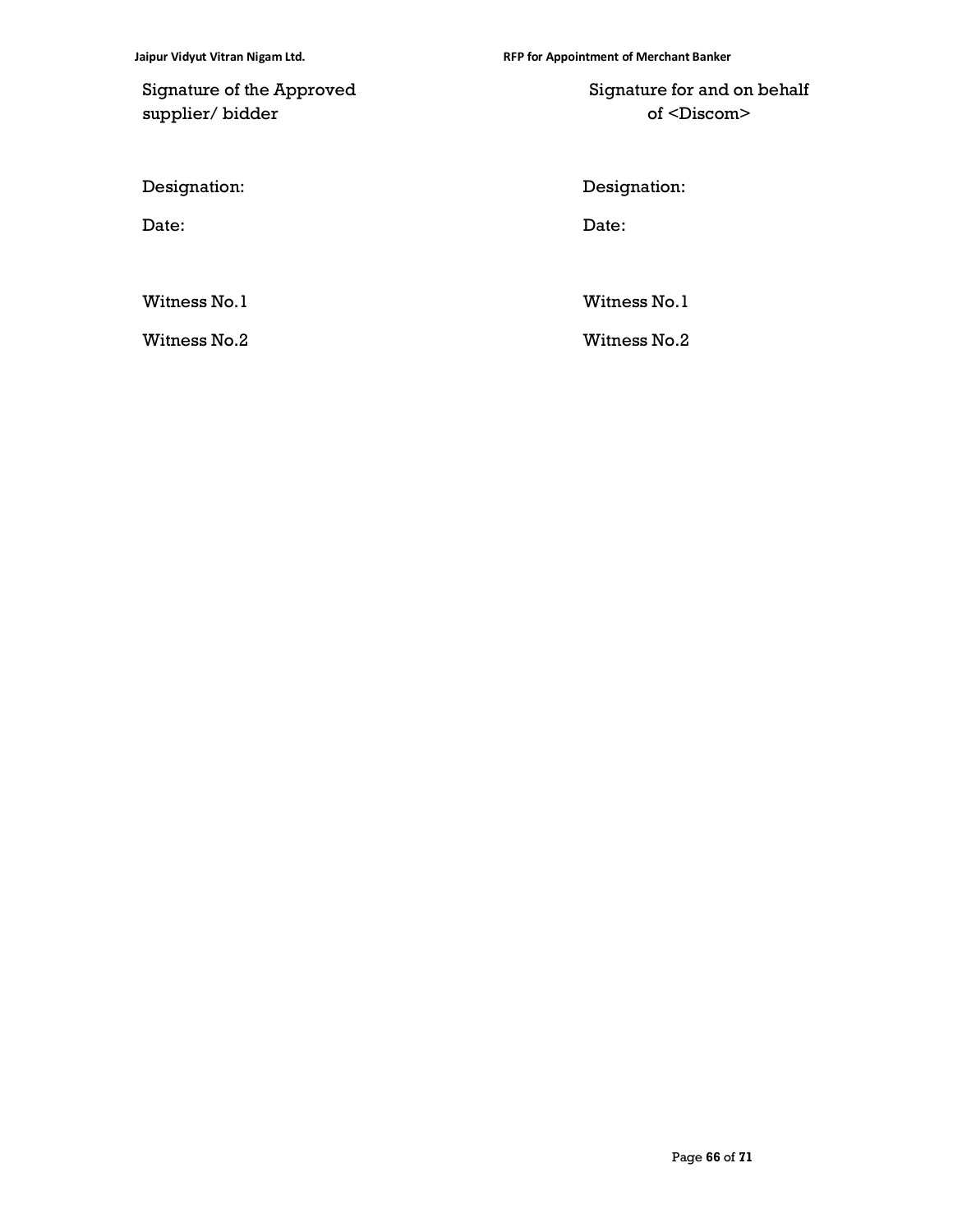#### Annexure VII: PERFORMANCE BANK GURANTEE

To, \_\_\_\_\_\_\_\_\_\_\_\_\_\_\_\_\_\_\_\_\_\_\_\_\_\_\_\_\_\_, \_\_\_\_\_\_\_\_\_\_\_\_\_\_\_\_\_\_\_\_\_\_\_\_\_\_\_\_\_\_,

\_\_\_\_\_\_\_\_\_\_\_\_\_\_\_\_\_\_\_\_\_\_\_\_\_\_\_\_\_\_,

- 1. Against contract vide advance acceptance of the Tender covering "Tender/ NIT Reference No. \_\_\_\_\_\_\_\_\_\_\_\_\_ dated \_\_\_\_\_\_\_\_ and Project Titled \_\_\_\_\_\_\_\_\_\_\_\_\_\_\_\_\_\_\_\_\_" (hereinafter called the said 'contract') entered into between {name of Power entity} (hereinafter called the Discom) and \_\_\_\_\_\_\_\_\_\_\_\_\_\_\_\_\_ (hereinafter called the Bidder) this is to certify that at the request of the Bidder we \_\_\_\_\_\_\_\_\_\_\_\_\_ Bank Ltd.(name of Bank and branch with full address), are holding in trust in favour of the Discom, the amount of Rs.\_\_\_\_\_\_\_\_\_\_\_\_\_\_\_\_\_\_\_\_ (Rupees in words) to indemnify and keep indemnified the Discom against any loss or damage that may be caused to or suffered by the Discom by reason of any breach by the Bidder of any of the terms and conditions of the said contract and/ or in the performance thereof.
- 2. We agree that the decision of the Discom, whether breach of any of the terms and conditions of the said contract and/ or in the performance thereof has been committed by the Bidder and the amount of loss or damage that has been caused or suffered by the Discom shall be final and binding upon us and the amount of the said loss or damage shall be unconditionally paid by us forthwith merely on demand and without demur to the Discom.
- 3. We \_\_\_\_\_\_\_\_\_\_\_\_\_\_\_\_\_\_\_\_\_\_\_\_\_\_\_\_\_\_\_\_\_\_ Bank Ltd, further agree that the guarantee herein contained shall remain in full force and effect during the period that would be taken for satisfactory performance and fulfillment in all respects of the said contract by the Bidder i.e. till \_\_\_\_\_\_\_\_\_\_\_\_\_\_\_\_\_ hereinafter called the said date and that if any claim accrues or arises against us \_\_\_\_\_\_\_\_\_\_\_\_\_\_\_\_\_ Bank Ltd, by virtue of this guarantee before the said date, the same shall be enforceable against us \_\_\_\_\_\_\_\_\_\_\_\_\_\_\_\_\_\_\_\_\_\_\_\_\_\_\_\_\_\_\_\_\_\_\_\_\_\_\_\_\_\_ Bank Ltd, notwithstanding the fact that the same is enforced within six months after the said date, provided that notice of any such claim has been given to us \_\_\_\_\_\_\_\_\_\_\_\_\_\_\_\_\_ Bank Ltd, by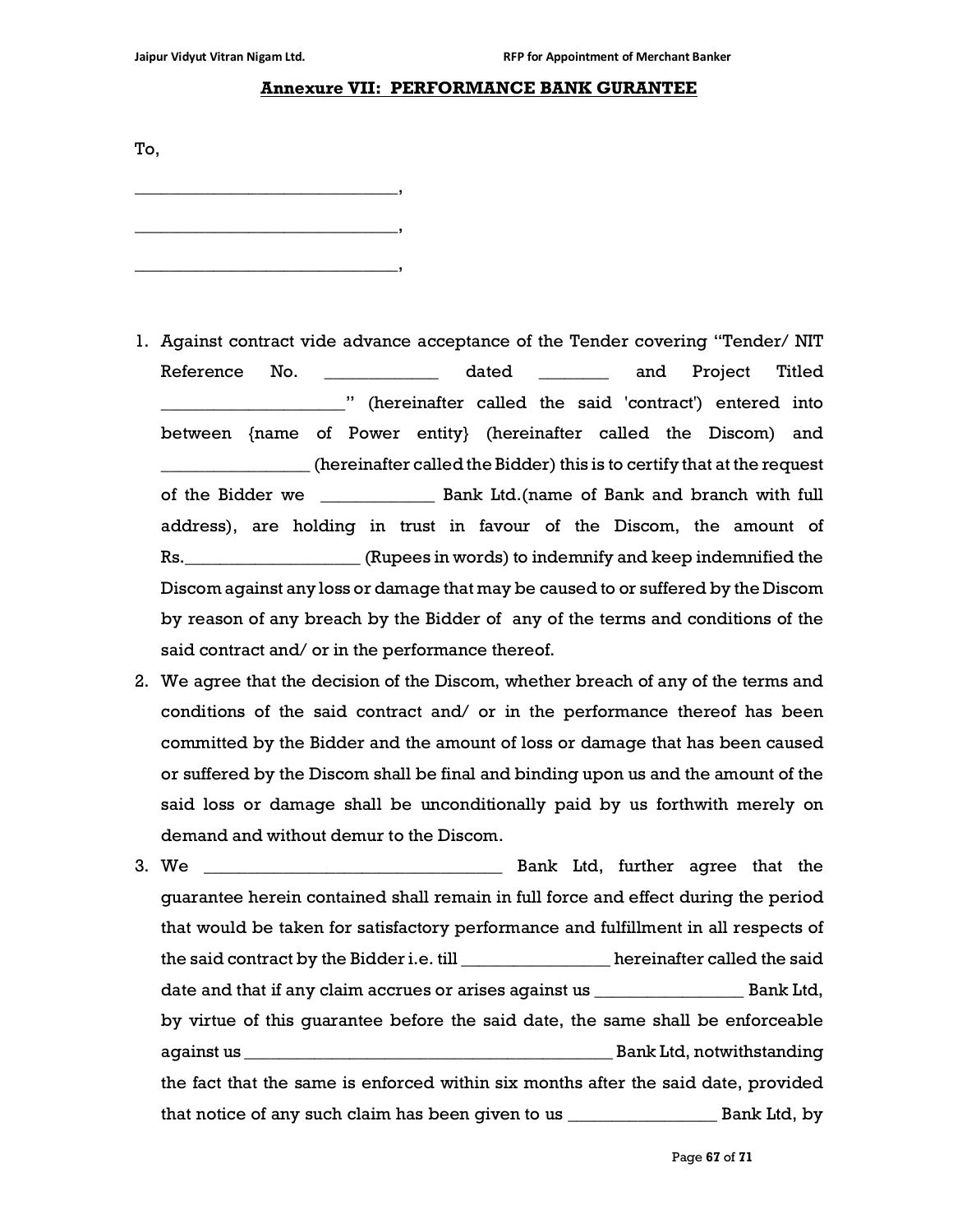the Discom before the said date. Payment under this letter of guarantee shall be made promptly upon our receipt of notice to that effect from the Discom.

- 4. It is fully understood that this guarantee is effective from the date of the said contract and that we \_\_\_\_\_\_\_\_\_\_\_\_\_\_\_\_\_ Bank Ltd, undertake not to revoke this guarantee during its currency without the consent in writing of the Discom.
- 5. We undertake to pay to the Discom any money so demanded notwithstanding any dispute or disputes raised by the Bidder in any suit or proceeding pending before any court or Tribunal relating thereto our liability under this present bond being absolute and unequivocal.
- 6. The payment so made by us under this bond shall be a valid discharge of our liability for payment there under and the Bidder shall have no claim against us for making such payment.
- 7. We \_\_\_\_\_\_\_\_\_\_\_\_\_\_\_\_\_\_\_\_\_\_\_\_\_\_\_\_\_\_\_\_\_\_ Bank Ltd, further agree that the Discom shall have the fullest liberty, without affecting in any manner our obligations hereunder to vary any of the terms and conditions of the said contract or to extend time of performance by the Bidder from time to time or to postpone for any time or from time to time any of the powers exercisable by the Discom against the said Bidder and to forebear or enforce any of the terms and conditions relating to the said contract and we, \_\_\_\_\_\_\_\_\_\_\_\_\_\_\_\_\_ Bank Ltd., shall not be released from our liability under this guarantee by reason of any such variation or extension being granted to the said Bidder or for any forbearance by the Discom to the said Bidder or for any forbearance and or omission on the part of the Discom or any other matter or thing whatsoever, which under the law relating to sureties, would, but for this provision have the effect of so releasing us from our liability under this guarantee.
- 8. This guarantee will not be discharged due to the change in the constitution of the Bank or the Bidder.

WITNESS NO. 1 **Authorized Bank Representative** -------------------------- ------------------------ (Signature) (Signature) with Bank stamp

Full name and official **Full name**, designation and Address (in legible letters) Address (in legible letters)

Page 68 of 71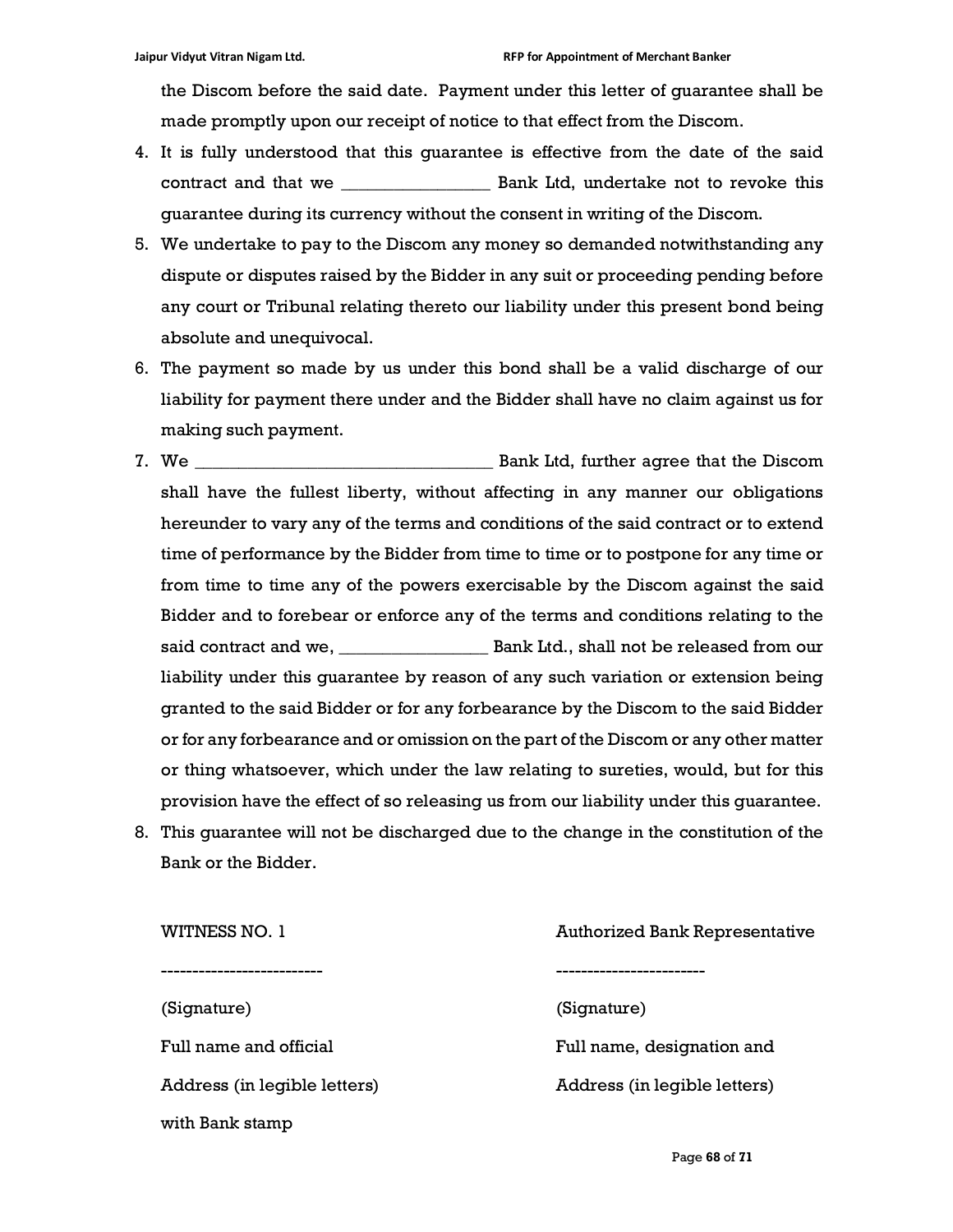#### WITNESS NO. 2

Address (in legible letters)

-------------------------- Attorney as per power of

(Signature) **Attorney No.............** 

Full name and official Dated………………….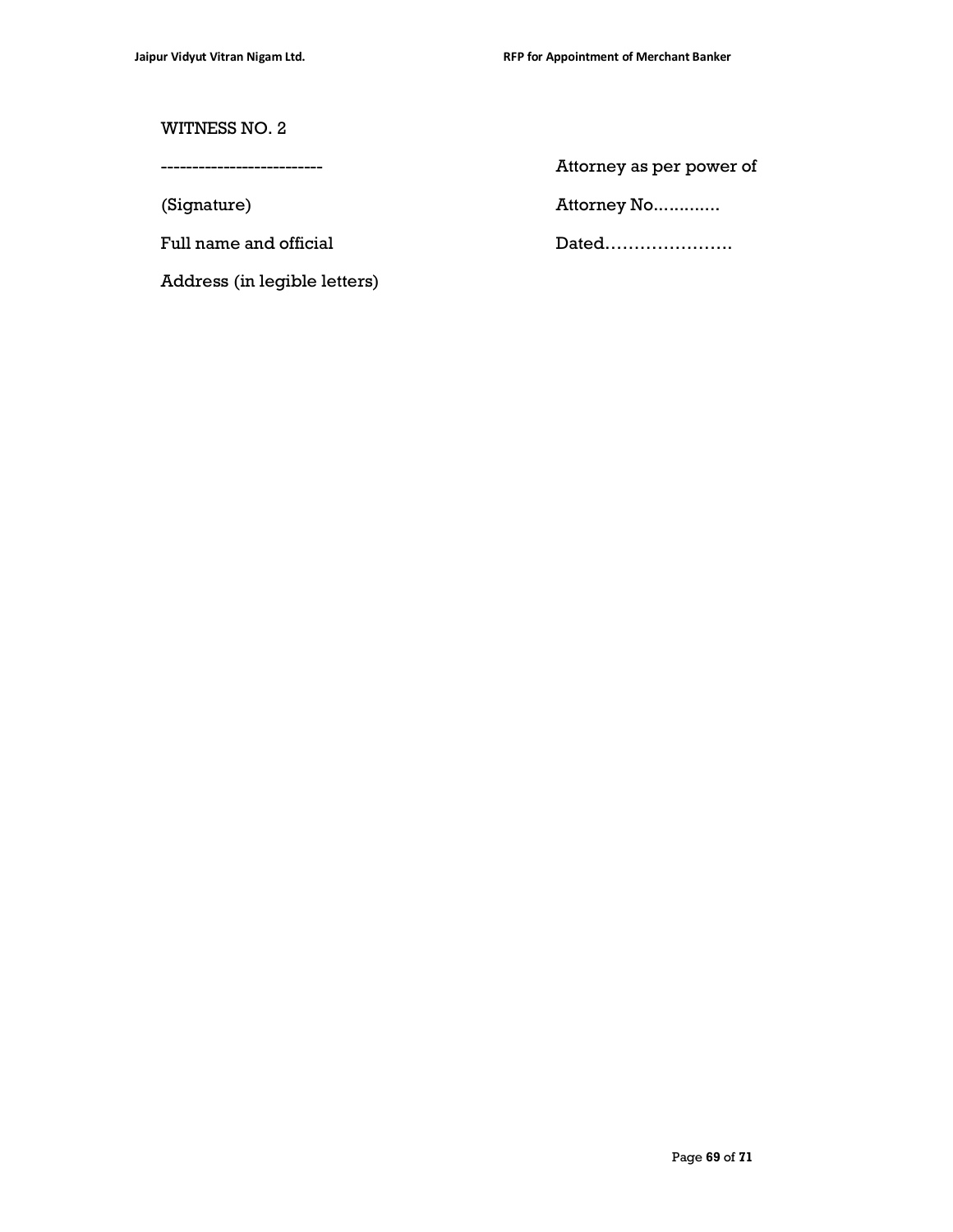$\overline{a}$ 

#### ANNEXURE-VIII: PRE- BID QUERIES FORMAT

[Reference No. ]

Name of the Company/Firm: Name of the Company/Firm:

#### Name of Person(s) Representing the Company/ Firm:

| <b>Name of Person</b> | <b>Designation</b> | $Email-ID(s)$ | Tel. Nos. & Fax<br>Nos. |
|-----------------------|--------------------|---------------|-------------------------|
|                       |                    |               |                         |
|                       |                    |               |                         |

#### Company/Firm Contacts:

| <b>Contact Person(s)</b> | <b>Address</b><br>correspondence | for $ $ Email-ID(s) | Tel. Nos. & Fax<br>Nos. |
|--------------------------|----------------------------------|---------------------|-------------------------|
|                          |                                  |                     |                         |
|                          |                                  |                     |                         |

#### Query / Clarification Sought:

| Sl.No. | <b>RFP</b><br>Page | <b>RFP</b><br>clause | <b>Clause details</b> | Query/<br>Suggestion/<br><b>Clarification</b> |
|--------|--------------------|----------------------|-----------------------|-----------------------------------------------|
|        | No.                | No.                  |                       |                                               |
|        |                    |                      |                       |                                               |
|        |                    |                      |                       |                                               |
|        |                    |                      |                       |                                               |

Note: - Queries must be strictly submitted only in the prescribed format (.XLS/ .XLSX/ .ODF/.doc/.docx). Queries not submitted in the prescribed format will not be considered/ responded at all by the Discom